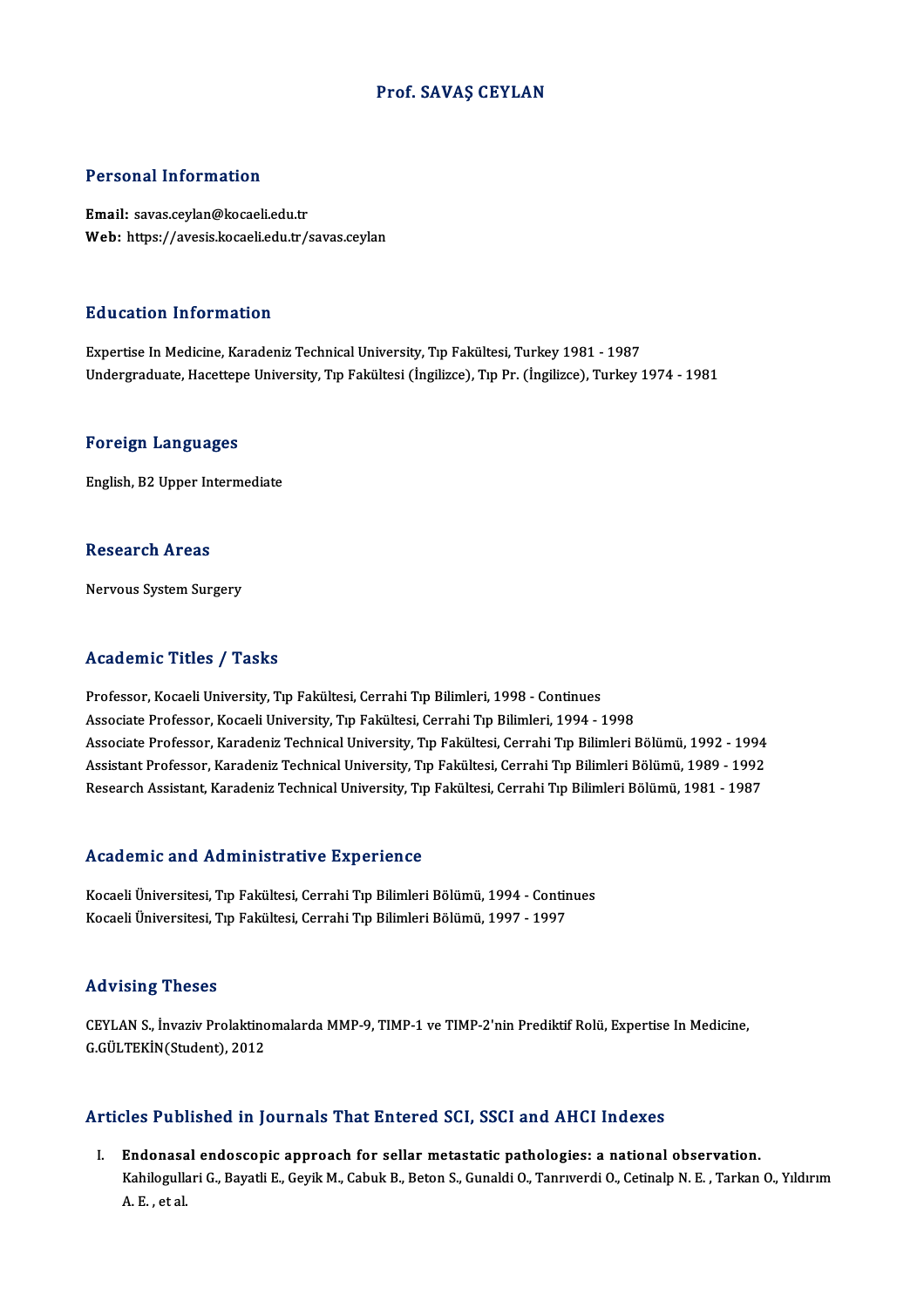British journal of neurosurgery, pp.1-7, 2022 (Journal Indexed in SCI)<br>Choise of the Surgical Annreach and Cancule Dissection in Cie

- British journal of neurosurgery, pp.1-7, 2022 (Journal Indexed in SCI)<br>II. Choice of the Surgical Approach and Capsule Dissection in Giant Pituitary Adenomas. British journal of neurosurgery, pp.1<br>Choice of the Surgical Approach<br>Ceylan S., Sen H. E. , Cabuk B., Anik I. Choice of the Surgical Approach and Capsule Dissection in Giam<br>Ceylan S., Sen H. E. , Cabuk B., Anik I.<br>World neurosurgery, vol.163, pp.85-86, 2022 (Journal Indexed in SCI)<br>Endessenis ennroach for sient nituitary adenema: Ceylan S., Sen H. E. , Cabuk B., Anik I.<br>World neurosurgery, vol.163, pp.85-86, 2022 (Journal Indexed in SCI)<br>III. Endoscopic approach for giant pituitary adenoma: clinical outcomes of 205 patients and comparison<br>of two pr
- World neurosurgery, vol.163, pp.85-86, 2022 (Journal Indexed in SCI)<br>Endoscopic approach for giant pituitary adenoma: clinical outcomes of 205 patients and c<br>of two proposed classification systems for preoperative predicti Endoscopic approach for giant pituitary adenoma: clinical outcomes of 205 patienties of two proposed classification systems for preoperative prediction of extent of recylan S., Sen H. E. , Ozsoy B., Ceylan E. C. , Ergen A. of two proposed classification systems for preoperative prediction of extent of resection<br>Ceylan S., Sen H. E. , Ozsoy B., Ceylan E. C. , Ergen A., Selek A., Anik Y., Balci S., Cabuk B., Anik I. Ceylan S., Sen H. E. , Ozsoy B., Ceylan E. C. , Ergen A., Selek A., Anik Y., Balci S., Cabuk B., Anik I.<br>Journal of Neurosurgery, vol.136, no.3, pp.786-800, 2022 (Journal Indexed in SCI Expanded)<br>IV. Outcome in pituitary a

|     | Journal of Neurosurgery, vol.136, no.3, pp.786-800, 2022 (Journal Indexed in SCI Expanded) |
|-----|--------------------------------------------------------------------------------------------|
| IV. | Outcome in pituitary apoplexy patients, stratified by delay between symptom appearance an  |
|     | surgery: A single center retrospective analysis                                            |
|     | ÇABUK B., KAYA N. S., POLAT C., Geyik A. M., Icli D., ANIK İ., CEYLAN S.                   |
|     | CLINICAL NEUROLOGY AND NEUROSURGERY, vol.210, 2021 (Journal Indexed in SCI)                |
| V.  | Operative nuances and surgical limits of the endoscopic approach to clival chordomas and   |
|     | chandrosensemes: A single senter experience of 72 notionts                                 |

- chondrosarcomas: A single-center experience of 72 patients Operative nuances and surgical limits of the endoscopic approach to clival<br>chondrosarcomas: A single-center experience of 72 patients<br>Ceylan S., Emengen A., Caklili M., Ergen A., Yılmaz E., Uzuner A., Icli D., Cabuk B., An Clinical Neurology and Neurosurgery, vol.208, 2021 (Journal Indexed in SCI Expanded) Ceylan S., Emengen A., Caklili M., Ergen A., Yılmaz E., Uzuner A., Icli D., Cabuk B., Anik İ.<br>Clinical Neurology and Neurosurgery, vol.208, 2021 (Journal Indexed in SCI Expanded)<br>VI. An endoscopic endonasal approach to cra
- Clinical Neurology and Neurosurgery<br>An endoscopic endonasal approa<br>center experience of 84 patients<br>Ceulan S. Celdili M. Emengen A. Vilme An endoscopic endonasal approach to craniopharyngioma via the infrachiasmat<br>center experience of 84 patients<br>Ceylan S., Caklili M., Emengen A., Yilmaz E., Anik Y., Selek A., Cizmecioglu F., Cabuk B., Anik İ.<br>Asta Naunashim center experience of 84 patients<br>Ceylan S., Caklili M., Emengen A., Yilmaz E., Anik Y., Selek A., Cizmecioglu F., Cabuk B., Anik İ.<br>Acta Neurochirurgica, vol.163, no.8, pp.2253-2268, 2021 (Journal Indexed in SCI Expanded)<br> Ceylan S., Caklili M., Emengen A., Yilmaz E., Anik Y., Selek A., Cizmecioglu F., Cabuk B., Anik<br>Acta Neurochirurgica, vol.163, no.8, pp.2253-2268, 2021 (Journal Indexed in SCI Expandent Cel tumors of sphenoid bone and cliv

- Acta Neurochirurgica, vol.163, no.8, pp.2253-2268, 2021 (Journal Indexed in<br>A single-center experience with giant cell tumors of sphenoid bone<br>YAPRAK BAYRAK B., ÖZCAN E., VURAL Ç., EMENGEN A., ÇABUK B., CEYLAN S.<br>TUMORLIQU VII. A single-center experience with giant cell tumors of sphenoid bone and clivus<br>YAPRAK BAYRAK B., ÖZCAN E., VURAL Ç., EMENGEN A., ÇABUK B., CEYLAN S.<br>TUMORI JOURNAL, 2021 (Journal Indexed in SCI) YAPRAK BAYRAK B., ÖZCAN E., VURAL Ç., EMENGEN A., ÇABUK B., CEYLAN S.<br>TUMORI JOURNAL, 2021 (Journal Indexed in SCI)<br>VIII. The association between insulin-like growth factor 1 levels within reference range and early<br>nectone
- TUMORI JOURNAL, 2021 (Journal Indexed in SCI)<br>The association between insulin-like growth factor 1 levels with<br>postoperative remission rate in patients with Cushing's disease<br>CEZER E. Cotinarson B. SELEKA, CANTÜRKZ, SÖZEN The association between insulin-like growth factor 1 levels within reference range and earl<br>postoperative remission rate in patients with Cushing's disease<br>GEZER E., Cetinarslan B., SELEK A., CANTÜRK Z., SÖZEN M., ELEN Ö., postoperative remission rate in patients with Cushing's disease<br>GEZER E., Cetinarslan B., SELEK A., CANTÜRK Z., SÖZEN M., ELEN Ö., BAYDEMİ!<br>ENDOCRINE RESEARCH, vol.46, no.3, pp.92-98, 2021 (Journal Indexed in SCI)<br>Endossen GEZER E., Cetinarslan B., SELEK A., CANTÜRK Z., SÖZEN M., ELEN Ö., BAYDEMİR C., ÇABUK B., CEYLAN S.<br>ENDOCRINE RESEARCH, vol.46, no.3, pp.92-98, 2021 (Journal Indexed in SCI)<br>IX. Endoscopic Transorbital Approach to the Cave
- ENDOCRINE RESEARCH, vol.46, no.3, pp.92-98, 2021 (Journal Indexed in SCI)<br>Endoscopic Transorbital Approach to the Cavernous Sinus Lateral C<br>Cadaver Study)<br>Caklili M., Emengen A., Cabuk B., Anik İ., Ceylan S. IX. Endoscopic Transorbital Approach to the Cavernous Sinus Lateral Compartment (Anatomical

TURKISH NEUROSURGERY, vol.31, no.5, pp.813-819, 2021 (Journal Indexed in SCI)

- Caklili M., Emengen A., Cabuk B., Anik İ., Ceylan S.<br>TURKISH NEUROSURGERY, vol.31, no.5, pp.813-819, 2021 (Journal Indexed in SCI)<br>X. Anatomic and histologic features of diaphragma sellae that effects the suprasellar exten TURKISH NEUROSURGERY, vol.31, no.5, pp.813<br>Anatomic and histologic features of diaph<br>Cabuk B., Anik İ., Kokturk S., Ceylan S., Ceylan S.<br>Journal of Clinical Neurossiance, vol.71, np.334 Anatomic and histologic features of diaphragma sellae that effects the sup<br>Cabuk B., Anik İ., Kokturk S., Ceylan S., Ceylan S.<br>Journal of Clinical Neuroscience, vol.71, pp.234-244, 2020 (Journal Indexed in SCI)<br>Cranulamata Cabuk B., Anik İ., Kokturk S., Ceylan S., Ceylan S.<br>Journal of Clinical Neuroscience, vol.71, pp.234-244, 2020 (Journal Indexed in SCI)<br>XI. Granulomatosis With Polyangiitis as an Uncommon Cause of Panhypopituitarism
- Journal of Clinical Neuroscience, vol.71, pp.234-244<br>Granulomatosis With Polyangiitis as an Unco:<br>Çelik Ö., Kalfa M., Çelebi A. R. C. , Çabuk B., Ceylan S.<br>ICR JOURNAL OF CLINICAL BHEUMATOLOGY vol.2 Granulomatosis With Polyangiitis as an Uncommon Cause of Panhypopitui<br>Çelik Ö., Kalfa M., Çelebi A. R. C. , Çabuk B., Ceylan S.<br>JCR-JOURNAL OF CLINICAL RHEUMATOLOGY, vol.25, 2019 (Journal Indexed in SCI)<br>Cliniconathologic Celik Ö., Kalfa M., Çelebi A. R. C. , Çabuk B., Ceylan S.<br>JCR-JOURNAL OF CLINICAL RHEUMATOLOGY, vol.25, 2019 (Journal Indexed in SCI)<br>XII. Clinicopathologic Characteristics and Endoscopic Surgical Outcomes of Symptomat
- JCR-JO<br>Clinic<br>Cysts<br>Cabuk Clinicopathologic Characteristics and Endoscopic Su<br>Cysts<br>Çabuk B., Selek A., Emengen A., Anık İ., Cantürk Z., Ceylan S.<br>WORLD NEUROSURCERY vel 122, 2019 (Journal Indoved i

Cysts<br>Çabuk B., Selek A., Emengen A., Anık İ., Cantürk Z., Ceylan S.<br>WORLD NEUROSURGERY, vol.132, 2019 (Journal Indexed in SCI)<br>Extension Bethwews of Bitvitery, Adenemes with Cayerney

## Cabuk B., Selek A., Emengen A., Anık İ., Cantürk Z., Ceylan S.<br>WORLD NEUROSURGERY, vol.132, 2019 (Journal Indexed in SCI)<br>XIII. Extension Pathways of Pituitary Adenomas with Cavernous Sinus Involvement and Its Surgical WORLD NEUF<br>Extension Pa<br>Approaches<br>Cevlan S. Apri Extension Pathways of Pituitary Adeno<br>Approaches<br>Ceylan S., Anık İ., Çabuk B., Çaklılı M., Anık Y.<br>WORLD NEUROSURCERY vol 127, 2019 (Jo

Approaches<br>Ceylan S., Anık İ., Çabuk B., Çaklılı M., Anık Y.<br>WORLD NEUROSURGERY, vol.127, 2019 (Journal Indexed in SCI)

- XIV. The effect of somatostatin analogues on Ki-67 levels in GH-secreting adenomas SELEK A., Cetinarslan B., CANTÜRK Z., Tarkun I., HANAZAY Y., VURAL Ç., ANIK İ., CEYLAN S. The effect of somatostatin analogues on Ki-67 levels in GH-secreting adence SELEK A., Cetinarslan B., CANTÜRK Z., Tarkun I., HANAZAY Y., VURAL Ç., ANIK İ., CEYL<br>GROWTH HORMONE & IGF RESEARCH, vol.45, pp.1-5, 2019 (Journal SELEK A., Cetinarslan B., CANTÜRK Z., Tarkun I., HANAZAY Y., VURAL Ç., ANIK<br>GROWTH HORMONE & IGF RESEARCH, vol.45, pp.1-5, 2019 (Journal Indexed<br>XV. Primary pituitary abscess case series and a review of the literature<br>Cebu
- GROWTH HORMONE & IGF RESEARCH, vol.45, pp.1-5,<br>Primary pituitary abscess case series and a rev<br>Cabuk B., Caklılı M., Anık İ., Ceylan S., Celik O., Ustün C.<br>NEUPOENDOCPINOLOCY LETTEPS vol.40, pp.99,104 Primary pituitary abscess case series and a review of the literature<br>Cabuk B., Caklılı M., Anık İ., Ceylan S., Celik O., Ustün C.<br>NEUROENDOCRINOLOGY LETTERS, vol.40, pp.99-104, 2019 (Journal Indexed in SCI)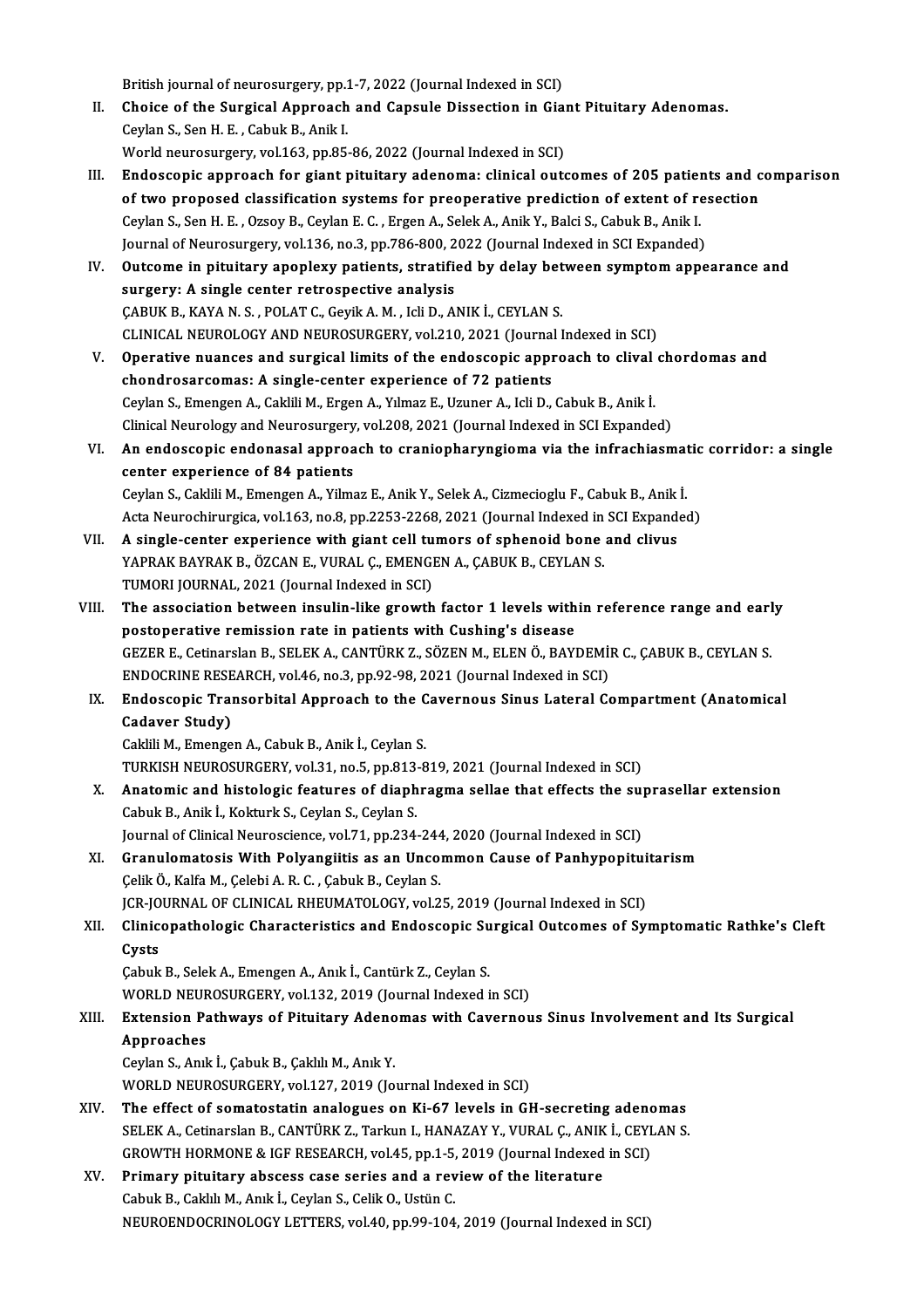| XVI.         | Visual Outcome of an Endoscopic Endonasal Transsphenoidal Approach in Pituitary Macroadenomas:                                   |
|--------------|----------------------------------------------------------------------------------------------------------------------------------|
|              | Quantitative Assessment with Diffusion Tensor Imaging Early and Long-Term Results                                                |
|              | Anik İ., Anik Y., Cabuk B., Caklili M., PİRHAN D., Ozturk O., Cirak M., Ceylan S.                                                |
|              | WORLD NEUROSURGERY, vol.112, 2018 (Journal Indexed in SCI)                                                                       |
| XVII.        | ACTH-Cell Pituitary Adenoma With Signet Ring Cells: A Rare Case Report and Review of The                                         |
|              | Literature.                                                                                                                      |
|              | Trabzonlu L., Agirlar T., Gurbuz Y., Ceylan S.                                                                                   |
|              | Applied immunohistochemistry & molecular morphology : AIMM, 2018 (Journal Indexed in SCI)                                        |
| XVIII.       | The Predictor Role of the Aqueduct Cerebrospinal Fluid Flow on Endoscopic Third Ventriculostomy:                                 |
|              | <b>Explication on Assumption Physical Model</b>                                                                                  |
|              | Anık İ., Anık Y., Çabuk B., Dana A., Gokbel A., Ozdamar D., Cirak M., Ceylan S.                                                  |
|              | TURKISH NEUROSURGERY, vol.28, pp.963-969, 2018 (Journal Indexed in SCI)                                                          |
| XIX.         | Endoscopic Transsphenoidal Approach for Acromegaly with Remission Rates in 401 Patients: 2010                                    |
|              | Consensus Criteria                                                                                                               |
|              | ANIK İ., ÇABUK B., Gokbel A., SELEK A., Cetinarslan B., ANIK Y., CEYLAN S.                                                       |
|              | WORLD NEUROSURGERY, vol.108, pp.278-290, 2017 (Journal Indexed in SCI)                                                           |
| XX.          | Matrix metalloproteinase-9 and tissue inhibitor of matrix metalloproteinase-2: Prognostic biological                             |
|              | markers in invasive prolactinomas                                                                                                |
|              | Gultekin G. D., ÇABUK B., VURAL Ç., CEYLAN S.                                                                                    |
|              | JOURNAL OF CLINICAL NEUROSCIENCE, vol.22, no.8, pp.1282-1287, 2015 (Journal Indexed in SCI)                                      |
| XXI.         | A Haptic Guided Robotic System for Endoscope Positioning and Holding                                                             |
|              | ÇABUK B., CEYLAN S., ANIK İ., Tugasaygı M., KİZİR S.                                                                             |
|              | TURKISH NEUROSURGERY, vol.25, no.4, pp.601-607, 2015 (Journal Indexed in SCI)                                                    |
| XXII.        | Detection and Evaluation of Intracranial Aneurysms with 3D-CT Angiography and Compatibility of                                   |
|              | Simulation View with Surgical Observation                                                                                        |
|              | Koc K., ÇABUK B., ANIK İ., Sarisoy H. T., Gumustas S., ÇİFTÇİ E., CEYLAN S.                                                      |
|              | TURKISH NEUROSURGERY, vol.25, no.3, pp.410-418, 2015 (Journal Indexed in SCI)                                                    |
| XXIII.       | Cavernous Sinus Invasion and Effect of Immunohistochemical Features on Remission in Growth                                       |
|              | Hormone Secreting Pituitary Adenomas                                                                                             |
|              | Yilmaz M., Vural E., Koc K., CEYLAN S.                                                                                           |
|              | TURKISH NEUROSURGERY, vol.25, no.3, pp.380-388, 2015 (Journal Indexed in SCI)                                                    |
| XXIV.        | Extended endoscopic transsphenoidal approach infrachiasmatic corridor                                                            |
|              | CEYLAN S., ANIK İ., Koc K., ÇABUK B.                                                                                             |
|              | NEUROSURGICAL REVIEW, vol.38, no.1, pp.137-147, 2015 (Journal Indexed in SCI)                                                    |
|              | Adenoid Cystic Carcinoma Metastatic to The Sellar Area: Report of Two Cases                                                      |
| XXV.         | Koc K., CABUK B., Uye B., Gok N., Ercin C., CEYLAN S.                                                                            |
|              | JOURNAL OF NEUROLOGICAL SCIENCES-TURKISH, vol.32, no.1, pp.193-198, 2015 (Journal Indexed in SCI)                                |
|              |                                                                                                                                  |
| XXVI.        | Endoscopic distinction between capsule and pseudocapsule of pituitary adenomas<br>CEYLAN S., ÇABUK B., Koc K., ANIK İ., VURAL Ç. |
|              |                                                                                                                                  |
|              | ACTA NEUROCHIRURGICA, vol.155, no.9, pp.1611-1619, 2013 (Journal Indexed in SCI)                                                 |
| <b>XXVII</b> | <b>Endoscopic Approach to Cavernous Sinus Aneurysm</b>                                                                           |
|              | CEYLAN S., ANIK İ., Koc K., ÇİFTÇİ E., ÇABUK B.                                                                                  |
|              | TURKISH NEUROSURGERY, vol.23, no.3, pp.404-406, 2013 (Journal Indexed in SCI)                                                    |
| XXVIII.      | Morinda citrifolia L. (noni) and memantine attenuate periventricular tissue injury of the fourth                                 |
|              | ventricle in hydrocephalic rabbits                                                                                               |
|              | Kokturk S., Ceylan S., ETUŞ V., Yasa N., CEYLAN S.                                                                               |
|              | NEURAL REGENERATION RESEARCH, vol.8, no.9, pp.773-782, 2013 (Journal Indexed in SCI)                                             |
| XXIX.        | Anaesthetic Considerations and Perioperative Features of Endoscopic Third Ventriculostomy in                                     |
|              | <b>Infants: Analysis of 57 Cases</b>                                                                                             |
|              | Ozdamar D., Etuş V., Ceylan S., Solak M., Toker K.                                                                               |
|              | TURKISH NEUROSURGERY, vol.22, pp.148-155, 2012 (Journal Indexed in SCI)                                                          |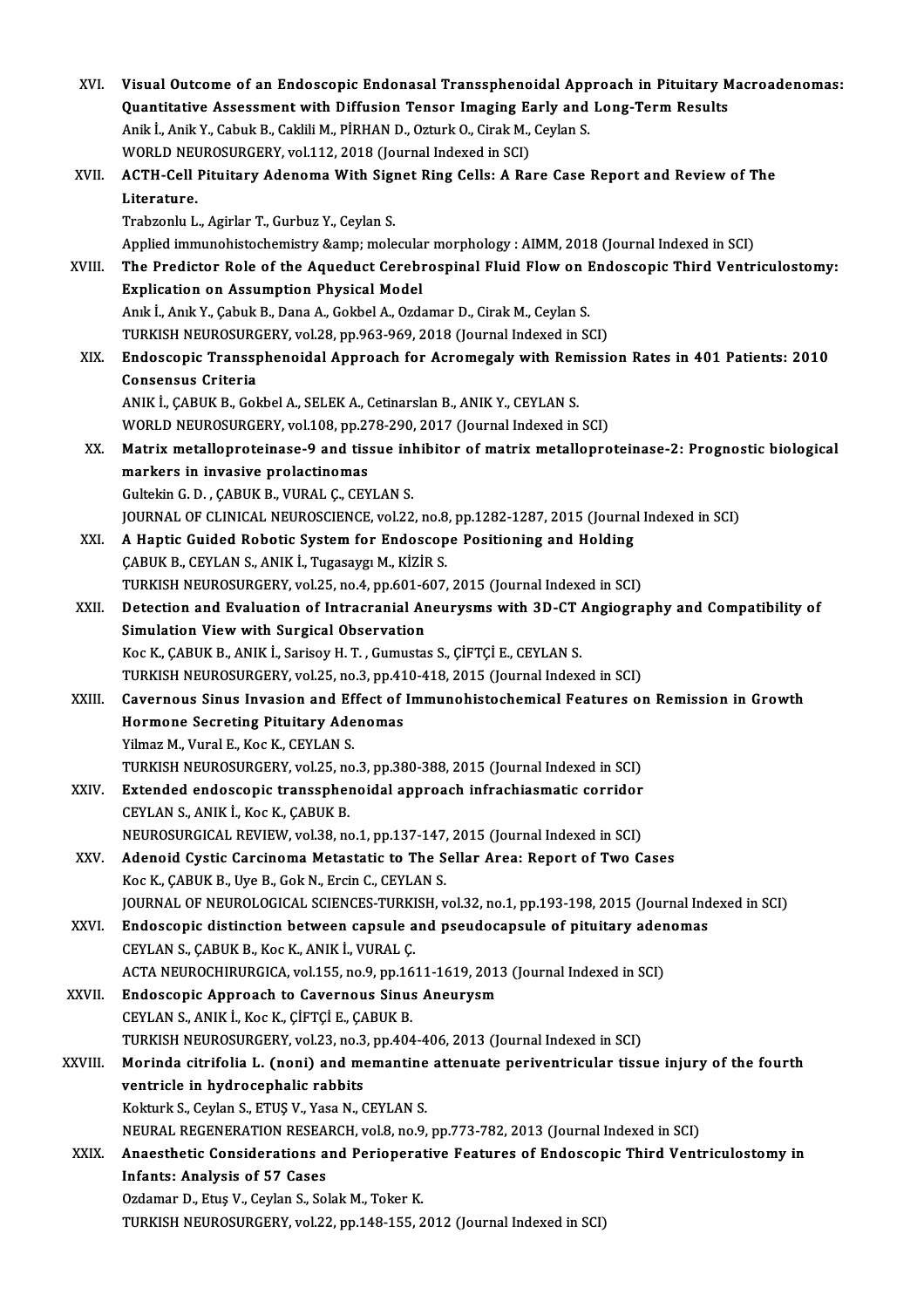| XXX.          | Endoscopic transphenoidal approach for fibrous dysplasia of clivus, tuberculum sellae and sphenoid  |
|---------------|-----------------------------------------------------------------------------------------------------|
|               | sinus; report of three cases.                                                                       |
|               | ANIK I., Koc K., Cabuk B., Ceylan S.                                                                |
|               | Turkish neurosurgery, vol.22, no.5, pp.662-6, 2012 (Journal Indexed in SCI)                         |
| XXXI.         | Microsurgical anatomy of membranous layers of the pituitary gland and the expression of             |
|               | extracellular matrix collagenous proteins                                                           |
|               | CEYLAN S., ANIK İ., Koc K., Kokturk S., Ceylan S., ÇİNE N., SAVLI H., Sirin G., Sam B., Gazioglu N. |
|               | ACTA NEUROCHIRURGICA, vol.153, no.12, pp.2435-2443, 2011 (Journal Indexed in SCI)                   |
| XXXII.        | Microsurgical and endoscopic anatomy of Liliequist's membrane and the prepontine membranes:         |
|               | cadaveric study and clinical implications                                                           |
|               | ANIK İ., CEYLAN S., Koc K., Tugasaygi M., Sirin G., Gazioglu N., Sam B.                             |
|               | ACTA NEUROCHIRURGICA, vol.153, no.8, pp.1701-1711, 2011 (Journal Indexed in SCI)                    |
| XXXIII.       | A New Endoscopic Surgical Classification and Invasion Criteria for Pituitary Adenomas Involving the |
|               | <b>Cavernous Sinus</b>                                                                              |
|               | CEYLAN S., Anik İ., Koc K.                                                                          |
|               | TURKISH NEUROSURGERY, vol.21, no.3, pp.330-339, 2011 (Journal Indexed in SCI)                       |
| <b>XXXIV</b>  | Ultrastructural Changes in the Liliequist Membrane in the Hydrocephalic Process and Its             |
|               |                                                                                                     |
|               | Implications for the Endoscopic Third Ventriculostomy Procedure                                     |
|               | ETUŞ V., Solakoglu S., CEYLAN S.                                                                    |
|               | TURKISH NEUROSURGERY, vol.21, no.3, pp.359-366, 2011 (Journal Indexed in SCI)                       |
| XXXV.         | Evaluation of early visual recovery in pituitary macroadenomas after endoscopic endonasal           |
|               | transphenoidal surgery: Quantitative assessment with diffusion tensor imaging (DTI)                 |
|               | Anık İ., Anık Y., Koc K., Ceylan S., Genc H., Altintas O., Ozdamar D., Ceylan D. B.                 |
|               | ACTA NEUROCHIRURGICA, vol.153, pp.831-842, 2011 (Journal Indexed in SCI)                            |
| <b>XXXVI</b>  | Membranous Structures Affecting the Success of Endoscopic Third Ventriculostomy in Adult            |
|               | Aqueductus Sylvii Stenosis                                                                          |
|               | ANIK I., CEYLAN S., Koc K., ANIK Y., ETUŞ V., Genc H.                                               |
|               | MINIMALLY INVASIVE NEUROSURGERY, vol.54, no.2, pp.68-74, 2011 (Journal Indexed in SCI)              |
| <b>XXXVII</b> | Immunohistochemical analysis of TIMP-2 and collagen types I and IV in experimental spinal cord      |
|               | ischemia-reperfusion injury in rats.                                                                |
|               | ANIK İ., Kokturk S., Genc H., Cabuk B., Koc K., YAVUZ Ş., Ceylan S., CEYLAN S., Kamaci L., ANIK Y.  |
|               | The journal of spinal cord medicine, vol.34, no.3, pp.257-64, 2011 (Journal Indexed in SCI)         |
| XXXVIII.      | Extended endoscopic transphenoidal approach for tuberculum sellae meningiomas                       |
|               | CEYLAN S., Koc K., ANIK İ.                                                                          |
|               | ACTA NEUROCHIRURGICA, vol.153, no.1, pp.1-9, 2011 (Journal Indexed in SCI)                          |
| <b>XXXIX</b>  | Neuroprotective effect of memantine on hippocampal neurons in infantile rat hydrocephalus.          |
|               | Cabuk B., ETUŞ V., Bozkurt S. U., Sav A., CEYLAN S.                                                 |
|               | Turkish neurosurgery, vol.21, no.3, pp.352-8, 2011 (Journal Indexed in SCI)                         |
| XL.           | Tectocerebellar Dysraphism With Vermian Encephalocele                                               |
|               | ANIK İ., Koc K., ANIK Y., Yildiz D. K., CEYLAN S.                                                   |
|               | JOURNAL OF CHILD NEUROLOGY, vol.25, no.11, pp.1411-1414, 2010 (Journal Indexed in SCI)              |
| XLI.          | Role of Interpeduncular and Prepontine Cistern Cerebrospinal Fluid Flow Measurements in             |
|               | Prediction of Endoscopic Third Ventriculostomy Success in Pediatric Triventricular Hydrocephalus    |
|               | ANIK İ., ETUŞ V., ANIK Y., CEYLAN S.                                                                |
|               | PEDIATRIC NEUROSURGERY, vol.46, no.5, pp.344-350, 2010 (Journal Indexed in SCI)                     |
| XLII.         | Endoscopic endonasal transsphenoidal approach for pituitary adenomas invading the cavernous         |
|               | sinus Clinical article                                                                              |
|               | CEYLAN S., Koc K., ANIK İ.                                                                          |
|               | JOURNAL OF NEUROSURGERY, vol.112, no.1, pp.99-107, 2010 (Journal Indexed in SCI)                    |
| XLIII.        | Effect of Smoking on Rat Basilar Artery: Correlation with Inducible Nitric Oxide Synthase and       |
|               | <b>Endothelin Converting Enzyme-1</b>                                                               |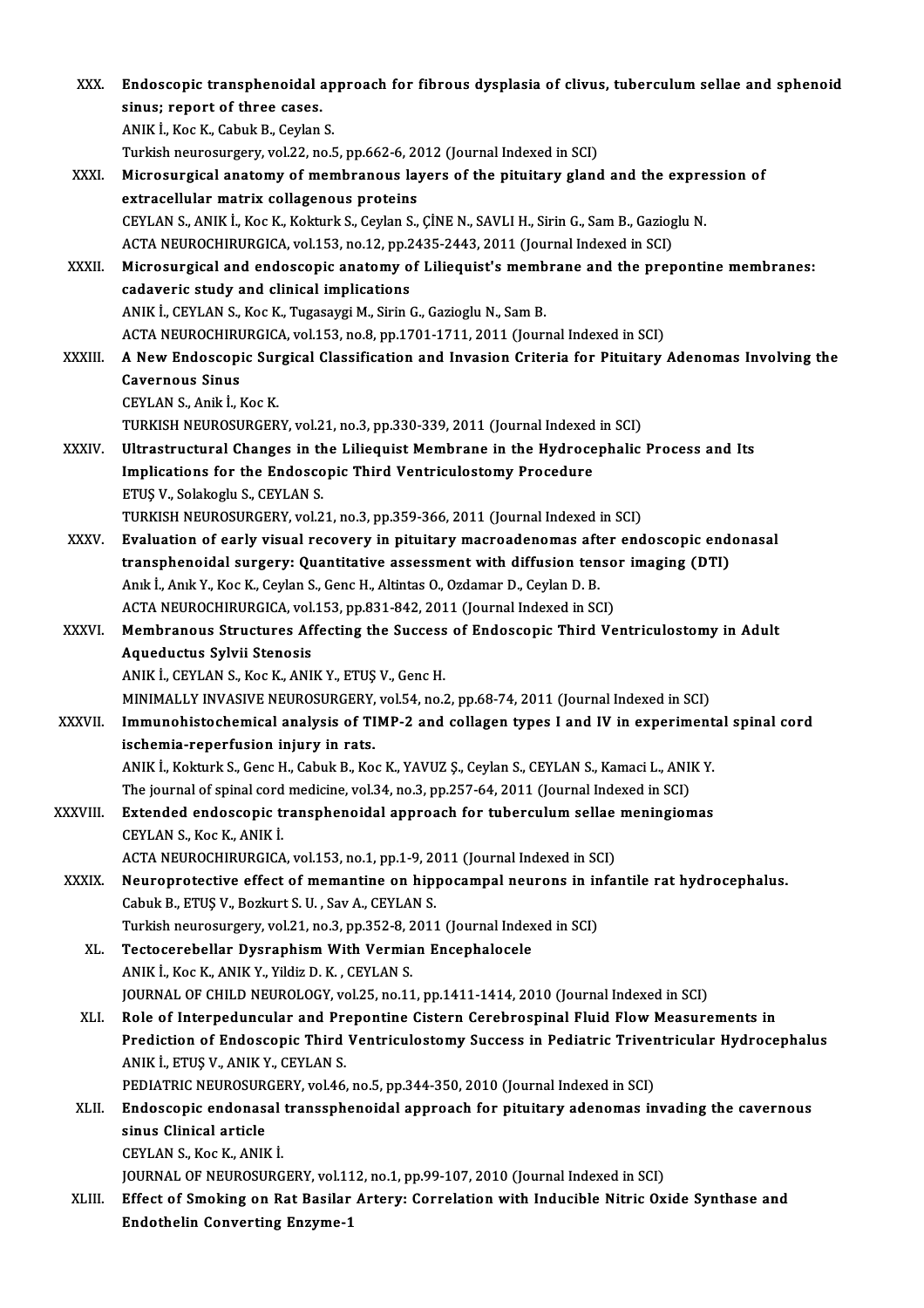KocK.,ANIKİ.,BozkurtS.U. ,ErcinC.,CEYLANS. Koc K., ANIK İ., Bozkurt S. U. , Ercin C., CEYLAN S.<br>TURKISH NEUROSURGERY, vol.19, no.4, pp.393-399, 2009 (Journal Indexed in SCI)<br>Extended endessenis annuasabes far midline skull bess lesians. XLIV. Extended endoscopic approaches for midline skull-base lesions<br>CEYLAN S. Koc K., ANIK I. TURKISH NEUROSURGERY<br>Extended endoscopic a<br>CEYLAN S., Koc K., ANIK İ.<br>NEUROSURGICAL REVIEW Extended endoscopic approaches for midline skull-base lesions<br>CEYLAN S., Koc K., ANIK İ.<br>NEUROSURGICAL REVIEW, vol.32, no.3, pp.309-318, 2009 (Journal Indexed in SCI)<br>Piechemical effects of experimental enidural hematema e CEYLAN S., Koc K., ANIK İ.<br>NEUROSURGICAL REVIEW, vol.32, no.3, pp.309-318, 2009 (Journal Indexed in SCI)<br>XLV. Biochemical effects of experimental epidural hematoma on brain parenchyma of rats<br>Paliksi M. KOC K. ANIK İ. ANIK NEUROSURGICAL REVIEW, vol.32, no.3, pp.309-318, 2009 (Journal Indexed in SC<br>Biochemical effects of experimental epidural hematoma on brain paren<br>Balikci M., KOC K., ANIK İ., ANIK Y., CEKMEN M. B. , YAZIR Y., Ceylan S., CEY Biochemical effects of experimental epidural hematoma on brain parenchy<br>Balikci M., KOC K., ANIK İ., ANIK Y., CEKMEN M. B. , YAZIR Y., Ceylan S., CEYLAN S.<br>NEUROLOGICAL RESEARCH, vol.30, no.5, pp.450-456, 2008 (Journal Ind Balikci M., KOC K., ANIK I., ANIK Y., CEKMEN M. B. , YAZIR Y., Ceylan S., CEYLAN S.<br>NEUROLOGICAL RESEARCH, vol.30, no.5, pp.450-456, 2008 (Journal Indexed in SCI)<br>XLVI. Endoscopic optic nerve decompression for idiopath NEUROI<br><mark>Endosc</mark><br>report Endoscopic optic nerve decompr<br>report<br>Koc K., ANIK İ., Altintas O., CEYLAN S.<br>MINIMALI V INVASIVE NEUPOSUPCE report<br>Koc K., ANIK İ., Altintas O., CEYLAN S.<br>MINIMALLY INVASIVE NEUROSURGERY, vol.51, no.2, pp.72-75, 2008 (Journal Indexed in SCI) XLVII. Cerebral arteriovenous malformation associated with multiple aneurysms including anterior MINIMALLY INVASIVE NEUROSURGERY, vol.51, no.2, pp.72-75, 2008 (Journal Indexed i<br>Cerebral arteriovenous malformation associated with multiple aneurysms incommunicating artery aneurysm located in the third ventricle: A case **Cerebral arterio<br>communicating<br>Koc K., CEYLAN S.<br>TURVISH NEUROS** communicating artery aneurysm located in the third ventricle: A case r<br>Koc K., CEYLAN S.<br>TURKISH NEUROSURGERY, vol.18, no.1, pp.61-64, 2008 (Journal Indexed in SCI)<br>Eluanoscoin aodium guided sungany in gliablestame multifo Koc K., CEYLAN S.<br>TURKISH NEUROSURGERY, vol.18, no.1, pp.61-64, 2008 (Journal Indexed in SCI)<br>XLVIII. Fluorescein sodium-guided surgery in glioblastoma multiforme: a prospective evaluation<br>Yes K. ANIK I. CARUK B. CEVLAN S. TURKISH NEUROSURGERY, vol.18, no<br>Fluorescein sodium-guided surg<br>Koc K., ANIK İ., ÇABUK B., CEYLAN S.<br>PRITISH JOURNAL OF NEUROSURCE Fluorescein sodium-guided surgery in glioblastoma multiforme: a prospective evalu<br>Koc K., ANIK İ., ÇABUK B., CEYLAN S.<br>BRITISH JOURNAL OF NEUROSURGERY, vol.22, no.1, pp.99-103, 2008 (Journal Indexed in SCI)<br>Familial suring Koc K., ANIK İ., ÇABUK B., CEYLAN S.<br>BRITISH JOURNAL OF NEUROSURGERY, vol.22, no.1, pp.99<br>XLIX. Familial syringomyelia in two siblings: case report.<br>Koç K., Anik İ., Anik Y., Ceylan S. BRITISH JOURNAL OF NEUROSURGERY, vol.22, no.1, pp.99-103, 2008 (Journal Indexed in SCI) Turkish neurosurgery, vol.17, pp.251-4, 2007 (Journal Indexed in SCI) Koç K., Anik İ., Anik Y., Ceylan S.<br>Turkish neurosurgery, vol.17, pp.251-4, 2007 (Journal Indexed in SCI)<br>L. Massive intracerebral haemorrage due to developmental venous anomaly<br>Kes K. Anik İ. Akansel Q. Anik Y. Ceylan S. Turkish neurosurgery, vol.17, pp.251-4, 20<br>Massive intracerebral haemorrage du<br>Koc K., Anik İ., Akansel Q., Anik Y., Ceylan S.<br>PRITISH JOURNAL OF NEUROSURCERY VO Massive intracerebral haemorrage due to developmental venous anomaly<br>Koc K., Anik İ., Akansel Q., Anik Y., Ceylan S.<br>BRITISH JOURNAL OF NEUROSURGERY, vol.21, no.4, pp.403-405, 2007 (Journal Indexed in SCI)<br>Chiari 1 malform Koc K., Anik İ., Akansel Q., Anik Y., Ceylan S.<br>BRITISH JOURNAL OF NEUROSURGERY, vol.21, no.4, pp.403-405, 2007 (Journal Indexed in SCI)<br>LI. Chiari 1 malformation with syringomyelia: Correlation of phase-contrast cine M BRITISH JONE<br>Chiari 1 1<br>outcome LI. Chiari 1 malformation with syringomyelia: Correlation of phase-contrast cine MR imaging and outcome<br>outcome<br>Koc K., ANIK Y., ANIK İ., ÇABUK B., Ceylan S. outcome<br>Koc K., ANIK Y., ANIK İ., ÇABUK B., Ceylan S.<br>TURKISH NEUROSURGERY, vol.17, no.3, pp.183-192, 2007 (Journal Indexed in SCI)<br>The effect of hydrosenhelys en Jower esenhageel sphingter smeeth muse Koc K., ANIK Y., ANIK İ., ÇABUK B., Ceylan S.<br>TURKISH NEUROSURGERY, vol.17, no.3, pp.183-192, 2007 (Journal Indexed in SCI)<br>LII. The effect of hydrocephalus on lower esophageal sphincter smooth muscle reactivity: exper TURKIS<br>The ef<br>study<br>Etus V The effect of hydrocephalus on lower es<br>study<br>Etus V., Tugay M., Utkan T., Ceylan S., Gacar N.<br>JOUPMAL OF PEDIATRIC SURCERY vol.43. nn study<br>Etus V., Tugay M., Utkan T., Ceylan S., Gacar N.<br>JOURNAL OF PEDIATRIC SURGERY, vol.42, pp.505-509, 2007 (Journal Indexed in SCI)<br>The Joanning cunue in ondoasonis pituitany surgery and our experience Etus V., Tugay M., Utkan T., Ceylan S., Gacar N.<br>JOURNAL OF PEDIATRIC SURGERY, vol.42, pp.505-509, 2007 (Journal Indexed in<br>LIII. The learning curve in endoscopic pituitary surgery and our experience<br>Kopen K. Ibeen A. Dile JOURNAL OF PEDIATRIC SURGERY, vol.42, pp.505-509, 2<br>The learning curve in endoscopic pituitary surger<br>Kenan K., Ihsan A., Dilek O., Burak C., Gurkan K., Savas C.<br>NEUDOSURCICAL PEVIEW. vol.20, po.4, pp.208, 205, 200 LIII. The learning curve in endoscopic pituitary surgery and our experience<br>Kenan K., Ihsan A., Dilek O., Burak C., Gurkan K., Savas C.<br>NEUROSURGICAL REVIEW, vol.29, no.4, pp.298-305, 2006 (Journal Indexed in SCI) LIV. Doublemyelomeningocele in a neonate: Case report and reviewof the literature Etus V., Ilbay K., Akansel G., Ceylan S., Ceylan S. Double myelomeningocele in a neonate: Case report and review of the literature<br>Etus V., Ilbay K., Akansel G., Ceylan S., Ceylan S.<br>CLINICAL NEUROLOGY AND NEUROSURGERY, vol.108, no.6, pp.595-600, 2006 (Journal Indexed in SC Etus V., Ilbay K., Akansel G., Ceylan S., Ceylan S.<br>CLINICAL NEUROLOGY AND NEUROSURGERY, vol.108, no.6, pp.595-600, 2006 (Journal Indexed in LV.<br>LV. Surgical technique and outcome in cervical and thoracic myelomeningocoele CLINICAL NEUROLOGY AND NI<br>Surgical technique and outo<br>Etus V., Sarisoy H. T. , Ceylan S.<br>JOUPMAL OF CLINICAL NEURO LV. Surgical technique and outcome in cervical and thoracic myelomeningocoele surgery<br>Etus V., Sarisoy H. T. , Ceylan S.<br>JOURNAL OF CLINICAL NEUROSCIENCE, vol.13, no.6, pp.643-647, 2006 (Journal Indexed in SCI) Etus V., Sarisoy H. T. , Ceylan S.<br>JOURNAL OF CLINICAL NEUROSCIENCE, vol.13, no.6, pp.643-647, 2006 (Journal Indexed in<br>LVI. Primary cranial vault lymphoma presenting as a traumatic subdural hematoma **JOURNAL OF CLINICAL NEUROSCIENCE<br>Primary cranial vault lymphoma pr<br>Evliyaoglu C., Ilbay K., Ercin C., Ceylan S.<br>ZENTP ALBLATT EUR NEUROCHIBURCU** Primary cranial vault lymphoma presenting as a traumatic subdural hematoma<br>Evliyaoglu C., Ilbay K., Ercin C., Ceylan S.<br>ZENTRALBLATT FUR NEUROCHIRURGIE, vol.67, no.1, pp.26-29, 2006 (Journal Indexed in SCI)<br>Bisk of strabis Evliyaoglu C., Ilbay K., Ercin C., Ceylan S.<br>ZENTRALBLATT FUR NEUROCHIRURGIE, vol.67, no.1, pp.26-29, 2006 (Journal Indexed in SCI)<br>LVII. Risk of strabismus and ambylopia in children with hydrocephalus Altintas O., Etus V., Etus H., Ceylan S., Caglar Y. Risk of strabismus and ambylopia in children with hydrocephalus<br>Altintas O., Etus V., Etus H., Ceylan S., Caglar Y.<br>GRAEFES ARCHIVE FOR CLINICAL AND EXPERIMENTAL OPHTHALMOLOGY, vol.243, no.12, pp.1213-1217, 2005<br>(Jaunnal I Altintas O., Etus V., Etus H<br>GRAEFES ARCHIVE FOR<br>(Journal Indexed in SCI)<br>Suggeon of andescenia GRAEFES ARCHIVE FOR CLINICAL AND EXPERIMENTAL OPHTHALMOLOGY, vol.243, no.12,<br>(Journal Indexed in SCI)<br>LVIII. Success of endoscopic third ventriculostomy in children less than 2 years of age (Journal Indexed in SCI)<br>Success of endoscopic third ventriculostomy in children less than 2 years of age<br>Etus V., Ceylan S.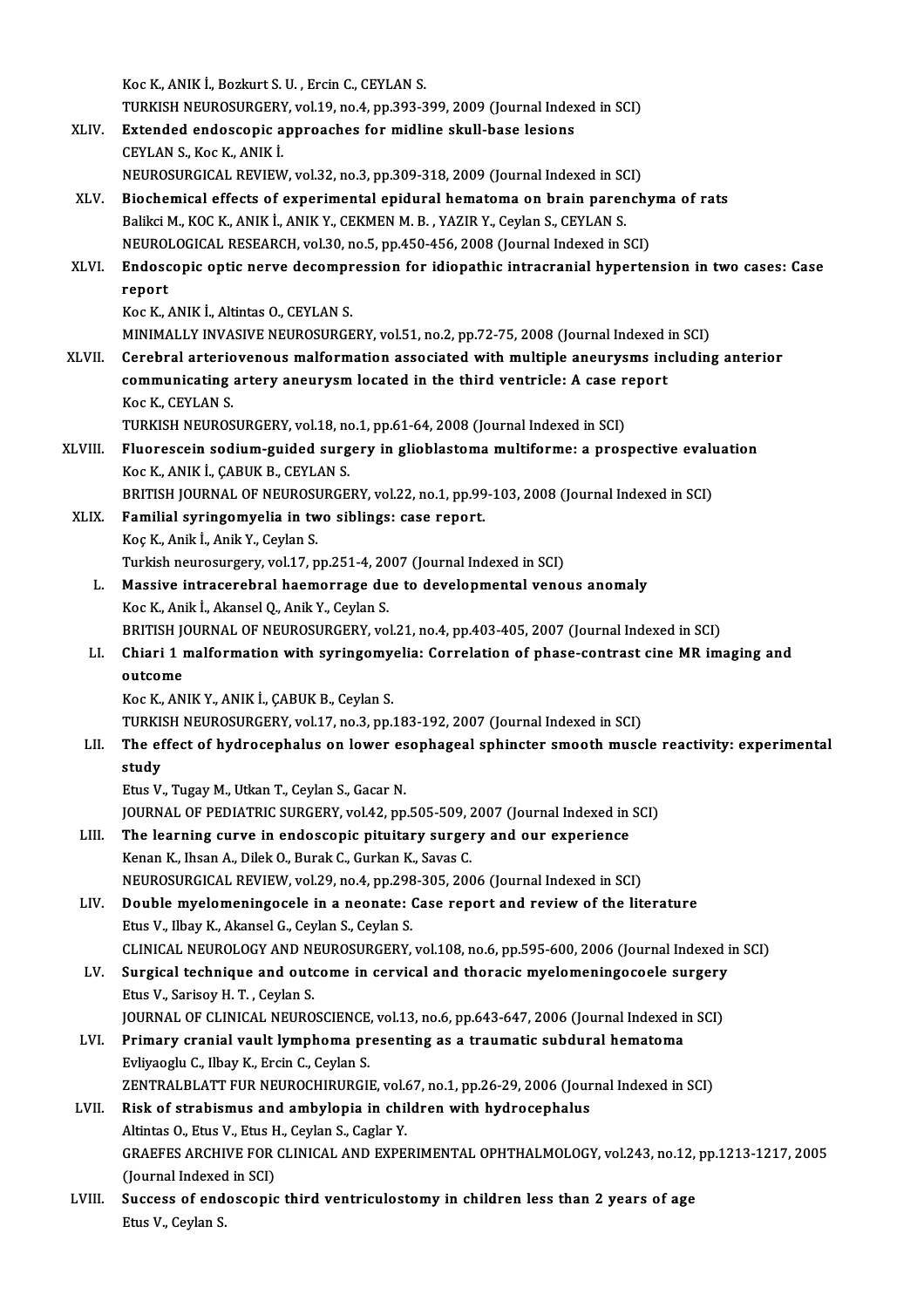NEUROSURGICAL REVIEW, vol.28, no.4, pp.284-288, 2005 (Journal Indexed in SCI)

- NEUROSURGICAL REVIEW, vol.28, no.4, pp.284-288, 2005 (Journal Indexed in SCI)<br>LIX. The role of endoscopic third ventriculostomy in the treatment of triventricular hydrocephalus seen<br>in children with eshandraplasia. Bapart NEUROSURGICAL REVIEW, vol.28, no.4, pp.284-288, 2005 (Journal of the role of endoscopic third ventriculostomy in the train children with achondroplasia - Report of two cases. The role of end<br>in children with<br>Etus V., Ceylan S.<br>JOUDNAL OF NEL in children with achondroplasia - Report of two cases.<br>Etus V., Ceylan S.<br>JOURNAL OF NEUROSURGERY, vol.103, no.3, pp.260-265, 2005 (Journal Indexed in SCI)<br>Agenesis of sphenoid sinuses. Etus V., Ceylan S.<br>JOURNAL OF NEUROSURGERY, vo<br>LX. Agenesis of sphenoid sinuses<br>Anik İ., Anik Y., Koc K., Ceylan S. JOURNAL OF NEUROSURGERY,<br>Agenesis of sphenoid sinuse<br>Anik İ., Anik Y., Koc K., Ceylan S.<br>CLINICAL ANATOMY .vol 19. no
	- CLINICAL ANATOMY, vol.18, no.3, pp.217-219, 2005 (Journal Indexed in SCI)
- Anik İ., Anik Y., Koc K., Ceylan S.<br>CLINICAL ANATOMY, vol.18, no.3, pp.217-219, 2005 (Journal Indexed in SCI)<br>LXI. Topical application of mitomycin C prevents epineural scar formation in rats<br>
Ilbay K. Fiye V. Vildir K CLINICAL ANATOMY, vol.18, no.3, pp.217-2<br>**Topical application of mitomycin C pr**<br>Ilbay K., Etus V., Yildiz K., Ilbay G., Ceylan S.<br>NEUPOSURCICAL PEVIEW, vol.28, no.2, nn Topical application of mitomycin C prevents epineural scar formation in 1<br>Ilbay K., Etus V., Yildiz K., Ilbay G., Ceylan S.<br>NEUROSURGICAL REVIEW, vol.28, no.2, pp.148-153, 2005 (Journal Indexed in SCI)<br>Foregut smooth mussl Ilbay K., Etus V., Yildiz K., Ilbay G., Ceylan S.<br>NEUROSURGICAL REVIEW, vol.28, no.2, pp.148-153, 2005 (Journal Indexed in SCI)<br>LXII. Foregut smooth muscle reactivity changes in the hydrocephalus-induced infantile rats
- EtusV.,TugayM.,UtkanT.,MuezzinogluB.,CeylanS. Foregut smooth muscle reactivity changes in the hydrocephalus-induced infantile<br>Etus V., Tugay M., Utkan T., Muezzinoglu B., Ceylan S.<br>JOURNAL OF SURGICAL RESEARCH, vol.118, no.2, pp.197-202, 2004 (Journal Indexed in SCI)<br> Etus V., Tugay M., Utkan T., Muezzinoglu B., Ceylan S.<br>JOURNAL OF SURGICAL RESEARCH, vol.118, no.2, pp.197-202, 2004 (Journal Indexed in SCI)<br>LXIII. Abnormal bony protuberance of anterior atlas causing dysphagia. A rare co
- JOURNAL OF SURGICAL RESEARCH, vol.118, no.2, pp.<br>**Abnormal bony protuberance of anterior atlas**<br>Ilbay K., Evliyaoglu C., Etus V., Ozkarakas H., Ceylan S. Abnormal bony protuberance of anterior atlas causing dyspha<br>Ilbay K., Evliyaoglu C., Etus V., Ozkarakas H., Ceylan S.<br>SPINAL CORD, vol.42, no.2, pp.129-131, 2004 (Journal Indexed in SCI)<br>Association of spondylosestal dysos Ilbay K., Evliyaoglu C., Etus V., Ozkarakas H., Ceylan S.<br>SPINAL CORD, vol.42, no.2, pp.129-131, 2004 (Journal Indexed in SCI)<br>LXIV. Association of spondylocostal dysostosis and type I split cord malformation
- SPINAL CORD, vol.42, no.2,<br>Association of spondylo<br>Etus V., Ceylan S., Ceylan S.<br>NEUDOLOCICAL SCIENCES Association of spondylocostal dysostosis and type I split cord malformati<br>Etus V., Ceylan S., Ceylan S.<br>NEUROLOGICAL SCIENCES, vol.24, no.3, pp.134-137, 2003 (Journal Indexed in SCI)<br>Creen tee polyphonel ( ) enigellogatesh
- Etus V., Ceylan S., Ceylan S.<br>NEUROLOGICAL SCIENCES, vol.24, no.3, pp.134-137, 2003 (Journal Indexed in SCI)<br>LXV. Green tea polyphenol (-)-epigallocatechin gallate prevents oxidative damage on periventricular<br>white matter NEUROLOGICAL SCIENCES, vol.24, no.3, pp.134-137, 2003 (Journal Indexed in SCI)<br>Green tea polyphenol (-)-epigallocatechin gallate prevents oxidative dam<br>white matter of infantile rats with hydrocephalus<br>Etus V., Altug T., B Green tea polyphenol (-)-epig;<br>white matter of infantile rats v<br>Etus V., Altug T., Belce A., Ceylan S.<br>TOHOKU JOUPNAL OF EYPEPIMEN white matter of infantile rats with hydrocephalus<br>Etus V., Altug T., Belce A., Ceylan S.<br>TOHOKU JOURNAL OF EXPERIMENTAL MEDICINE, vol.200, no.4, pp.203-209, 2003 (Journal Indexed in SCI)<br>Multisesmental spinal leptemeningse Etus V., Altug T., Belce A., Ceylan S.<br>TOHOKU JOURNAL OF EXPERIMENTAL MEDICINE, vol.200, no.4, pp.203-209, 2003 (Journal Index<br>LXVI. Multisegmental spinal leptomeningeal fibrosis in Riedel thyroiditis - Case illustration
	-
- TOHOKU JOURNAL OF EXPERIMENTAL MEDICINE, v<br>Multisegmental spinal leptomeningeal fibrosis<br>Etus V., Kurtkaya O., Koc K., Ciftci E., Sav A., Ceylan S.<br>JOUPNAL OF NEUBOSUBCERY vol.98, no.3, np.399, ; LXVI. Multisegmental spinal leptomeningeal fibrosis in Riedel thyroiditis - Case illustration<br>Etus V., Kurtkaya O., Koc K., Ciftci E., Sav A., Ceylan S.<br>JOURNAL OF NEUROSURGERY, vol.98, no.3, pp.299, 2003 (Journal Indexed Etus V., Kurtkaya O., Koc K., Ciftci E., Sav A., Ceylan S.<br>JOURNAL OF NEUROSURGERY, vol.98, no.3, pp.299, 2003 (Journal Indexed in SCI)<br>LXVII. Multiple sclerosis and coexisting intradural extramedullary spinal cord tumour:
- Etus V., Akansel G., Ilbay K., Koc K., Ceylan S. Multiple sclerosis and coexisting intradural extramedullary spinal cord tu<br>Etus V., Akansel G., Ilbay K., Koc K., Ceylan S.<br>NEUROLOGICAL SCIENCES, vol.23, no.3, pp.119-122, 2002 (Journal Indexed in SCI)<br>Primery serebral ne Etus V., Akansel G., Ilbay K., Koc K., Ceylan S.<br>NEUROLOGICAL SCIENCES, vol.23, no.3, pp.119-122, 2002 (Journal I<br>LXVIII. Primary cerebral neuroblastoma: A case report and review
- NEUROLOGICAL SCIENCES, vol.23, no.3, pp.11<br>Primary cerebral neuroblastoma: A case<br>Etus V., Kurtkaya O., Sav A., Ilbay K., Ceylan S.<br>TOHOVILIOURNAL OF EXPERIMENTAL MEDI Primary cerebral neuroblastoma: A case report and review<br>Etus V., Kurtkaya O., Sav A., Ilbay K., Ceylan S.<br>TOHOKU JOURNAL OF EXPERIMENTAL MEDICINE, vol.197, no.1, pp.55-65, 2002 (Journal Indexed in SCI)<br>Componetive effects Etus V., Kurtkaya O., Sav A., Ilbay K., Ceylan S.<br>TOHOKU JOURNAL OF EXPERIMENTAL MEDICINE, vol.197, no.1, pp.55-65, 2002 (Journal Indexed in SCI)<br>LXIX. Comparative effects of valproic acid sodium for Chiari-like malformati

## TOHOKU JOURNAL OF<br>Comparative effects<br>gestation in the rat<br>Dum: S. Coylan S. Coy **Comparative effects of v<br>gestation in the rat<br>Duru S., Ceylan S., Ceylan S.<br>CHU DS NEDVOUS SYSTEM** gestation in the rat<br>Duru S., Ceylan S., Ceylan S.<br>CHILDS NERVOUS SYSTEM, vol.17, no.7, pp.399-404, 2001 (Journal Indexed in SCI) Duru S., Ceylan S., Ceylan S.<br>CHILDS NERVOUS SYSTEM, vol.17, no.7, pp.399-404, 2001 (Journal I<br>LXX. Valproic acid sodium-induced spina bifida occults in the rat<br>Ceylan S. Duru S. Ceylan S.

# CHILDS NERVOUS SYSTEM,<br>Valproic acid sodium-inc<br>Ceylan S., Duru S., Ceylan S.<br>NEUPOSUBCICAL BEVIEW

Ceylan S., Duru S., Ceylan S.<br>NEUROSURGICAL REVIEW, vol.24, no.1, pp.31-34, 2001 (Journal Indexed in SCI)

Ceylan S., Duru S., Ceylan S.<br>NEUROSURGICAL REVIEW, vol.24, no.1, pp.31-34, 2001 (Journal Indexed in SCI)<br>LXXI. Segmental costovertebral malformations: Association with neural tube defects - Report of 3 cases<br>and review of NEUROSURGICAL REVIEW, vol.2<br>Segmental costovertebral mand review of the literature Segmental costovertebral malforn<br>and review of the literature<br>Duru S., Ceylan S., Guvenc B., Ceylan S.<br>PEDIATRIC NEUROSURCERY .vel 30, n and review of the literature<br>Duru S., Ceylan S., Guvenc B., Ceylan S.<br>PEDIATRIC NEUROSURGERY, vol.30, no.5, pp.272-277, 1999 (Journal Indexed in SCI)<br>Ontis shinem diastasis in a nituitary tumor... Case illustration

Duru S., Ceylan S., Guvenc B., Ceylan S.<br>PEDIATRIC NEUROSURGERY, vol.30, no.5, pp.272-277, 1999 (Journal<br>LXXII. Optic chiasm diastasis in a pituitary tumor - Case illustration<br>Duru S., Ceylan S., Ceylan S. PEDIATRIC NEUROSURGER<br>Optic chiasm diastasis in<br>Duru S., Ceylan S., Ceylan S.<br>JOUPNAL OF NEUROSURCE Optic chiasm diastasis in a pituitary tumor - Case illustration<br>Duru S., Ceylan S., Ceylan S.<br>JOURNAL OF NEUROSURGERY, vol.90, no.2, pp.363, 1999 (Journal Indexed in SCI)<br>Reconstruction of the middle corphrel artery after

- Duru S., Ceylan S., Ceylan S.<br>JOURNAL OF NEUROSURGERY, vol.90, no.2, pp.363, 1999 (Journal Indexed in SCI)<br>LXXIII. Reconstruction of the middle cerebral artery after excision of a giant fusiform aneurysm JOURNAL OF NEUROSURGERY, vol.90, no.2, pp.3<br>Reconstruction of the middle cerebral art<br>Ceylan S., Karakus A., Duru S., Baykal S., Ilbay K.<br>NEUROSURCICAL REVIEW. vol.21, nn.189, 192 Reconstruction of the middle cerebral artery after excision of a gian<br>Ceylan S., Karakus A., Duru S., Baykal S., Ilbay K.<br>NEUROSURGICAL REVIEW, vol.21, pp.189-193, 1998 (Journal Indexed in SCI)<br>Clossenberungeal neurolsiaus Ceylan S., Karakus A., Duru S., Baykal S., Ilbay K.<br>NEUROSURGICAL REVIEW, vol.21, pp.189-193, 1998 (Journal Indexed in SCI)<br>LXXIV. Glossopharyngeal neuralgia: a study of 6 cases
-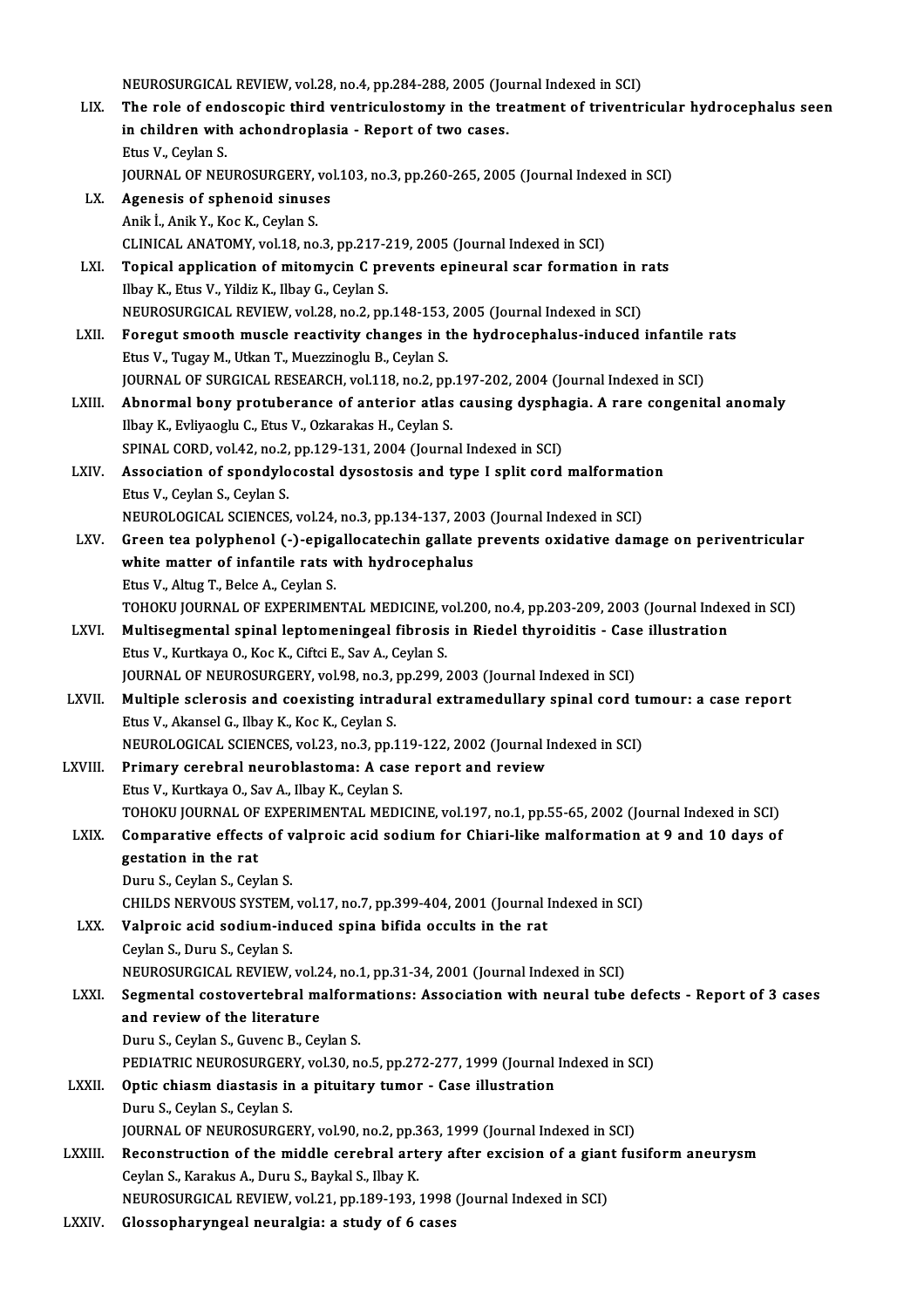CeylanS.,KarakusA.,Duru S.,BaykalS.,KocaO. Ceylan S., Karakus A., Duru S., Baykal S., Koca O.<br>NEUROSURGICAL REVIEW, vol.20, no.3, pp.196-200, 1997 (Journal Indexed in SCI)<br>Effect of thurotronin releasing hormone on Ne(+), K(+), Adenesine trinh LXXV. Effect of thyrotropin-releasing hormone on  $Na(+)-K(+)$ -Adenosine triphosphatase activity following experimental spinal cord trauma. NEUROSURGICAL REVIEW, vol.20, no.<br>Effect of thyrotropin-releasing ho<br>experimental spinal cord trauma.<br>Paylal S. Caylan S. Hayl H. Altürk E. Baykal S., Ceylan S., Usul H., Aktürk F., Değer O. Neurologia medico-chirurgica, vol.36, pp.296-9, 1996 (Journal Indexed in SCI Expanded) Baykal S., Ceylan S., Usul H., Aktürk F., Değer O.<br>Neurologia medico-chirurgica, vol.36, pp.296-9, 1996 (Journal Indexed in SCI Expanded)<br>LXXVI. Primary intraosseous meningioma of the temporal bone in an infant. A case rep Neurologia medico-chirurgica, vol.36, pp.296-9, 1996 (Jo<br>Primary intraosseous meningioma of the tempora<br>Kuzeyli K., Duru S., Baykal S., Usul H., Ceylan S., Akturk F.<br>NEUPOSUPCICAL PEVIEW, vol.19, no.3, np.197, 199, 199 Primary intraosseous meningioma of the temporal bone in an infant. A ca<br>Kuzeyli K., Duru S., Baykal S., Usul H., Ceylan S., Akturk F.<br>NEUROSURGICAL REVIEW, vol.19, no.3, pp.197-199, 1996 (Journal Indexed in SCI)<br>Enidermoid Kuzeyli K., Duru S., Baykal S., Usul H., Ceylan S., Akturk F.<br>NEUROSURGICAL REVIEW, vol.19, no.3, pp.197-199, 1996<br>LXXVII. Epidermoid cyst of the brain stem. Case report<br>Kuzeyli K., Duru S., Cakir E., Pekince A., Ceylan S. NEUROSURGICAL REVIEW, vol.19, no.3, pp.197-199, 1996 (Journal Indexed in SCI) NEUROSURGICAL REVIEW, vol.19, no.3, pp.179-181, 1996 (Journal Indexed in SCI) Kuzeyli K., Duru S., Cakir E., Pekince A., Ceylan S., Akturk F.<br>NEUROSURGICAL REVIEW, vol.19, no.3, pp.179-181, 1996 (Journal Indexed in SCI)<br>LXXVIII. Clinical and radiological evaluation of angiographically occult, ca MEUROSURGICAL REVIEW, vol<br>Clinical and radiological ev<br>malformation. Case report<br>Paylal S. CEVI AN S. Ding H. L malformation. Case report<br>Baykal S., CEYLAN S., Dinc H., Kuzeyli K., Soylev E., Usul H., Akturk F. malformation. Case report<br>Baykal S., CEYLAN S., Dinc H., Kuzeyli K., Soylev E., Usul H., Akturk F.<br>NEUROSURGICAL REVIEW, vol.19, no.2, pp.119-121, 1996 (Journal Indexed in SCI)<br>Anoususm of an asusos antonion senshrel astos Baykal S., CEYLAN S., Dinc H., Kuzeyli K., Soylev E., Usul H., Akturk F.<br>NEUROSURGICAL REVIEW, vol.19, no.2, pp.119-121, 1996 (Journal Indexed in SCI)<br>LXXIX. Aneurysm of an azygos anterior cerebral artery: Report of two ca NEUROSURGICAL REVIEW, vol.19, no.2, pp.119-121, 19<br>Aneurysm of an azygos anterior cerebral artery:<br>Baykal S., Ceylan S., Dinc H., Soylev E., Usul H., Akturk F.<br>NEUROSURCICAL REVIEW, vol.19, no.1, np.57, 59, 1996 Aneurysm of an azygos anterior cerebral artery: Report of two cases a<br>Baykal S., Ceylan S., Dinc H., Soylev E., Usul H., Akturk F.<br>NEUROSURGICAL REVIEW, vol.19, no.1, pp.57-59, 1996 (Journal Indexed in SCI)<br>Enidermoid tumo Baykal S., Ceylan S., Dinc H., Soylev E., Usul H., Akturk F.<br>NEUROSURGICAL REVIEW, vol.19, no.1, pp.57-59, 1996 (<br>LXXX. Epidermoid tumor of the occipital bone<br>Kuzeyli K., Duru S., Cakir E., Baykal S., Ceylan S., Akturk F. NEUROSURGICAL REVIEW, vol.19, no.1, pp.57-59, 1996 (Journal Indexed in SCI) NEUROSURGICAL REVIEW, vol.19, no.2, pp.109-112, 1996 (Journal Indexed in SCI) LXXXI. Solitary plasmacytoma of the skull. A case report. KuzeyliK.,Duru S.,CeylanS.,AktürkF. Solitary plasmacytoma of the skull. A case report.<br>Kuzeyli K., Duru S., Ceylan S., Aktürk F.<br>Neurosurgical review, vol.18, pp.139-42, 1995 (Journal Indexed in SCI)<br>Ciant cell tumor of the fronte parietal bone. A case repor LXXXII. Giant cell tumor of the fronto-parietal bone. A case report<br>Kuzeyli K., Baykal S., Duru S., Ceylan S., Akturk F. Neurosurgical review, vol.18, pp.139-42, 1995 ()<br>Giant cell tumor of the fronto-parietal bon<br>Kuzeyli K., Baykal S., Duru S., Ceylan S., Akturk F.<br>NEUPOSUPCICAL PEVIEW, vol.18, po.4, pp.365.2 NEUROSURGICAL REVIEW, vol.18, no.4, pp.265-268, 1995 (Journal Indexed in SCI) Kuzeyli K., Baykal S., Duru S., Ceylan S., Akturk F.<br>NEUROSURGICAL REVIEW, vol.18, no.4, pp.265-268, 1995 (Journal Indexed in SCI)<br>LXXXIII. A CASE OF ACUTE ENCEPHALOPATHY AFTER IOHEXOL LUMBAR MYELOGRAPHY NEUROSURGICAL REVIEW, vol.18, no.4, pp.265-268, 1995 (Jou<br>A CASE OF ACUTE ENCEPHALOPATHY AFTER IOHEXOL I<br>CEYLAN S., BAYKAL S., KUZEYLI K., AKTURK F., KOMSUOGLU S.<br>CLINICAL NEUROLOCY AND NEUROSURCERY vol.05, no.1, nn.4 A CASE OF ACUTE ENCEPHALOPATHY AFTER IOHEXOL LUMBAR MYELOGRAPHY<br>CEYLAN S., BAYKAL S., KUZEYLI K., AKTURK F., KOMSUOGLU S.<br>CLINICAL NEUROLOGY AND NEUROSURGERY, vol.95, no.1, pp.45-47, 1993 (Journal Indexed in SCI)<br>Chancid p CEYLAN S., BAYKAL S., KUZEYLI K., AKTURK F., KOMSUOGLU S.<br>CLINICAL NEUROLOGY AND NEUROSURGERY, vol.95, no.1, pp.45-47, 1993 (Journal Index<br>LXXXIV. Choroid plexus arteriovenous malformation (AVM) in a newborn. Case report. CLINICAL NEUROLOGY AND NEUROSURGERY, vol.95, 1<br>Choroid plexus arteriovenous malformation (AV<br>Ceylan S., Kuzeyli K., Kalelioğlu M., Aktürk F., Ozoran Y.<br>Naunosurgisal review. vol.16, np.241.2, 1992. (Jaunnal Choroid plexus arteriovenous malformation (AVM) in a newbo<br>Ceylan S., Kuzeyli K., Kalelioğlu M., Aktürk F., Ozoran Y.<br>Neurosurgical review, vol.16, pp.241-3, 1993 (Journal Indexed in SCI)<br>Two unuqual complications of ventr Ceylan S., Kuzeyli K., Kalelioğlu M., Aktürk F., Ozoran Y.<br>Neurosurgical review, vol.16, pp.241-3, 1993 (Journal Indexed in SCI)<br>LXXXV. Two unusual complications of ventriculo-peritoneal shunts. Report of two cases.<br>Ceylan Neurosurgical review, vol.16, pp.241-3, 199<br>**Two unusual complications of ventricu**<br>Ceylan S., Kuzeyli K., Kalelioğlu M., Aktürk F.<br>Naunosurgisal review, vol.16, np.222, E. 199 Two unusual complications of ventriculo-peritoneal shunts. Review, Kalelioğlu M., Aktürk F.<br>Ceylan S., Kuzeyli K., Kalelioğlu M., Aktürk F.<br>Neurosurgical review, vol.16, pp.233-5, 1993 (Journal Indexed in SCI)<br>Bilateral pe Ceylan S., Kuzeyli K., Kalelioğlu M., Aktürk F.<br>Neurosurgical review, vol.16, pp.233-5, 1993 (Journal Indexed in SCI)<br>LXXXVI. Bilateral posterior fossa epidural hematoma--report of two cases.<br>Ceylan S. Kuzeyli K. Baykal S. Neurosurgical review, vol.16, pp.233-5,<br>Bilateral posterior fossa epidural h<br>Ceylan S., Kuzeyli K., Baykal S., Akturk F.<br>Neurologia modice chimurgica vol.32, pr Ceylan S., Kuzeyli K., Baykal S., Akturk F.<br>Neurologia medico-chirurgica, vol.32, pp.690-2, 1992 (Journal Indexed in SCI Expanded) LXXXVII. INTRAVENTRICULAR MENINGIOMA OF THE 4TH VENTRICLE CEYLANS., ILBAYK.,KUZEYLIK.,KALELIOGLUM.,AKTURKF.,OZORANY. INTRAVENTRICULAR MENINGIOMA OF THE 4TH VENTRICLE<br>CEYLAN S., ILBAY K., KUZEYLI K., KALELIOGLU M., AKTURK F., OZORAN Y.<br>CLINICAL NEUROLOGY AND NEUROSURGERY, vol.94, no.2, pp.181-184, 1992 (Journal Indexed in SCI)<br>Nen energti LXXXVIII. Non operative management of acute extradural hematomas in children.<br>Ceylan S., Kuzeyli K., Ilbay K., Akturk F. CLINICAL NEUROLOGY AND NEUROSU<br>Non operative management of acu<br>Ceylan S., Kuzeyli K., Ilbay K., Akturk F.<br>Journal of nourosurgical sciences val. Journal of neurosurgical sciences, vol.36, no.2, pp.85-8, 1992 (Journal Indexed in SCI Expanded) Ceylan S., Kuzeyli K., Ilbay K., Akturk F.<br>Journal of neurosurgical sciences, vol.36, no.2, pp.85-8, 1992 (Journal Indexed in SCI Expanded)<br>LXXXIX. TREATMENT OF ACUTE SPINAL-CORD INJURIES - COMPARISON OF THYROTROPIN-RELEAS **Journal of neurosurgical sciences<br>TREATMENT OF ACUTE SPINA<br>HORMONE AND NIMODIPINE<br>CEVLANS HEAV K PAVKALS 4** TREATMENT OF ACUTE SPINAL-CORD INJURIES - COMPARISON OF THYROTROPIN-RELEASING-<br>HORMONE AND NIMODIPINE<br>CEYLAN S., ILBAY K., BAYKAL S., CEYLAN S., SENER U., OZMENOGLU M., KALELIOGLU M., AKTURK F., KOMSUOGLU<br>S. OZOPAN A HORMONE AND NIMODIPINE<br>CEYLAN S., ILBAY K., BAYKAL S., CEYLAN S., SENER U., OZMENOGLU M., KALELIOGLU M., AKTURK F., KOMSUOGLU<br>S., OZORAN A. RESEARCH IN EXPERIMENTAL MEDICINE, vol.192, no.1, pp.23-33, 1992 (Journal Indexed in SCI)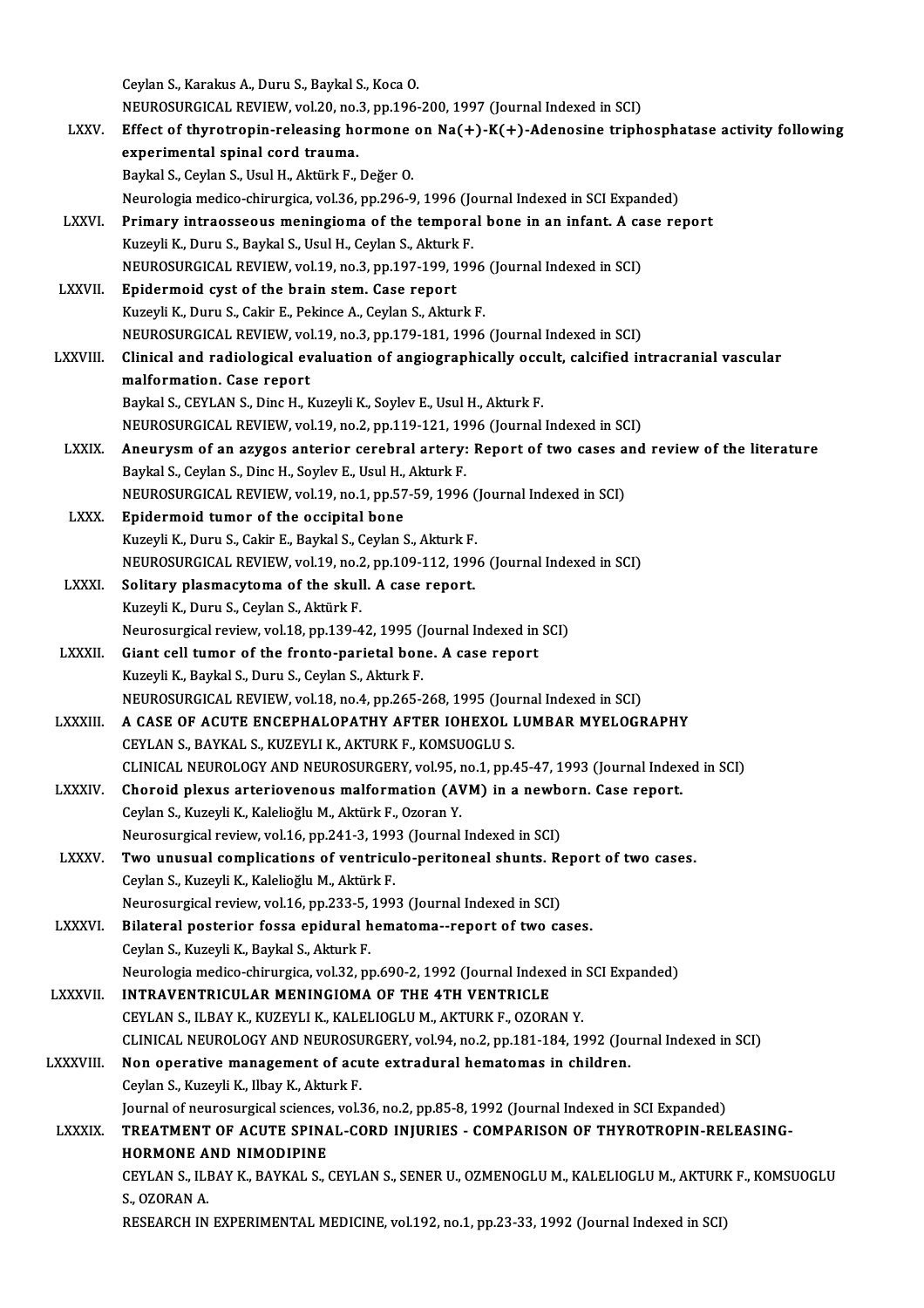- XC. BRAIN-ABSCESS CAUSED BY BRUCELLA-ABORTUS AND STAPHYLOCOCCUS-AUREUS IN A CHILD<br>KALELIOCLUM CEVLANS, KOKSAL L KUZEVLLK, AKTURK E BRAIN-ABSCESS CAUSED BY BRUCELLA-ABORTUS AND<br>KALELIOGLUM., CEYLAN S., KOKSAL I., KUZEYLI K., AKTURK F.<br>INEECTION vol.18, no.6, np.386,397,1900 (Jaunnal Indoved in BRAIN-ABSCESS CAUSED BY BRUCELLA-ABORTUS AND STAF<br>KALELIOGLU M., CEYLAN S., KOKSAL I., KUZEYLI K., AKTURK F.<br>INFECTION, vol.18, no.6, pp.386-387, 1990 (Journal Indexed in SCI)<br>OTOCENIC BRAIN ABSCESS WITH BNEUMOCERHALUS KALELIOGLU M., CEYLAN S., KOKSAL I., KUZEYLI K., AKTURK<br>INFECTION, vol.18, no.6, pp.386-387, 1990 (Journal Indexed<br>XCI. OTOGENIC BRAIN-ABSCESS WITH PNEUMOCEPHALUS
- INFECTION, vol.18, no.6, pp.386-387, 1990 (Journa<br>**OTOGENIC BRAIN-ABSCESS WITH PNEUMOCE**<br>CANDAN S., KATELIOGLU M., CEYLAN S., KOKSAL I.<br>INEECTION, vol.18, no.3, np.191, 192, 1990 (Journa CANDAN S., KATELIOGLU M., CEYLAN S., KOKSAL I.<br>INFECTION, vol.18, no.3, pp.191-192, 1990 (Journal Indexed in SCI) CANDAN S., KATELIOGLU M., CEYLAN S., KOKSAL I.<br>INFECTION, vol.18, no.3, pp.191-192, 1990 (Journal Indexed in SC<br>XCII. MEDICAL-TREATMENT OF ACUTE SPINAL-CORD INJURIES
- INFECTION, vol.18, no.3, pp.191-192, 1990 (Journal Indexed in<br>MEDICAL-TREATMENT OF ACUTE SPINAL-CORD INJURIE<br>CEYLAN S., KALELIOGLU M., AKTURK G., AKTURK F., CEYLAN S.<br>RESEARCH IN EXPERIMENTAL MEDICINE vol.190, no.2, nn.111 CEYLAN S., KALELIOGLU M., AKTURK G., AKTURK F., CEYLAN S.<br>RESEARCH IN EXPERIMENTAL MEDICINE, vol.190, no.2, pp.111-119, 1990 (Journal Indexed in SCI)

### Articles Published in Other Journals

- rticles Published in Other Journals<br>I. Xanthomatous Hypophysitis Secondary to a Ruptured Rathke's Cleft Cyst: A Case Report<br>Cerer E Cobult B, Bounal: B.V. Centürk Z, Cetiporskap B, Solek A, Sören M, Kölselap D, Ceylap S SEE TUBILDICU IN OTICI JOUTHUIB<br>Kanthomatous Hypophysitis Secondary to a Ruptured Rathke's Cleft Cyst: A Case Repor<br>Gezer E., Çabuk B., Bayrak B.Y. , Cantürk Z., Çetinarslan B., Selek A., Sözen M., Köksalan D., Ceylan S.<br>P Gezer E., Çabuk B., Bayrak B. Y. , Cantürk Z., Çetinarslan B., Selek A., Sözen M., Köksalan D., Ceylan S.<br>Brain tumor research and treatment, vol.10, no.1, pp.48-54, 2022 (Refereed Journals of Other Institutions) Gezer E., Çabuk B., Bayrak B. Y. , Cantürk Z., Çetinarslan B., Selek A., Sözen M., Köksalan D., Ceylan S.<br>Brain tumor research and treatment, vol.10, no.1, pp.48-54, 2022 (Refereed Journals of Other Institutions)<br>II. Cushi
- **Brain tumor research and t<br>Cushing's disease due to<br>review of the literature** Cushing's disease due to a pituitary adenoma as a component of collision tumor: A case report and<br>review of the literature<br>GEZER E., CANTÜRK Z., SELEK A., Çetinarslan B., TARKUN İ., Sözen M., Kiraz U., GÜRBÜZ Y. S. , CEYLA

review of the literature<br>GEZER E., CANTÜRK Z., SELEK A., Çetinarslan B., TARKUN İ., Sözen M., Kiraz U., GÜRBÜZ Y. S. ,<br>Journal of Medical Case Reports, vol.14, no.1, 2020 (Refereed Journals of Other Institutions)<br>The seevi Journal of Medical Case Reports, vol.14, no.1, 2020 (Refereed Journals of Other Institutions)

## III. The coexistence of infundibular pituicytoma and Cushing's disease due to pituitary adenoma: A case report. report.<br>Gezer E., Selek A., Cetinarslan B., Canturk Z., Tarkun I., Ceylan S.<br>Enistavis After Endossanis Transnasal Cranial Base Surgerw, Clinisal Analysis a

Gezer E.,SelekA.,CetinarslanB.,CanturkZ.,TarkunI.,CeylanS.

### Gezer E., Selek A., Cetinarslan B., Canturk Z., Tarkun I., Ceylan S.<br>Endocrine regulations, vol.53, pp.263-267, 2019 (Refereed Journals of Other Institutions)<br>IV. Epistaxis After Endoscopic Transnasal Cranial Base Surg Endocrine re<br>Epistaxis A<br>Treatment<br>CAPUV P-F Epistaxis After Endoscopic Transnasal Cranial Base Surge<br>Treatment<br>ÇABUK B., EMENGEN A., ÇIRAK M., ÇAKLILI M., ANIK İ., CEYLAN S.<br>Türkiye Klinikleri Tip Bilimleri Dergisi vel 28 no.4 nn 222 229 24 Treatment<br>ÇABUK B., EMENGEN A., ÇIRAK M., ÇAKLILI M., ANIK İ., CEYLAN S.<br>Türkiye Klinikleri Tip Bilimleri Dergisi, vol.38, no.4, pp.322-328, 2018 (Refereed Journals of Other Institutions)

CABUK B., EMENGEN A., CIRAK M., CAKLILI M., ANIK İ., CEYLAN S.<br>Türkiye Klinikleri Tip Bilimleri Dergisi, vol.38, no.4, pp.322-328, 2018 (Refereed Journals of Other Institutio<br>V. The Utility of Preoperative ACTH/Cortisol Ra Türkiye k<br><mark>The Utili</mark><br>Disease<br>SELEK A The Utility of Preoperative ACTH/Cortisol Ratio for the Diagnosis and Pi<br>Disease<br>SELEK A., Cetinarslan B., CANTÜRK Z., Tarkun I., Akyay O. Z. , ÇABUK B., CEYLAN S.<br>JOUPMAL OF NEUPOSCIENCES IN PURAL PRACTICE vol.9, no.1, nn

Disease<br>SELEK A., Cetinarslan B., CANTÜRK Z., Tarkun I., Akyay O. Z. , ÇABUK B., CEYLAN S.<br>JOURNAL OF NEUROSCIENCES IN RURAL PRACTICE, vol.9, no.1, pp.106-111, 2018 (Journal Indexed in ESCI)

- VI. Hipofiz Adenomlarının Moleküler Biyolojisi ÇABUKB.,SÜNNETÇİAKKOYUNLUD.,ANIKİ.,CEYLANS. Hipofiz Adenomlarının Moleküler Biyolojisi<br>ÇABUK B., SÜNNETÇİ AKKOYUNLU D., ANIK İ., CEYLAN S.<br>Türk Nöroşirurji Dergisi, vol.27, no.2, pp.185-190, 2017 (Other Refereed National Journals)<br>Hinofiz adanamlarının malakülen biy
- VII. Hipofiz adenomlarının moleküler biyolojisi<br>ÇABUK B., SÜNNETÇİ AKKOYUNLU D., ANIK İ., CEYLAN S. Türk Nöroşirurji Dergisi, vol.27, no.2, pp.185-190, 2017 (<br>Hipofiz adenomlarının moleküler biyolojisi<br>ÇABUK B., SÜNNETÇİ AKKOYUNLU D., ANIK İ., CEYLAN S.<br>Türk Nörosinurii Dergisi 2017 (Other Befereed National Türk Nöroşirurji Dergisi, 2017 (Other Refereed National Journals) CABUK B., SÜNNETÇİ AKKOYUNLU D., ANIK İ., CEYLAN S.<br>Türk Nöroşirurji Dergisi, 2017 (Other Refereed National Journals)<br>VIII. Hipofiz Adenomlarına endoskopik endonazal Transsfenoidal Yaklaşım<br>CABUK B. ANIK İ. CEYLAN S

Türk Nöroşirurji Dergisi, 201<br>Hipofiz Adenomlarına end<br>ÇABUK B., ANIK İ., CEYLAN S.<br>Türk Nörosinurii Dergisi vel Hipofiz Adenomlarına endoskopik endonazal Transsfenoidal Yaklaşım<br>ÇABUK B., ANIK İ., CEYLAN S.<br>Türk Nöroşirurji Dergisi, vol.24, pp.11-19, 2014 (Other Refereed National Journals)<br>Intracranial primitive neuroestedermal tuma

- CABUK B., ANIK İ., CEYLAN S.<br>Türk Nöroşirurji Dergisi, vol.24, pp.11-19, 2014 (Other Refereed National Journals)<br>IX. Intracranial primitive neuroectodermal tumor in a child previously treated for Ewing sarcoma<br>ANIK L. Kork Türk Nöroşirurji Dergisi, vol.24, pp.11-19, 2014 (Other Refereed National Journals)<br>Intracranial primitive neuroectodermal tumor in a child previously treated<br>ANIK İ., Korkmaz M., ANIK Y., Koc K., Yildiz D. K. , Corapciogl Intracranial primitive neuroectodermal tumor in a child previously treated for Ewing sar<br>ANIK İ., Korkmaz M., ANIK Y., Koc K., Yildiz D. K. , Corapcioglu F., CEYLAN S., Bulut S. S.<br>JOURNAL OF PEDIATRIC NEURORADIOLOGY, vol. ANIK İ., Korkmaz M., ANIK Y., Koc K., Yildiz D. K., Corapcioglu F., CEYLAN S., Bulut S. S.<br>JOURNAL OF PEDIATRIC NEURORADIOLOGY, vol.1, no.4, pp.283-286, 2012 (Journal Indexed in ESC<br>X. Dev Anterior Komunikan Arter Anevrizm
- JOURNAL OF PEDIATRIC NEURORADIOLOGY<br>Dev Anterior Komunikan Arter Anevri:<br>KOÇ K., ANIK İ., ÖZDAMAR A. D. , CEYLAN S.<br>Türk Nöresinüi: Dergisi, 2005. (Other Befers Dev Anterior Komunikan Arter Anevrizmasına 1,5 Kraniot<br>KOÇ K., ANIK İ., ÖZDAMAR A. D. , CEYLAN S.<br>Türk Nöroşirüji Dergisi, 2005 (Other Refereed National Journals)<br>Intre Sunnesellar Arekneid Kiste Endeskenik Keyhele Yakl KOÇ K., ANIK İ., ÖZDAMAR A. D. , CEYLAN S.<br>Türk Nöroşirüji Dergisi, 2005 (Other Refereed National Journals)<br>XI. Intra-Suprasellar Araknoid Kiste Endoskopik Keyhole Yaklaşımı: Olgu Sunumu<br>KOC K. ANIK İ. GABIK B. CEVLAN S.
- Türk Nöroşirüji Dergisi, 2005 (Other<br>Intra-Suprasellar Araknoid Kiste<br>KOÇ K., ANIK İ., ÇABUK B., CEYLAN S.<br>Türk Nörosinurii Dergisi vel 15. no 2 Intra-Suprasellar Araknoid Kiste Endoskopik Keyhole Yaklaşımı: Olgu Sunumu<br>KOÇ K., ANIK İ., ÇABUK B., CEYLAN S.<br>Türk Nöroşirurji Dergisi, vol.15, no.2, pp.181-184, 2005 (Other Refereed National Journals)<br>Coevistent Hydnose KOÇ K., ANIK İ., ÇABUK B., CEYLAN S.<br>Türk Nöroşirurji Dergisi, vol.15, no.2, pp.181-184, 2005 (Other Refereed National Journals)<br>XII. Coexistent Hydrocephalus Increases the Risk of Amblyopia in Children with Spinal Dys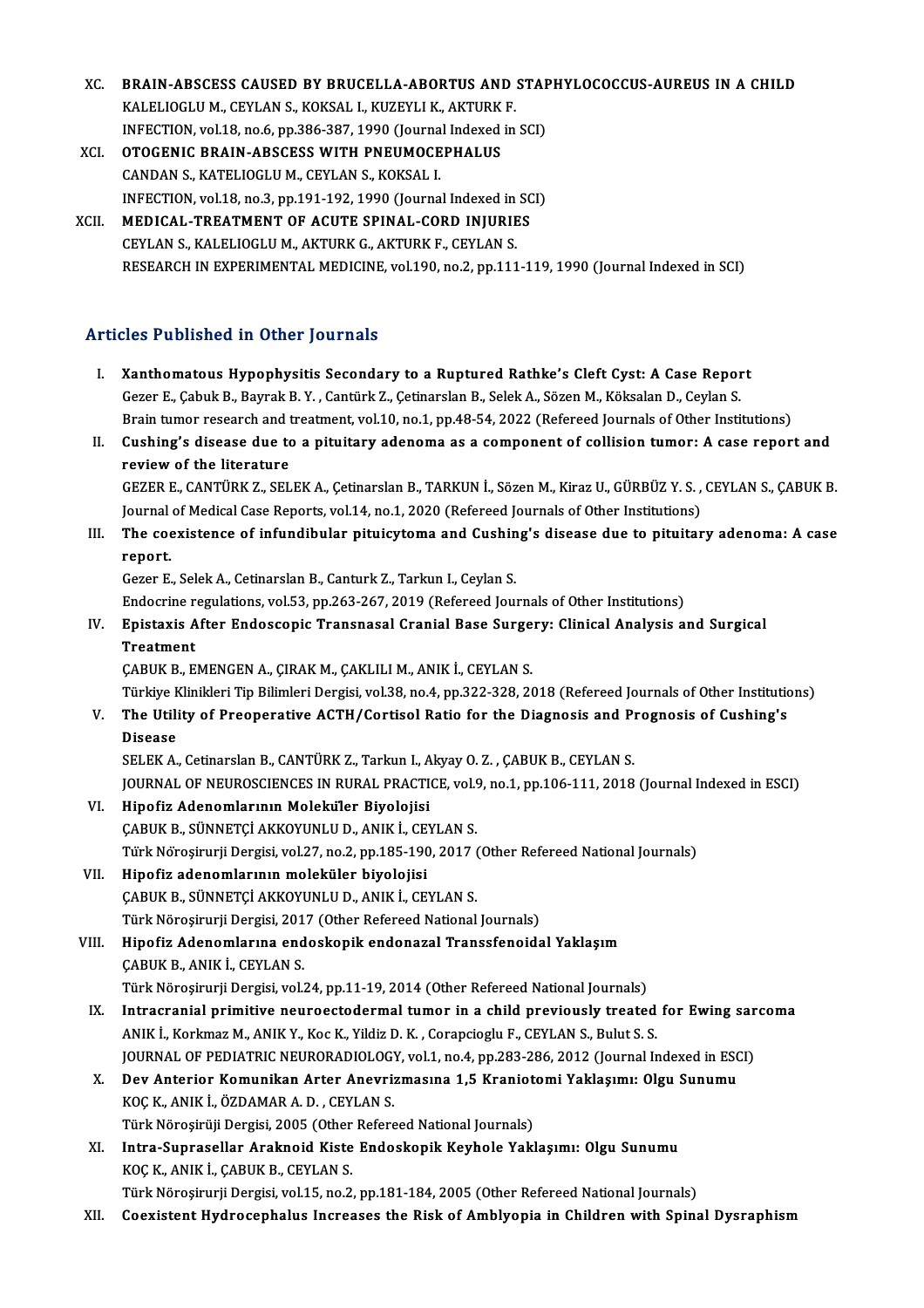ETUŞV.,ALTINTAŞÖ.,ETUŞH.,ÇABUKB.,ÇAĞLARY.,CEYLANS.

Journal Of Neurological Sciences-Turkish, vol.21, no.3, pp.183-192, 2004 (Other Refereed National Journals)

ETUŞ V., ALTINTAŞ Ö., ETUŞ H., ÇABUK B., ÇAĞLAR Y., CEYLAN S.<br>Journal Of Neurological Sciences-Turkish, vol.21, no.3, pp.183-192, 2004 (<br>XIII. Endoscopic Aqueductoplasty Technique and Preliminary Results Journal O<br><mark>Endosco</mark><br>Ceylan S.<br>Turkish N Endoscopic Aqueductoplasty Technique and Preliminary Results<br>Ceylan S.<br>Turkish Neurosurgery, vol.13, no.1-2, pp.20-25, 2003 (Other Refereed National Journals)<br>Staroids for the spinal cord injuries Spinal kord traumalarinda

Ceylan S.<br>Turkish Neurosurgery, vol.13, no.1-2, pp.20-25, 2003 (Other Refereed National Journal Steroids for the spinal cord injuries Spinal kord travmalarinda steroidler<br>Ilbay K. CEVIAN S. ILBAV C. Turkish Neurosurgery, vol.13<br>Steroids for the spinal co<br>Ilbay K., CEYLAN S., İLBAY G.<br>SENDROM vol.9, po 7, pp.45 Steroids for the spinal cord injuries Spinal kord travmalarinda steroid<br>Ilbay K., CEYLAN S., İLBAY G.<br>SENDROM, vol.9, no.7, pp.45-48, 1997 (Refereed Journals of Other Institutions)<br>FEFECTS OF ENDOTUEL IN ON EVPERIMENTAL IN SENDROM, vol.9, no.7, pp.45-48, 1997 (Refereed Journals of Other Institutions)

# Ilbay K., CEYLAN S., İLBAY G.<br>SENDROM, vol.9, no.7, pp.45-48, 1997 (Refereed Journals of Other Institutions)<br>XV. EFFECTS OF ENDOTHELİN ON EXPERİMENTAL INTRACEREBROVENTRICULAR HAEMATOMA<br>Ceylan S.

Turkish Neurosurgery, vol.4, no.1, pp.1-6, 1994 (Other Refereed National Journals)

### Books&Book Chapters

I. Pituitary Adenomas: Endoscopic Endonasal Transphenoidal Technique nd a Do<br>Pituitary<br>Ceylan S. Ceylan S.<br>in: Tumors of the Central Nervous System, M.A. Hayat, Editor, Springer-Verlag , Berlin, pp.215-227, 2012

# m: Tumors of the Central Nervous System, M.A. Hayat, Editor, Springer-ve.<br>Refereed Congress / Symposium Publications in Proceedings

- efereed Congress / Symposium Publications in Proceed<br>I. Pediatrik Hipofiz adenomları: 20 yıllık tek merkez deneyimi I. Pediatrik Hipofiz adenomları: 20 yıllık tek merkez deneyimi<br>Kilci F., Çizmecioğlu Jones F. M., Jones J. H., Anık İ., Çabuk B., Ceylan S. Pediatrik Hipofiz adenomları: 20 yıllık tek merkez deneyimi<br>Kilci F., Çizmecioğlu Jones F. M. , Jones J. H. , Anık İ., Çabuk B., Ceylan S.<br>24. UPEK Çevrim İçi Kongresi, Ankara, Turkey, 30 October - 01 November 2020<br>Evtanda
- II. Extended endoscopic endonasal approaches to clivus chordomas chondrosarcomas CEYLAN S. 24. UPEK Ç<br>**Extended**<br>CEYLAN S.<br>OTH JENE 9TH IFNE - WORLD CONGRESS ON NEUROENDOSCOPY, Orlando, United States Of America, 21 - 24 November 2019
- III. An investigation of non-functioning pituitary adenoma pathogenesis by transcriptome analysis 9TH IFNE - WORLD CONGRESS ON NEUROENDOSCOPY, Orlando, United States Of America, 21 - 24 November 201<br>An investigation of non-functioning pituitary adenoma pathogenesis by transcriptome analysis<br>Devrim N. N. , SÜNNETÇİ AKKO An investigation of non-functioning pituitary aden<br>Devrim N. N. , SÜNNETÇİ AKKOYUNLU D., Yılmaz E. B. , İsk<br>Tıbbi Biyoloji ve Genetik Kongresi, 27 - 30 October 2019<br>Eutonsian nathways of nituitary adenemas with sa Devrim N. N. , SÜNNETÇİ AKKOYUNLU D., Yılmaz E. B. , İskenderoğlu E. T. , ÇİNE N., ÇABUK B., CEYLAN S., S.<br>Tıbbi Biyoloji ve Genetik Kongresi, 27 - 30 October 2019<br>IV. Extension pathways of pituitary adenomas with cavernou

## Tibbi Biyoloji ve Genetik Kongresi, 27 - 30 October 2019<br>IV. Extension pathways of pituitary adenomas with cavernous sinus involvement and its surgical<br>approaches Extension pathways of pituitary adenomas v<br>approaches<br>CEYLAN S., ANIK İ., ÇABUK B., ÇAKLILI M., ANIK Y.<br>EANS 2010. Dublin. Ireland. 24., 28 September 20

approaches<br>CEYLAN S., ANIK İ., ÇABUK B., ÇAKLILI M., ANIK Y.<br>EANS 2019, Dublin, Ireland, 24 - 28 September 2019<br>Extended endessenis approash for ressurent s

- EANS 2019, Dublin, Ireland, 24 28 September 2019<br>V. Extended endoscopic approach for reccurent craniopharyngiomas EANS 2019, Dublin, Ireland, 24 - 28 September 2019<br>Extended endoscopic approach for reccurent cra<br>ANIK İ., ÇABUK B., ÇAKLILI M., EMENGEN A., CEYLAN S.<br>EANS 2019, Dublin, Ireland, 24, ...29 September 2019 Extended endoscopic approach for reccurent c<br>ANIK İ., ÇABUK B., ÇAKLILI M., EMENGEN A., CEYLAN<br>EANS 2019, Dublin, Ireland, 24 - 28 September 2019<br>Becaucuy course of conduction and remuelinati ANIK İ., ÇABUK B., ÇAKLILI M., EMENGEN A., CEYLAN S.<br>EANS 2019, Dublin, Ireland, 24 - 28 September 2019<br>VI. Recovery course of conduction and remyelination of optic nerves after extended endoscopic<br>anneach for magradenames
- EANS 2019, Dublin, Ireland, 24 28 September 2019<br>Recovery course of conduction and remyelination of optic nerve<br>approach for macroadenomas: quantitative assesment with DTI<br>ANIK LANIK Y, CAPUK B, CAKUU LM, VUMAZ E, ÖZTÜPK Recovery course of conduction and remyelination of optic nerves after ext<br>approach for macroadenomas: quantitative assesment with DTI<br>ANIK İ., ANIK Y., ÇABUK B., ÇAKLILI M., YILMAZ E., ÖZTÜRK Ö., PİRHAN D., CEYLAN S.<br>EANS approach for macroadenomas: quantitative ass<br>ANIK İ., ANIK Y., ÇABUK B., ÇAKLILI M., YILMAZ E., ÖZ<br>EANS 2019, Dublin, Ireland, 24 - 28 September 2019<br>RECOVERY COURSE OF CONDUCTION AND REM: ANIK İ., ANIK Y., ÇABUK B., ÇAKLILI M., YILMAZ E., ÖZTÜRK Ö., PİRHAN D., CEYLAN S.<br>EANS 2019, Dublin, Ireland, 24 - 28 September 2019<br>VII. RECOVERY COURSE OF CONDUCTION AND REMYELINATION OF OPTIC NERVES AFTER EXTENDED<br>
- EANS 2019, Dublin, Ireland, 24 28 September 2019<br>RECOVERY COURSE OF CONDUCTION AND REMYELINATION OF OPTIC NERVES AFTER EXTENDED<br>ENDOSCOPIC APPROACH FOR MACROADENOMAS: QUANTITATIVE ASSESSMENT WITH DIFFUSION<br>TENSOR IMACING RECOVERY COURSE OF C<br>ENDOSCOPIC APPROACH<br>TENSOR IMAGING (DTI)<br>ANIK LANIK Y CAPIIK P ( ENDOSCOPIC APPROACH FOR MACROADENOMAS: QUANTITATIVE ASSESSMENT WITH DIFFUSION<br>TENSOR IMAGING (DTI)<br>ANIK İ., ANIK Y., ÇABUK B., ÇAKLILI M., YILMAZ E., ÖZTÜRK O., PİRHAN D., CEYLAN S.

TENSOR IMAGING (DTI)<br>ANIK İ., ANIK Y., ÇABUK B., ÇAKLILI M., YILMAZ E., ÖZTÜRK O., PİRHAN D., CEYLAN S.<br>EANS (EuropeanAssociation of NeurosurgicalSocieties), Dublin, Ireland, 24 - 28 September 2019<br>EXTENDED ENDOSCOPIC APPR

VIII. EXTENDED ENDOSCOPIC APPROACH FOR RECURRENT CRANIOPHARYNGIOMAS<br>ANIK İ., ÇABUK B., ÇAKLILI M., EMENGEN A., CEYLAN S. EANS (EuropeanAssociation of NeurosurgicalSocieties)<br>EXTENDED ENDOSCOPIC APPROACH FOR RECURI<br>ANIK İ., ÇABUK B., ÇAKLILI M., EMENGEN A., CEYLAN S.<br>EANS (EuropeanAssociation of NeurosurgicalSociation) EANS (EuropeanAssociation of NeurosurgicalSocieties), Dublin, Ireland, 24 - 28 September 2019

IX. Extention Pathways of Pituitary Adenomas with Cavernous Sinus Involvement and its Surgical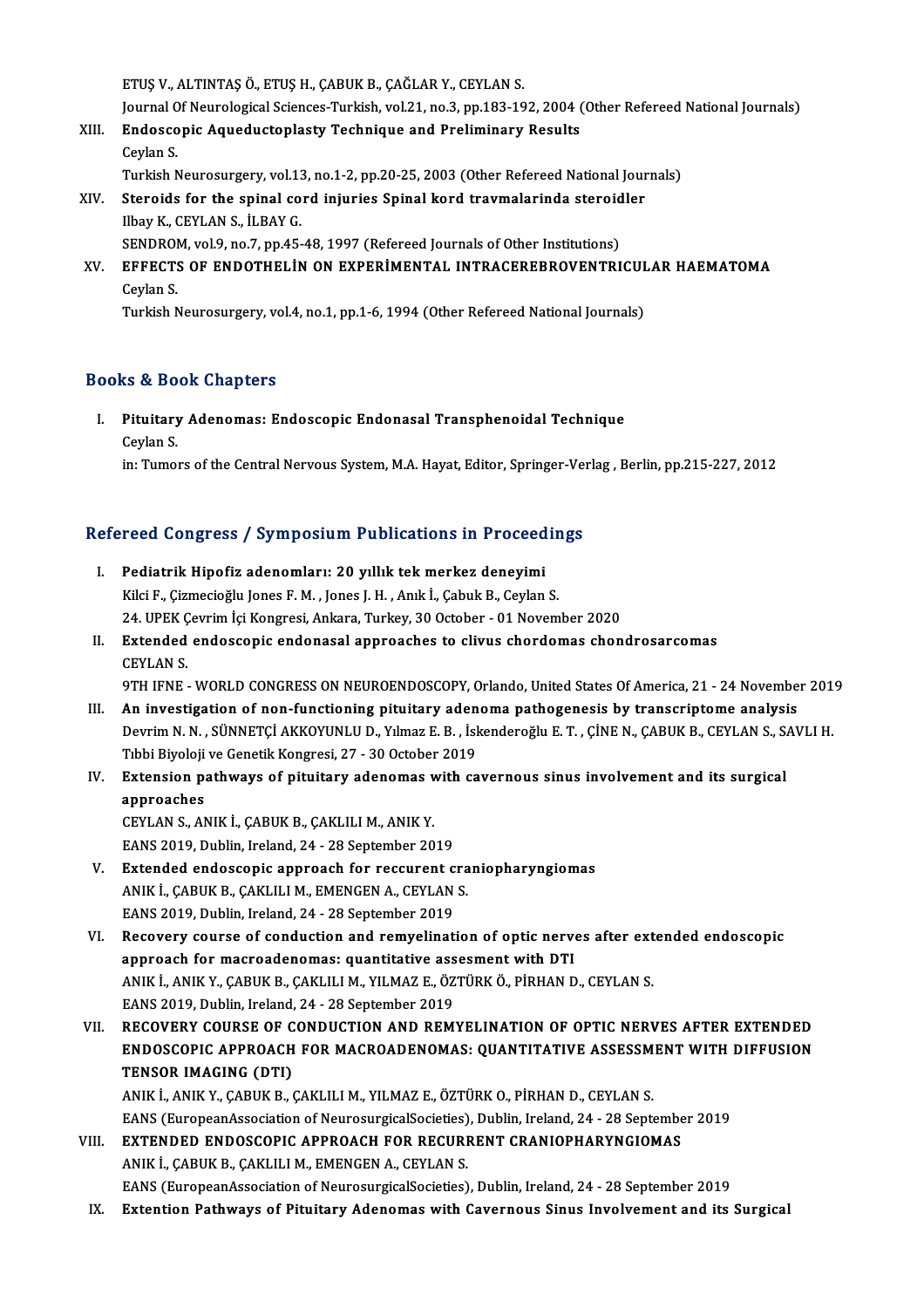Approaches CEYLANS.,ANIKİ.,ÇABUKB.,ÇAKLILIM.,ANIKY. EANS (European Association of Neurosurgical Societies) 2019, Dublin, Ireland, 24 - 28 September 2019 CEYLAN S., ANIK İ., ÇABUK B., ÇAKLILI M., ANIK Y.<br>EANS (European Association of Neurosurgical Societies) 2019, Dublin, Ireland, 24 - 28 September 2019<br>X. Klinik Olarak Semptom Oluşturan Rathke Kleft Kistlerinde Cerrahi EANS (Eur<br>Klinik Ola<br>Sonuçları<br>EMENCEN Klinik Olarak Semptom Oluşturan Rathke Kleft Kistlerinde Cerrahi !<br>Sonuçları<br>EMENGEN A., ÇAKLILI M., ERGEN A., SELEK A., ÇABUK B., ANIK İ., CEYLAN S.<br>TND 32. Bilimsel Kongresi, Artalya Turkey, 11, 14 Anril 2019 Sonuçları<br>EMENGEN A., ÇAKLILI M., ERGEN A., SELEK A., ÇABUK B., ANIK<br>TND 33. Bilimsel Kongresi, Antalya, Turkey, 11 - 14 April 2019<br>Hinofirer, İnsidentalemalarda Cerrabi, Endikasyon Ve Be XI. Hipofizer İnsidentalomalarda Cerrahi Endikasyon Ve Periyodik Takip Seçeneklerinin TND 33. Bilimsel Kongresi, Antalya, Turkey, 11 - 14 April 2019 Hipofizer İnsidentalomalarda Cerrahi Endikasyon Ve Per<br>Değerlendirilmesi<br>ERGEN A., ÇAKLILI M., KAYA N. S. , ÇABUK B., ANIK İ., CEYLAN S.<br>TND 22. Bilimsel Kongresi, Antalya Turkey, 11, 14 April 2019 De<mark>ğerlendirilmesi</mark><br>ERGEN A., ÇAKLILI M., KAYA N. S. , ÇABUK B., ANIK İ., CEYLAN S<br>TND 33. Bilimsel Kongresi, Antalya, Turkey, 11 - 14 April 2019<br>Endeskenik transsfeneidel velle enere edilmiş 144 dev XII. Endoskopik transsfenoidal yolla opere edilmis 144 dev hipofiz adenomu sonuclarinin<br>degerlendirilmesi ve degisen cerrahi stratejileri TND 33. Bilimsel Kongresi, Antalya, Turkey, 11 - 14 April 2019 Endoskopik transsfenoidal yolla opere edilmi<br>degerlendirilmesi ve degisen cerrahi stratejil<br>ÇAKLILI M., ÖZSOY B., ÇABUK B., ANIK İ., CEYLAN S.<br>22. TND KONCRESI Turkay 11 - 14 April 2019 degerlendirilmesi ve degisen cerrahi strat<br>ÇAKLILI M., ÖZSOY B., ÇABUK B., ANIK İ., CEYLA<br>33. TND KONGRESI, Turkey, 11 - 14 April 2019<br>Yuksek srade'urli slial kitle serrebisinde ( CAKLILI M., ÖZSOY B., ÇABUK B., ANIK İ., CEYLAN S.<br>33. TND KONGRESI, Turkey, 11 - 14 April 2019<br>XIII. Yuksek grade'xxli glial kitle cerrahisinde dusuk doz florosein kullaniminin rezeksiyon oranina etkisi 33. TND KONGRESI, Turkey, 11 - 14 April 2019<br>Yuksek grade'xxli glial kitle cerrahisinde dusuk doz floro<br>KAYA N. S. , ÇAKLILI M., YILMAZ E., ÇABUK B., ANIK İ., CEYLAN S.<br>22. TND KONGRESI, Turkey, 11 - 14 April 2019 Yuksek grade'xxli glial kitle cerrahisinde o<br>KAYA N.S., ÇAKLILI M., YILMAZ E., ÇABUK B., A<br>33. TND KONGRESI, Turkey, 11 - 14 April 2019<br>Endeskepik Transsfonaidal Yalla Onere Es KAYA N. S. , ÇAKLILI M., YILMAZ E., ÇABUK B., ANIK İ., CEYLAN S.<br>33. TND KONGRESI, Turkey, 11 - 14 April 2019<br>XIV. Endoskopik Transsfenoidal Yolla Opere Edilmiş 148 Dev Hipofiz Adenomu Sonuçlarının<br>Değerlendirilmesi ve 33. TND KONGRESI, Turkey, 11 - 14 April 2019<br>Endoskopik Transsfenoidal Yolla Opere Edilmiş 1<br>Değerlendirilmesi ve Değişen Cerrahi Stratejileri<br>CAKULLM, ÖZSOV B. CABUK B. ANIK İ. CEVLAN S Endoskopik Transsfenoidal Yolla Opere Edilm<br>Değerlendirilmesi ve Değişen Cerrahi Strateji<br>ÇAKLILI M., ÖZSOY B., ÇABUK B., ANIK İ., CEYLAN S.<br>TND 32 Bilimsel Kongresi Antalya Turkey 11 - 14 Değerlendirilmesi ve Değişen Cerrahi Stratejileri<br>ÇAKLILI M., ÖZSOY B., ÇABUK B., ANIK İ., CEYLAN S.<br>TND 33. Bilimsel Kongresi, Antalya, Turkey, 11 - 14 April 2019 CAKLILI M., ÖZSOY B., ÇABUK B., ANIK İ., CEYLAN S.<br>TND 33. Bilimsel Kongresi, Antalya, Turkey, 11 - 14 April 2019<br>XV. İnfundibuler Tutulum Gösteren Nadir Olgularda Endoskopik Cerrahi Sonuçları<br>CAKLILIM, POLAT C. CABLIK TND 33. Bilimsel Kongresi, Antalya, Turkey, 11 - 14<br>İnfundibuler Tutulum Gösteren Nadir Olgular<br>ÇAKLILI M., POLAT C., ÇABUK B., ANIK İ., CEYLAN S.<br>TND 32. Bilimsel Kongresi, Antalya Turkey, 11 - 14 İnfundibuler Tutulum Gösteren Nadir Olgularda Endosk<br>ÇAKLILI M., POLAT C., ÇABUK B., ANIK İ., CEYLAN S.<br>TND 33. Bilimsel Kongresi, Antalya, Turkey, 11 - 14 April 2019<br>Infundibuler tutulum gesteren nadir olgularda endoske CAKLILI M., POLAT C., CABUK B., ANIK İ., CEYLAN S.<br>TND 33. Bilimsel Kongresi, Antalya, Turkey, 11 - 14 April 2019<br>XVI. Infundibuler tutulum gosteren nadir olgularda endoskopik cerrahi sonuclar<br>CAKLILIM, POLAT C. CARLIK R. TND 33. Bilimsel Kongresi, Antalya, Turkey, 11 - 14<br>Infundibuler tutulum gosteren nadir olgulard<br>ÇAKLILI M., POLAT C., ÇABUK B., ANIK İ., CEYLAN S.<br>22. TND KONCRESI, Turkey, 11 - 14 April 2019 Infundibuler tutulum gosteren nadir olgul<br>ÇAKLILI M., POLAT C., ÇABUK B., ANIK İ., CEYLA<br>33. TND KONGRESI, Turkey, 11 - 14 April 2019<br>Hinofizer Aperleksi Vakalarına Yönelik En ÇAKLILI M., POLAT C., ÇABUK B., ANIK İ., CEYLAN S.<br>33. TND KONGRESI, Turkey, 11 - 14 April 2019<br>XVII. Hipofizer Apopleksi Vakalarına Yönelik Endoskopik Transsfenoidal Cerrahinin Sonuçları: 66 Olgunun<br>Retrespektif Değer 33. TND KONGRESI, Turkey, 11 - 14<br>Hipofizer Apopleksi Vakalarına<br>Retrospektif Değerlendirilmesi<br>POLAT C. EMENCEN A. SEN H.E. G Hipofizer Apopleksi Vakalarına Yönelik Endoskopik Tran<br>Retrospektif Değerlendirilmesi<br>POLAT C., EMENGEN A., ŞEN H. E. , ÇABUK B., ANIK İ., CEYLAN S.<br>TND 32. Bilimsel Kongresi Antalya Turkey 11, 14 Anril 3010 Retrospektif Değerlendirilmesi<br>POLAT C., EMENGEN A., ŞEN H. E. , ÇABUK B., ANIK İ., CEYLAN S.<br>TND 33. Bilimsel Kongresi, Antalya, Turkey, 11 - 14 April 2019 XVIII. Klinik olarak semptom oluşturan rathke kleft kistlerinde cerrahi yaklasim ve postoperatif sonuclari TND 33. Bilimsel Kongresi, Antalya, Turkey, 11 - 14 April 2019<br>Klinik olarak semptom oluşturan rathke kleft kistlerinde cerrahi ya<br>EMENGEN A., ÇAKLILI M., ERGEN A., SELEK A., ÇABUK B., ANIK İ., CEYLAN S.<br>22. TND KONGBESI, Klinik olarak semptom oluşturan rathke k<br>EMENGEN A., ÇAKLILI M., ERGEN A., SELEK A., Ç<br>33. TND KONGRESI, Turkey, 11 - 14 April 2019<br>Hingfizer insidentalemalarda serrahi endi EMENGEN A., ÇAKLILI M., ERGEN A., SELEK A., ÇABUK B., ANIK İ., CEYLAN S.<br>33. TND KONGRESI, Turkey, 11 - 14 April 2019<br>XIX. Hipofizer insidentalomalarda cerrahi endikasyon ve periyodik takip seçeneklerinin değerlendiril 33. TND KONGRESI, Turkey, 11 - 14 April 2019<br>Hipofizer insidentalomalarda cerrahi endikasyon ve peri<br>ERGEN A., ÇAKLILI M., KAYA N. S. , ÇABUK B., ANIK İ., CEYLAN S.<br>22. TND KONGRESI, Turkey, 11 - 14 April 2019 ERGEN A., ÇAKLILI M., KAYA N. S., ÇABUK B., ANIK İ., CEYLAN S.<br>33. TND KONGRESI, Turkey, 11 - 14 April 2019 ERGEN A., ÇAKLILI M., KAYA N. S. , ÇABUK B., ANIK İ., CEYLAN S.<br>33. TND KONGRESI, Turkey, 11 - 14 April 2019<br>XX. GH adenomlarinda preoperatif MR T2 sekans adenom intensitesinin klinik prediktif değeri<br>SEN H E GAYLU I 33. TND KONGRESI, Turkey, 11 - 14 April 2019<br>GH adenomlarinda preoperatif MR T2 sekans adenom intensitesinin klinik predikti<br>ŞEN H. E. , ÇAKLILI M., UMAY K., KARA M. C. , TURAN G., ANIK Y., ÇABUK B., ANIK İ., CEYLAN S.<br>22. ŞEN H. E. , ÇAKLILI M., UMAY K., KARA M. C. , TURAN G., ANIK Y., ÇABUK B., ANIK İ., CEYLAN S.<br>33. TND KONGRESI, Turkey, 11 - 14 April 2019 ŞEN H. E. , ÇAKLILI M., UMAY K., KARA M. C. , TURAN G., ANIK Y., ÇABUK B., ANIK İ., CEYLAN S.<br>33. TND KONGRESI, Turkey, 11 - 14 April 2019<br>XXI. Yüksek Grade'xxli Glial Kitle Cerrahisinde Düşük Doz Florosein Kullanımını 33. TN<br>Yükse<br>Etkisi<br><sup>VAVA</sup> Yüksek Grade'xxli Glial Kitle Cerrahisinde Düşük Doz Flo:<br>Etkisi<br>KAYA N. S. , ÇAKLILI M., YILMAZ E., ÇABUK B., ANIK İ., CEYLAN S.<br>TND 22. Bilimsel Kongresi, Antelya Turkey, 11, 14 Anril 2019 Etkisi<br>KAYA N. S. , ÇAKLILI M., YILMAZ E., ÇABUK B., ANIK İ., CEYLAN S.<br>TND 33. Bilimsel Kongresi, Antalya, Turkey, 11 - 14 April 2019 XXI . GH ADENOMLARINDA PREOPERATIF MR T2-SEKANS ADENOMİNTENSITESININ KLINIK PREDIKTIF DEĞERI GH ADENOMLARINDA PREOPERATIF MR T2-SEKANS ADENOMİNTENSITESININ<br>DEĞERI<br>ŞEN H. E. , ÇAKLILI M., kiraz u., KARA M., TURAN G., ANIK Y., ÇABUK B., ANIK İ., CEYLAN S.<br>Türk Nörosirünü Derneği 22. Bilimsel Konspesi, Turkey, 11, 14 D<mark>EĞERI</mark><br>ŞEN H. E. , ÇAKLILI M., kiraz u., KARA M., TURAN G., ANIK Y., ÇABUK B., ANI<del>I</del><br>Türk Nöroşirürji Derneği 33. Bilimsel Kongresi, Turkey, 11 - 14 April 2019<br>CH. ADENOMI ARINDA BREORERATİE MR. T2 SEKANS ADENOM İNTI ŞEN H. E. , ÇAKLILI M., kiraz u., KARA M., TURAN G., ANIK Y., ÇABUK B., ANIK İ., CEYLAN S.<br>Türk Nöroşirürji Derneği 33. Bilimsel Kongresi, Turkey, 11 - 14 April 2019<br>XXIII. GH ADENOMLARINDA PREOPERATİF MR T2 SEKANS ADE Türk Nö<br>GH ADE<br>DEĞERİ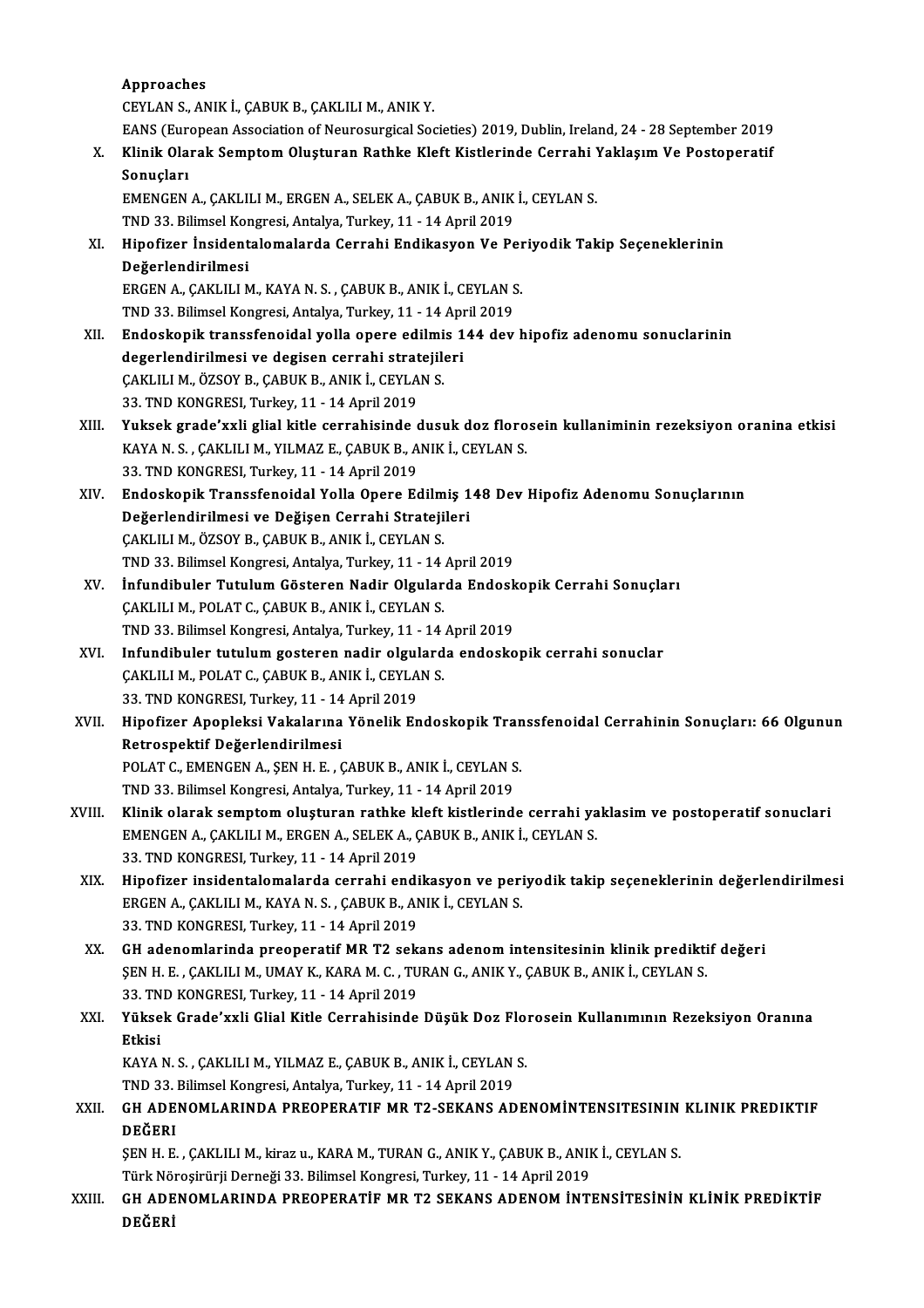ŞEN H. E. , ÇAKLILI M., KİRAZ U., KARA M., TURAN G., ANIK Y., ÇABUK B., ANIK İ., CEYLAN S.<br>Tüpk Nöposipupu DEPNEĞİ 22 PU İMSEL KONCPESİ, Artakıs, Turkey, 11, 14, Anril 3010 ŞEN H. E. , ÇAKLILI M., KİRAZ U., KARA M., TURAN G., ANIK Y., ÇABUK B., ANIK İ., CEYLAN S.<br>TÜRK NÖROŞİRURJİ DERNEĞİ 33.BİLİMSEL KONGRESİ, Antalya, Turkey, 11 - 14 April 2019<br>Endessenis annroash ta slival shardamas and shan ŞEN H. E. , ÇAKLILI M., KİRAZ U., KARA M., TURAN G., ANIK Y., ÇABUK B., A<br>TÜRK NÖROŞİRURJİ DERNEĞİ 33.BİLİMSEL KONGRESİ, Antalya, Turkey, 1<br>XXIV. Endoscopic approach to clival chordomas and chondrosarcomas TÜRK NÖROŞİRURJİ DERNEĞİ 33.BİLİMSEL KONGRESİ, Antalya, Turkey, 11 - 14 April 2019<br>Endoscopic approach to clival chordomas and chondrosarcomas<br>CEYLAN S. WFNS 2019 International Meeting, Belgrade, Serbia And Montenegro, 21 - 24 March 2019 XXV. Differentiation of Sellar Tumors with Pure Cystic Appearance on MRI WFNS 2019 International Meeting, Belgrade, Serbia And Montenegro, 21 - 2<br>Differentiation of Sellar Tumors with Pure Cystic Appearance on M<br>ALTINTAŞ C., DERVİŞOĞLU E., ÇABUK B., ÇAM İ., ANIK İ., CEYLAN S., ANIK Y.<br>29th Year 28th Year Annual Meeting of Turkish Society of Neuroradiology with International Participation, Turkey, 15 - 17<br>February 2019, vol.61, pp.229-239 ALTINTAŞ C., DERVİŞOĞLU E., ÇABU<br>28th Year Annual Meeting of Turkis<br>February 2019, vol.61, pp.229-239<br>Fffest of resucratrel and metfel 28th Year Annual Meeting of Turkish Society of Neuroradiology with International Participation, Turkey, 15 - 17<br>February 2019, vol.61, pp.229-239<br>XXVI. Effect of resveratrol and metformin on ovarian reserve and ultrastruct Februa<br>**Effect**<br>study<br><sup>Benche</sup> Effect of resveratrol and metformin on ovarian reserve and ultras<br>study<br>Rencber S.F., Ozbek S.K., Meydanli E.G., Eraldemir C., Sezer Z., CEYLAN S.<br>24th Annual Meeting of the European Seciety of Human Banneduction and study<br>Rencber S. F. , Ozbek S. K. , Meydanli E. G. , Eraldemir C., Sezer Z., CEYLAN S.<br>34th Annual Meeting of the European-Society-of-Human-Reproduction-and-Embryology (ESHRE), Barcelona, Rencber S. F. , Ozbek S. K. , Meydanli E. G. , E<br>34th Annual Meeting of the European-Socie<br>Spain, 1 - 04 June 2018, vol.33, pp.467-468<br>Kraniafaringiamalara Endoskanik Vakk 34th Annual Meeting of the European-Society-of-Human-Reproduction-and-Embryology (ESHRE), B<br>Spain, 1 - 04 June 2018, vol.33, pp.467-468<br>XXVII. Kraniofaringiomalara Endoskopik Yaklaşım: 50 Olgunun Retrospektif Değerlendiril Spain, 1 - 04 June 2018, vol.33, pp.467-46<br>Kraniofaringiomalara Endoskopik Ya<br>ÇAKLILI M., ÇABUK B., ANIK İ., CEYLAN S.<br>Kefa Tabanı Derneği 3, Kansresi, Antalya Kraniofaringiomalara Endoskopik Yaklaşım: 50 Olgunun Retro<br>ÇAKLILI M., ÇABUK B., ANIK İ., CEYLAN S.<br>Kafa Tabanı Derneği 3. Kongresi, Antalya, Turkey, 22 - 25 March 2018<br>Tuborkulum selle menenjismelerine endeskenik yaklasım CAKLILI M., CABUK B., ANIK İ., CEYLAN S.<br>Kafa Tabanı Derneği 3. Kongresi, Antalya, Turkey, 22 - 25 March 2<br>XXVIII. Tuberkulum sella menenjiomalarina endoskopik yaklasim Kafa Tabanı Derneği 3. Kongresi, Antalya,<br><mark>Tuberkulum sella menenjiomalarina</mark><br>ÇAKLILI M., ÇABUK B., ANIK İ., CEYLAN S.<br>KAFATARANI 2019, Turkay, 22., 25 Mare Tuberkulum sella menenjiomalarina endosk<br>ÇAKLILI M., ÇABUK B., ANIK İ., CEYLAN S.<br>KAFATABANI 2018, Turkey, 22 - 25 March 2018<br>Klival kardama ve kandrasarkamalara ande CAKLILI M., CABUK B., ANIK İ., CEYLAN S.<br>KAFATABANI 2018, Turkey, 22 - 25 March 2018<br>XXIX. Klival kordoma ve kondrosarkomalara endoskopik yaklasim KAFATABANI 2018, Turkey, 22 - 25 Marc<br>Klival kordoma ve kondrosarkomala<br>ÇAKLILI M., ÇABUK B., ANIK İ., CEYLAN S.<br>KAFATARANI 2019, Turkey, 22 - 25 Marc Klival kordoma ve kondrosarkomalara ende<br>ÇAKLILI M., ÇABUK B., ANIK İ., CEYLAN S.<br>KAFATABANI 2018, Turkey, 22 - 25 March 2018<br>Kraniafaringiamalara andaskanik yaklasım CAKLILI M., CABUK B., ANIK İ., CEYLAN S.<br>KAFATABANI 2018, Turkey, 22 - 25 March 2018<br>XXX. Kraniofaringiomalara endoskopik yaklasim 50 olgunun retrospektif degerlendirilmesi KAFATABANI 2018, Turkey, 22 - 25 Marc<br>Kraniofaringiomalara endoskopik ya<br>ÇAKLILI M., ÇABUK B., ANIK İ., CEYLAN S.<br>KAFATARANI 2019, Turkey, 22 - 25 Marc Kraniofaringiomalara endoskopik yaklasim<br>ÇAKLILI M., ÇABUK B., ANIK İ., CEYLAN S.<br>KAFATABANI 2018, Turkey, 22 - 25 March 2018<br>Klivel Kordoma ve Kondreserkomalara End ÇAKLILI M., ÇABUK B., ANIK İ., CEYLAN S.<br>KAFATABANI 2018, Turkey, 22 - 25 March 2018<br>XXXI. Klival Kordoma ve Kondrosarkomalara Endoskopik Yaklaşım<br>ÇAKLILI M., ÇABUK B., ANIK İ., CEYLAN S. KAFATABANI 2018, Turkey, 22 - 25 March 2018 Klival Kordoma ve Kondrosarkomalara Endoskopik Yaklaşım<br>ÇAKLILI M., ÇABUK B., ANIK İ., CEYLAN S.<br>Kafa Tabanı Derneği 3. Kongresi, Antalya, Turkey, 22 - 25 March 2018<br>Tüberkülüm Salla Mananijamlarına Endoskopik Yaklasım ÇAKLILI M., ÇABUK B., ANIK İ., CEYLAN S.<br>Kafa Tabanı Derneği 3. Kongresi, Antalya, Turkey, 22 - 25 March 2<br>XXXII. Tüberkülüm Sella Menenjiomlarına Endoskopik Yaklaşım<br>CAKLULM CABUK B. ANIK İ. CEYLAN S. Kafa Tabanı Derneği 3. Kongresi, Antalya,<br><mark>Tüberkülüm Sella Menenjiomlarına E</mark><br>ÇAKLILI M., ÇABUK B., ANIK İ., CEYLAN S.<br>Kefa Tabanı Derneği 3. Kongresi, Antalya Tüberkülüm Sella Menenjiomlarına Endoskopik Yaklaşım<br>ÇAKLILI M., ÇABUK B., ANIK İ., CEYLAN S.<br>Kafa Tabanı Derneği 3. Kongresi, Antalya, Turkey, 22 - 25 March 2018<br>Endossonia Endonesel Transanhaneidel Annroash fan Bituitarı CAKLILI M., CABUK B., ANIK İ., CEYLAN S.<br>Kafa Tabanı Derneği 3. Kongresi, Antalya, Turkey, 22 - 25 March 2018<br>XXXIII. Endoscopic Endonasal Transsphenoidal Approach for Pituitary Adenomas Invading the Cavernous<br>Sinus Kafa Ta<br><mark>Endos</mark><br>Sinus<br>CEVI A Endoscop<br>Sinus<br>CEYLAN S.<br>The 12th I Sinus<br>CEYLAN S.<br>The 12th International Conference of the Asian Congress of Neurological Surgeons, Dubai, United Arab Emirates, CEYLAN S.<br>The 12th Internation<br>14 - 18 March 2018<br>Extended Endosse The 12th International Conference of the Asian Congress of Neurological Surgeons<br>14 - 18 March 2018<br>XXXIV. Extended Endoscopic Transsfenoidal Approach Infrachiasmatic Corridor<br>CEVIAN S 14 - 18 Ma<br>**Extended**<br>CEYLAN S.<br>The 12th I Extended Endoscopic Transsfenoidal Approach Infrachiasmatic Corridor<br>CEYLAN S.<br>The 12th International Conference of the Asian Congress of Neurological Surgeons, Dubai, United Arab Emirates,<br>14, 18 March 2018 CEYLAN S.<br>The 12th Internation<br>14 - 18 March 2018<br>Hinofirer Anonlek The 12th International Conference of the Asian Congress of Neurological Surgeons, Dubai, United Arab En<br>14 - 18 March 2018<br>XXXV. Hipofizer Apopleksi Vakalarına Yönelik Endoskopik Transsfenoidal Cerrahinin Sonuçları : 54<br>Ol 14 - 18 March 2018<br>Hipofizer Apopleksi Vakalarına Yönelik<br>Olgunun Retrospektif Değerlendirilmesi<br>CAKULLM, CABUK B. ANIK İ. CEVLAN S Hipofizer Apopleksi Vakalarına Yöne<br>Olgunun Retrospektif Değerlendirilm<br>ÇAKLILI M., ÇABUK B., ANIK İ., CEYLAN S.<br>Sinir Sistemi Cerrebisi Derneği 12 Bilimse Olgunun Retrospektif Değerlendirilmesi<br>ÇAKLILI M., ÇABUK B., ANIK İ., CEYLAN S.<br>Sinir Sistemi Cerrahisi Derneği 13. Bilimsel Kongresi, Turkey, 12 - 15 October 2017<br>Hinofirer anenleksiye yönelik endeskenik transsfeneidel se CAKLILI M., CABUK B., ANIK İ., CEYLAN S.<br>Sinir Sistemi Cerrahisi Derneği 13. Bilimsel Kongresi, Turkey, 12 - 15 October 2017<br>XXXVI. Hipofizer apopleksiye yönelik endoskopik transsfenoidal cerrahinin sonuclari: 54 olgun Sinir Sistemi Cerrahisi Derneği 13.<br>Hipofizer apopleksiye yönelik<br>retrospektif degerlendirilmesi<br>CAKUUJM SENH E. CABUK B.A Hipofizer apopleksiye yönelik endoskopik tra<mark>ı</mark><br>retrospektif degerlendirilmesi<br>ÇAKLILI M., ŞEN H. E. , ÇABUK B., ANIK İ., CEYLAN S.<br>12. SSCD KONCPESI, Turkey 12., 15 Ostabar 2017 retrospektif degerlendirilmesi<br>CAKLILI M., ŞEN H. E. , ÇABUK B., ANIK İ., CEYLAN S.<br>13. SSCD KONGRESI, Turkey, 12 - 15 October 2017 XXXVII. Endoscopic transsphenoidal approach to clivus chordomas and chondrosarcomas ANIK İ., ÇABUK B., GÖKBEL A., ÇAKLILI M., CEYLAN S.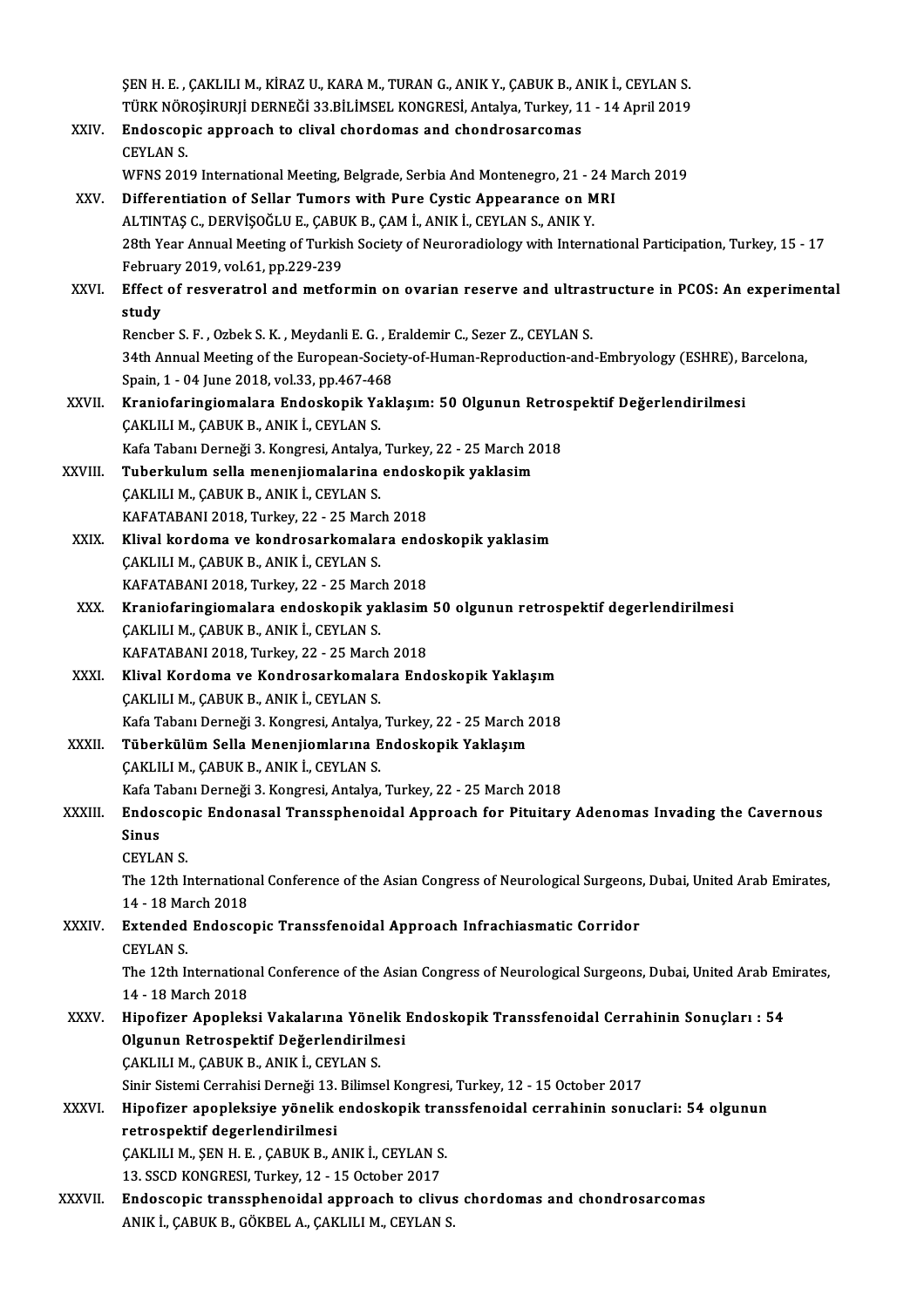EANS 2017, 1 - 05 October 2017

- XXXVIII. Endoscopic approach to craniopharyngioma: retrospective retrospective evaulation of 40 cases EANS 2017, 1 - 05 October 2017<br>Endoscopic approach to craniopharyngioma: retra<br>CAKLILI M., EMENGEN A., CABUK B., ANIK İ., CEYLAN S. Endoscopic approach to craniopharyngioma:<br>ÇAKLILI M., EMENGEN A., ÇABUK B., ANIK İ., CEYLA<br>WFNS 2017, İstanbul, Turkey, 20 - 25 August 2017<br>Pesults of Complications of Endossonis Trans WFNS 2017, İstanbul, Turkey, 20 - 25 August 2017
	- XXXIX. Results of Complications of Endoscopic Transsphenoidal Surgery for Pituitary Adenomas : ÇAKLILI M., GÖKBEL A., ÇABUK B., ANIK İ., CEYLAN S. WFNS 2017 16. World Congress of Neurosurgery, İstanbul, 20 - 25 August 2017 CAKLILI M., GÖKBEL A., CABUK B., ANIK İ., CEYLAN S.<br>WFNS 2017 16. World Congress of Neurosurgery, İstanbul, 20 - 25 August 2017<br>XL. Endoscopic Approach to Craniopharingioma : Retrospective Evaluation of 40 Cases
		- WFNS 2017 16. World Congress of Neurosurgery, İstan<br>Endoscopic Approach to Craniopharingioma : Re<br>ÇAKLILI M., EMENGEN A., ÇABUK B., ANIK İ., CEYLAN S.<br>WENS 2017 16. World Congress of Neurosurgery, 20. Endoscopic Approach to Craniopharingioma : Retrospective Eva<br>CAKLILI M., EMENGEN A., CABUK B., ANIK İ., CEYLAN S.<br>WFNS 2017 16. World Congress of Neurosurgery, 20 - 25 August 2017<br>Endoscopis Approach to Clivel Chardoma and CAKLILI M., EMENGEN A., CABUK B., ANIK İ., CEYLAN S.<br>WFNS 2017 16. World Congress of Neurosurgery, 20 - 25 August 2017<br>XLI. Endoscopic Approach to Clival Chordoma and Chondrosarcoma<br>GÖKBEL A., CAKLILI M., CABUK B., ANIK İ. WFNS 2017 16. World Congress of Neurosurgery, 20 - 25 August 2017
		- Endoscopic Approach to Clival Chordoma and Chondrosarcoma<br>GÖKBEL A., ÇAKLILI M., ÇABUK B., ANIK İ., CEYLAN S.<br>WFNS 2017 16. World Congress of Neurosurgery, İstanbul, 20 25 August 2017<br>Endoskopik transafonoidal valla onar GÖKBEL A., ÇAKLILI M., ÇABUK B., ANIK İ., CEYLAN S.<br>WFNS 2017 16. World Congress of Neurosurgery, İstanbul, 20 - 25 August 2017<br>XLII. Endoskopik transsfenoidal yolla opere edilmis 100 dev hipofiz adenomu sonuclarinin<br>d
		- WFNS 2017 16. World Congress of Neurosurgery, İst<br>Endoskopik transsfenoidal yolla opere edilmis<br>degerlendirilmesi ve degisen tedavi stratejileri<br>CAKULLM, CABUK B. POLAT C. ANIK İ. CEVLAN S Endoskopik transsfenoidal yolla opere edilmi<br>degerlendirilmesi ve degisen tedavi stratejile:<br>ÇAKLILI M., ÇABUK B., POLAT C., ANIK İ., CEYLAN S.<br>21 TND KONCRESI Turkey, 29 Mareb., 92 April 201 degerlendirilmesi ve degisen tedavi stratejileri<br>ÇAKLILI M., ÇABUK B., POLAT C., ANIK İ., CEYLAN S.<br>31 TND KONGRESI, Turkey, 29 March - 02 April 2017
		- CAKLILI M., ÇABUK B., POLAT C., ANIK İ., CEYLAN S.<br>31 TND KONGRESI, Turkey, 29 March 02 April 2017<br>XLIII. 1600 olguluk seride karşılaşılan nadir gorülen sellar bölge lezyonları: primer hipofiz abseleri 31 TND KONGRESI, Turkey, 29 March - 02<br>1600 olguluk seride karşılaşılan nad<br>ÇAKLILI M., ÇABUK B., ANIK İ., CEYLAN S.<br>21 TND KONGRESI Turkey, 20 Marsh. 02 1600 olguluk seride karşılaşılan nadir gorülen s<br>ÇAKLILI M., ÇABUK B., ANIK İ., CEYLAN S.<br>31. TND KONGRESI, Turkey, 29 March - 02 April 2017<br>Pathka klaft kiştlerine andaskanik transsfenaids CAKLILI M., ÇABUK B., ANIK İ., CEYLAN S.<br>31. TND KONGRESI, Turkey, 29 March - 02 April 2017<br>XLIV. Rathke kleft kistlerine endoskopik transsfenoidal cerrahi yaklasim
		- GökbelA.,ÇABUKB.,ANIKİ.,CEYLANS. 31. TND KONGRESI, Turkey, 29 March - 02 April 2017
		- Gökbel A., ÇABUK B., ANIK İ., CEYLAN S.<br>31. TND KONGRESI, Turkey, 29 March 02 April 2017<br>XLV. Endoskopik Transsfenoidal Yolla Opere Edilmiş 100 Dev Hipofiz Adenomu Sonuçlarının<br>Değerlendirilmesi ve Değisen Tedevi Str 31. TND KONGRESI, Turkey, 29 March - 02 April 2017<br>Endoskopik Transsfenoidal Yolla Opere Edilmiş 1<br>Değerlendirilmesi ve Değişen Tedavi Stratejileri.<br>CAKULLM, CABUK B. POLAT.C. ANIK İ. CEVLAN S. Endoskopik Transsfenoidal Yolla Opere Edilm<br>Değerlendirilmesi ve Değişen Tedavi Stratejilı<br>ÇAKLILI M., ÇABUK B., POLAT C., ANIK İ., CEYLAN S.<br>Türk Nörosinurii Demeği 21, Bilimsel Kongresi Tur Değerlendirilmesi ve Değişen Tedavi Stratejileri.<br>ÇAKLILI M., ÇABUK B., POLAT C., ANIK İ., CEYLAN S.<br>Türk Nöroşirurji Derneği 31. Bilimsel Kongresi, Turkey, 29 March - 02 April 2017 CAKLILI M., ÇABUK B., POLAT C., ANIK İ., CEYLAN S.<br>Türk Nöroşirurji Derneği 31. Bilimsel Kongresi, Turkey, 29 March - 02 April 2017<br>XLVI. Intrakraiyal epidermoid ve dermoid kistlere cerrahi yaklasim ve sonuclari
	- Türk Nöroşirurji Derneği 31. Bilimsel Ka<br>I**ntrakraiyal epidermoid ve dermoi**<br>Gökbel A., ÇABUK B., ANIK İ., CEYLAN S.<br>21. TND KONGBESI Turkay 29 Marsh Intrakraiyal epidermoid ve dermoid kistlere cer<br>Gökbel A., ÇABUK B., ANIK İ., CEYLAN S.<br>31. TND KONGRESI, Turkey, 29 March - 02 April 2017<br>Kraniafaringiamalara andaskanik vaklasimı 34.4 Gökbel A., ÇABUK B., ANIK İ., CEYLAN S.<br>31. TND KONGRESI, Turkey, 29 March - 02 April 2017<br>XLVII. Kraniofaringiomalara endoskopik yaklasim: 34 olgunun retrospektif degerlendirilmesi
	- 31. TND KONGRESI, Turkey, 29 March 0.<br>Kraniofaringiomalara endoskopik ya<br>ÇAKLILI M., ÇABUK B., ANIK İ., CEYLAN S.<br>21. TND KONGRESI, Turkey, 20 Marsh., 0. Kraniofaringiomalara endoskopik yaklasim: 34 c<br>ÇAKLILI M., ÇABUK B., ANIK İ., CEYLAN S.<br>31. TND KONGRESI, Turkey, 29 March - 02 April 2017<br>Kraniafaringiamalara Endoskopik Yaklasım : 34 CAKLILI M., ÇABUK B., ANIK İ., CEYLAN S.<br>31. TND KONGRESI, Turkey, 29 March - 02 April 2017<br>XLVIII. Kraniofaringiomalara Endoskopik Yaklaşım : 34 Olgunun Retrospektif Değerlendirilmesi
	- 31. TND KONGRESI, Turkey, 29 March 0.<br>Kraniofaringiomalara Endoskopik Ya<br>ÇAKLILI M., ÇABUK B., ANIK İ., CEYLAN S.<br>Türk Nönesinunii Demeči 31. Bilimsel Kon Kraniofaringiomalara Endoskopik Yaklaşım : 34 Olgunun Retrospektif De<br>ÇAKLILI M., ÇABUK B., ANIK İ., CEYLAN S.<br>Türk Nöroşirurji Derneği 31. Bilimsel Kongresi, Turkey, 29 March - 02 April 2017<br>Dural sinus invasyonu olan mon CAKLILI M., ÇABUK B., ANIK İ., CEYLAN S.<br>Türk Nöroşirurji Derneği 31. Bilimsel Kongresi, Turkey, 29 March - 02 April 2017<br>XLIX. Dural sinus invazyonu olan meningiomlara cerrahi yaklasim
		- Türk Nöroşirurji Derneği 31. Bilimsel Kongresi, Turke<br>Dural sinus invazyonu olan meningiomlara ceri<br>Gökbel A., ÇABUK B., EMENGEN A., ANIK İ., CEYLAN S.<br>21. TND KONGRESI, Turkay 29 Marsh., 92.Anril 2017 Dural sinus invazyonu olan meningiomlara cerra<br>Gökbel A., ÇABUK B., EMENGEN A., ANIK İ., CEYLAN S.<br>31. TND KONGRESI, Turkey, 29 March - 02 April 2017<br>Kayornêz sinus tutulumu olan tumorlarda ekspa
			- Gökbel A., ÇABUK B., EMENGEN A., ANIK İ., CEYLAN S.<br>31. TND KONGRESI, Turkey, 29 March 02 April 2017<br>L. Kavernöz sinus tutulumu olan tumorlerde ekspanded endoskopik yaklasim: anatomik ve klinik<br>karelasyon 31. TND KON<br>Kavernöz si<br>korelasyon<br>Göltbel A. GA Kavernöz sinus tutulumu olan tumorlerde el<br>korelasyon<br>Gökbel A., ÇABUK B., ÇIRAK M., ANIK İ., CEYLAN S.<br>21. TND KONCRESI Turkay 29 Marsh. 92 Anril 2 korelasyon<br>Gökbel A., ÇABUK B., ÇIRAK M., ANIK İ., CEYLAN S.<br>31. TND KONGRESI, Turkey, 29 March - 02 April 2017<br>1600 Olayluk Soride Karalasılan Nadir Görülen
			- Gökbel A., ÇABUK B., ÇIRAK M., ANIK İ., CEYLAN S.<br>31. TND KONGRESI, Turkey, 29 March 02 April 2017<br>LI. 1600 Olguluk Seride Karşılaşılan Nadir Görülen Sellar Bölge Lezyonları : Primer Hipofiz Abseleri<br>ÇAKLILI M., ÇABU 31. TND KONGRESI, Turkey, 29 March - 0.<br>1600 Olguluk Seride Karşılaşılan Nac<br>ÇAKLILI M., ÇABUK B., ANIK İ., CEYLAN S.<br>Türk Nönesinurii Demeği 31. Bilimsel Kon 1600 Olguluk Seride Karşılaşılan Nadir Görülen Sellar Bölge Lezyonları<br>ÇAKLILI M., ÇABUK B., ANIK İ., CEYLAN S.<br>Türk Nöroşirurji Derneği 31. Bilimsel Kongresi, Turkey, 29 March - 02 April 2017<br>Hinefir adanemlarına yenelik ÇAKLILI M., ÇABUK B., ANIK İ., CEYLAN S.<br>Türk Nöroşirurji Derneği 31. Bilimsel Kongresi, Turkey, 29 March - 02 April 2017<br>LII. Hipofiz adenomlarına yonelik endokopik transsfenoidal cerrahinin komplikasyonlarının sonucl
				-
			- Türk Nöroşirurji Derneği 31. Bilimsel Kongresi, Tur<br>Hipofiz adenomlarına yonelik endokopik tran<br>1600 olgunun retrospektif değerlendirilmesi<br>CAKULUM, GABUK B. EMENGEN A. ANIK İ. CEVLA Hipofiz adenomlarına yonelik endokopik transsfe<br>1600 olgunun retrospektif değerlendirilmesi<br>ÇAKLILI M., ÇABUK B., EMENGEN A., ANIK İ., CEYLAN S.<br>21. TND KONGBESI Turkey 20 March., 02.April 2017 1600 olgunun retrospektif değerlendirilmesi<br>ÇAKLILI M., ÇABUK B., EMENGEN A., ANIK İ., CEYLAN S.<br>31. TND KONGRESI, Turkey, 29 March - 02 April 2017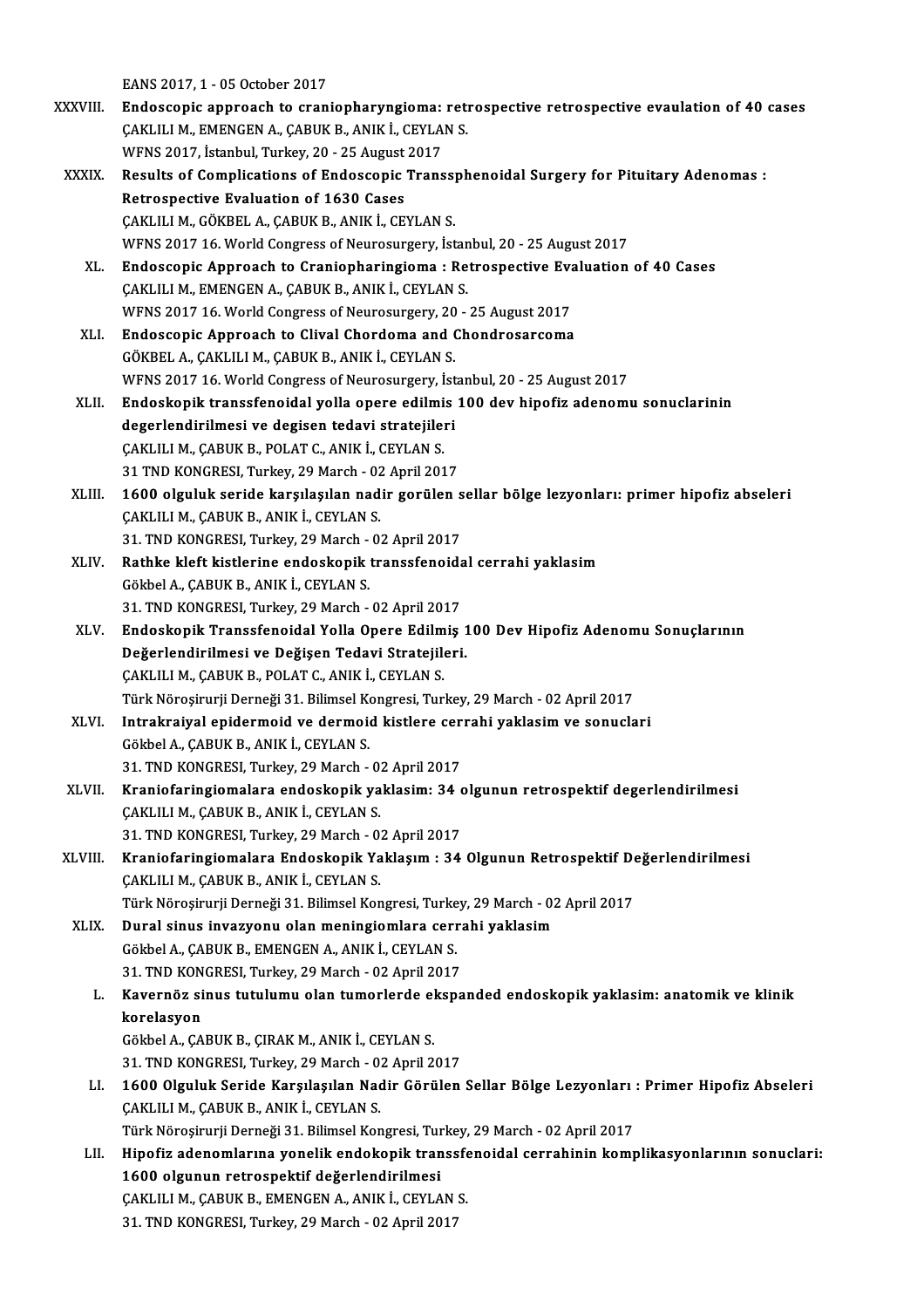| LIII.  | Hipofiz Adenomlarına Yönelik Endoskopik Transsfenoidal Cerrahinin Komplikasyonlarının Sonuçları   |
|--------|---------------------------------------------------------------------------------------------------|
|        | : 1600 Olgunun Retrospektif Değerlendirilmes                                                      |
|        | ÇAKLILI M., ÇABUK B., EMENGEN A., ANIK İ., CEYLAN S.                                              |
|        | Türk Nöroşirurji Derneği 31. Bilimsel Kongresi, Turkey, 29 March - 02 April 2017                  |
| LIV.   | Endoskopik transsfenoidal opere edilmis 78 dev hipofiz adenomu sonuçlarının degerlendirilmesi ve  |
|        | tedavi stratejileri                                                                               |
|        | ÇAKLILI M., ÇABUK B., ANIK İ., CEYLAN S.                                                          |
|        | 12. SSCD KONGRESI, Turkey, 13 - 16 September 2016                                                 |
| LV.    | Kraniofaringiomlara endoskopik transsfenoidal yaklasim: 32 olgunun retrospektif degerlendirilmesi |
|        | ÇAKLILI M., ÇABUK B., ANIK İ., CEYLAN S.                                                          |
|        | 12. SSCD KONGRESI, Turkey, 13 - 16 September 2016                                                 |
| LVI.   | Extended endoscopic approach for clival chordomas and chondrosarcomas                             |
|        | CEYLAN S., ANIK İ., ÇABUK B.                                                                      |
|        | World Skull Base 2016, Osaka, Japan, 15 - 17 June 2016                                            |
| LVII.  | Extended endoscopic approach for clival chordomas chondrosarcomas                                 |
|        | CEYLAN S., ANIK İ., ÇABUK B.                                                                      |
|        | World Skull Base 2016, Osaka, Japan, 14 - 17 June 2016                                            |
| LVIII. | Hipofiz adenomlarina yonelik endoskopik transsfenoidal cerrahinin sonuclari: 1270 olgunun         |
|        | retrospektif degerlendirilmesi                                                                    |
|        | ÇAKLILI M., ÇABUK B., ANIK İ., CEYLAN S.                                                          |
|        | 30. TND KONGRESI, Turkey, 8 - 12 April 2016                                                       |
| LIX.   | Kafa kaidesi menejiomlarına ekstended endoskopik yaklasim                                         |
|        | Gökbel A., ÇABUK B., ANIK İ., CEYLAN S.                                                           |
|        | 30. TND KONGRESI, Turkey, 8 - 12 April 2016                                                       |
| LX.    | Kavernöz sinus invazyonu olan hipofiz adenomlarına yonelik endoskopik transnazal cerrahi: 236     |
|        | olgunun değerlendirilmesi                                                                         |
|        | ÇAKLILI M., ÇABUK B., ANIK İ., CEYLAN S.                                                          |
|        | 30. TND KONGRESI, Turkey, 8 - 12 April 2016                                                       |
|        | LXI. Kordoma ve kondrosarkomalara ekstended endoskopik transsfenoidal ve transklival cerrahi      |
|        | yaklasim                                                                                          |
|        | Gökbel A., ÇABUK B., ANIK İ., CEYLAN S.                                                           |
|        | 30. TND KONGRESI, Turkey, 8 - 12 April 2016                                                       |
| LXII.  | Endoskopik kafatabani cerrahisi olgularinda dural rekonstrüksiyon teknikleri                      |
|        | ÇABUK B., ANIK İ., Gökbel A., ÇAKLILI M., CEYLAN S.                                               |
|        | 30. TND KONGRESI, Turkey, 8 - 12 April 2016                                                       |
| LXIII. | Kafa Kaidesi MeningiomlarınaEndoskopik Yaklaşım                                                   |
|        | <b>CEYLAN S</b>                                                                                   |
|        | turk norosirurji dernegi NÖROONKOLOJİK CERRAHİ ÖĞRETİM VE EĞİTİM GRUBUSEMPOZYUMU, Turkey, 11 - 12 |
|        | December 2015                                                                                     |
| LXIV.  | Ekstended Endoskopik Transsfenoidal Cerrahi                                                       |
|        | <b>CEYLAN S</b>                                                                                   |
|        | KRANİAL ENDOSKOPİ ADANA, Turkey, 21 November 2015                                                 |
| LXV.   | transplanum transtuberkulum transselar infrakiazmatik koridor                                     |
|        | <b>CEYLAN S</b>                                                                                   |
|        | kafa tabani cerrahisi kadavra kursu, Turkey, 13 - 14 November 2015                                |
| LXVI.  | <b>Case Discussion</b>                                                                            |
|        | <b>CEYLAN S</b>                                                                                   |
|        | VI. INTERNATIONAL WORKSHOP ON NEUROSURGICAL ENDOSCOPY ACIBADEM, 11 - 12 November 2015             |
| LXVII. | Endoscopic Endonasal Transsphenoidal Approach to Cavernous Sinus                                  |
|        | <b>CEYLAN S.</b>                                                                                  |
|        | VI. INTERNATIONAL WORKSHOP ON NEUROSURGICAL ENDOSCOPY ACIBADEM, 11 - 12 November 2015             |
|        |                                                                                                   |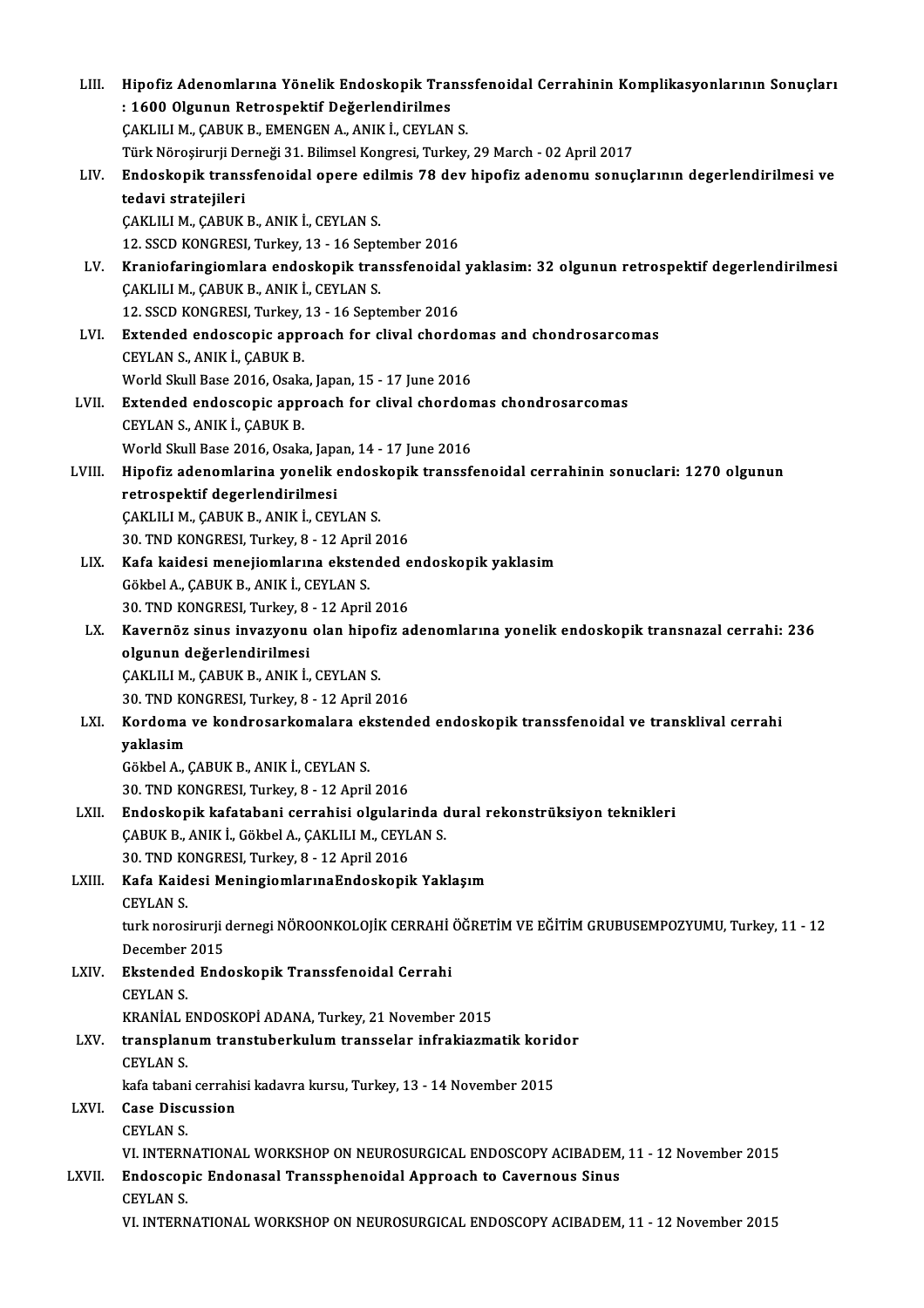| LXVIII.        | Extended Endoscopic Endonasal Approaches to Tuberculum Sella and Clivus                                                                      |
|----------------|----------------------------------------------------------------------------------------------------------------------------------------------|
|                | <b>CEYLAN S</b>                                                                                                                              |
|                | VI. INTERNATIONAL WORKSHOP ON NEUROSURGICAL ENDOSCOPY acibadem, 11 - 12 November 2015                                                        |
| LXIX.          | Petroklival ve lateral kavernoz sinuse ekspanded endoskopik yaklasim: anatomik ve klinik                                                     |
|                | korelasyon                                                                                                                                   |
|                | Gökbel A., ÇABUK B., ANIK İ., CEYLAN S.                                                                                                      |
|                | 11. SSCD KONGRESI, Turkey, 5 - 08 November 2015                                                                                              |
| LXX.           | Rathke kleft kistlerine endoskopik transsfenoidal yaklasim                                                                                   |
|                | Gökbel A., ÇABUK B., ANIK İ., CEYLAN S.                                                                                                      |
|                | 11. SSCD KONGRESI, Turkey, 5 - 08 November 2015                                                                                              |
| <b>LXXI</b>    | Posterior fossa tümörlerine telovelar yaklasım                                                                                               |
|                | Gökbel A., ÇABUK B., ANIK İ., CEYLAN S.                                                                                                      |
|                | 11. SSCD KONGRESI, Turkey, 5 - 08 November 2015                                                                                              |
| LXXII.         | CUSHİNG HASTALIĞINDA CERRAHİ ZORLUKLAR                                                                                                       |
|                | <b>CEYLAN S</b>                                                                                                                              |
|                | 11. hipofiz sempozyumu ve hipofiz goruntuleme kursu, Turkey, 30 - 31 October 2015                                                            |
| LXXIII.        | Endoscopic Transsphenoidal Surgery our experience                                                                                            |
|                | <b>CEYLAN S</b>                                                                                                                              |
| LXXIV.         | 4th Symposium on Endoscopic Transsphenoidal Surgery, 20 October 2015<br><b>ENDOSCOPIC SELLAR REGION SURGERY</b>                              |
|                | <b>CEYLAN S.</b>                                                                                                                             |
|                | 6th ISMA International Symposium on Microsurgical Anatomy, 8 - 10 October 2015                                                               |
| LXXV.          | Evaulation of remission rates of GH secreting Adenomas according to 2010 consensus Criteria                                                  |
|                | ANIK I., cabuk b., ceylan S.                                                                                                                 |
|                | CNS ANNUAL Meeting, 26 - 30 September 2015                                                                                                   |
| <b>LXXVI</b>   | Evaulation of remission rates of GH secretingAdenomas according to 2010 consensus Criteria                                                   |
|                | anık İ., cabuk b., CEYLAN S.                                                                                                                 |
|                | CNS ANNUAL Meeting, 26 - 30 September 2015                                                                                                   |
| <b>LXXVII.</b> | Comparison of endoscopic transsphenoidal and transcranial approaches to the tuberculum sellae                                                |
|                | CEYLAN S., ANIK İ., ÇABUK B.                                                                                                                 |
|                | CNS 2015, NEW ORLEANS, 26 - 30 September 2015                                                                                                |
| LXXVIII.       | Evaluation of remission rates of growth hormone secreting adenomas according to 2010 consensus                                               |
|                | criteria                                                                                                                                     |
|                | ANIK I., ÇABUK B., CEYLAN S.                                                                                                                 |
|                | CNS 2015, NEW ORLEANS, 26 - 30 September 2015                                                                                                |
| <b>LXXIX</b>   | Endoscopic transsphenoidal surgery for cuhing disease: experience with 105 cases                                                             |
|                | ÇABUK B., ANIK İ., CEYLAN S.                                                                                                                 |
| <b>LXXX</b>    | CNS 2015, NEW ORLEANS, 26 - 30 September 2015<br>Endoscopic endonasal transsphenoidal approach for pituitary adenomas invading the cavernous |
|                | sinus: our experience with 186 cases                                                                                                         |
|                | CEYLAN S., ÇABUK B., ANIK İ.                                                                                                                 |
|                | WFNS 2015, ROMA, 8 - 12 September 2015                                                                                                       |
| <b>LXXXI</b>   | Endoscopic Endonasal Transsphenoidal Approachfor Clival Chordomas                                                                            |
|                | anık İ., cabuk b., CEYLAN S.                                                                                                                 |
|                | WFNS - 15th Interim Meeting of the World Federation of NeurosurgicalSocieties, 8 - 12 September 2015                                         |
| <b>LXXXII</b>  | Clinical Outcomes of Endoscopic Endonasal Transphenoidal Approach forPituitary Adenomas                                                      |
|                | Invading the Cavernous Sinus Our Experience with 186 Cases                                                                                   |
|                | <b>CEYLAN S</b>                                                                                                                              |
|                | WFNS - 15th Interim Meeting of the World Federation of Neurosurgical Societies, 8 - 12 September 2015                                        |
| LXXXIII.       | Endoscopic Endonasal Transsphenoidal Approach for Clival Chordomas                                                                           |
|                | ANIK I., cabuk b., ceylan S.                                                                                                                 |
|                |                                                                                                                                              |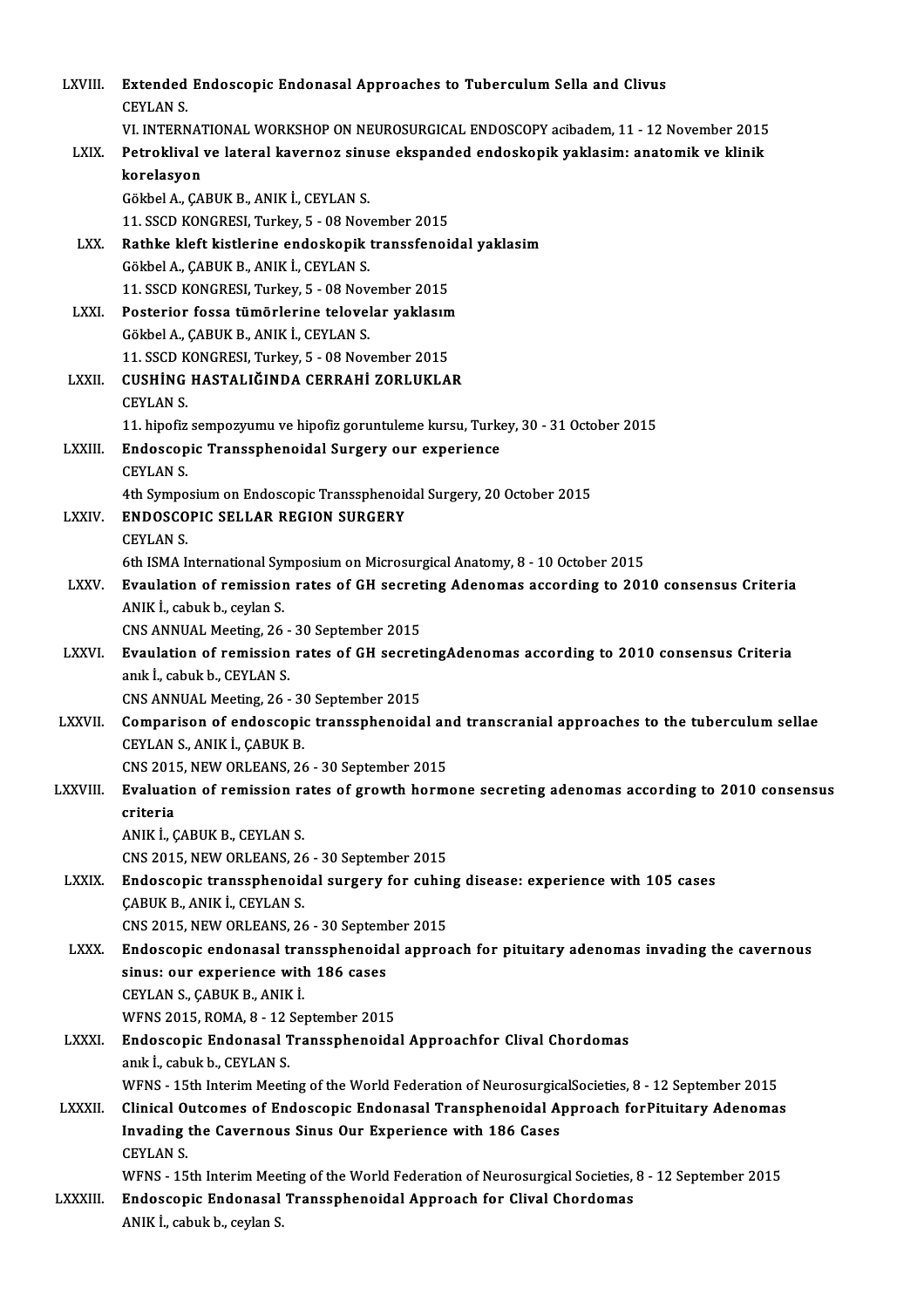|                | WFNS - 15th Interim Meeting of the World Federation of Neurosurgical Societies, 8 - 12 September 2015                             |
|----------------|-----------------------------------------------------------------------------------------------------------------------------------|
| <b>LXXXIV</b>  | HİPOFİZ CERRAHİSİNİN DÜNÜ BUGÜNÜ VE YARINI                                                                                        |
|                | <b>CEYLAN S</b>                                                                                                                   |
|                | BOZOK ÜNIVERSITESINDE ILK NÖROŞİRÜRJİ GÜNÜ, Turkey, 4 - 05 September 2015                                                         |
| <b>LXXXV.</b>  | A rare adventure of a lymphocytic hypophysitis EP 722 17th European Congress of Endocrinology                                     |
|                | Dublin 16 20 May 2015                                                                                                             |
|                | CANTÜRK Z., SELEK A., ARSLAN B., TARKUN İ., AKYAY Ö. Z., ÇABUK B., CEYLAN S.                                                      |
|                | 17th European Congress of Endocrinology, Dublin, Ireland, 16 - 20 May 2015                                                        |
| <b>LXXXVI</b>  | <b>INVAZIF HIPOFIZ ADENOMLARI</b>                                                                                                 |
|                | <b>CEYLAN S</b>                                                                                                                   |
|                | 15. ENDOSKOPI BOLGE KURSU, Turkey, 15 May 2015                                                                                    |
| <b>LXXXVII</b> | Endoskopik endonazal cerrahide komplikasyonlar                                                                                    |
|                | ÜYE B., CABUK B., ANIK İ., KOÇ K., CEYLAN S.                                                                                      |
|                | 29. TND KONGRESI, Turkey, 17 - 21 April 2015                                                                                      |
| LXXXVIII.      | Klivus Kordomalarına Endoskopik Endonazal Transsfenoidal Yaklaşım                                                                 |
|                | ANIK İ., cabuk b., uye b., gokbel a., ceylan S.                                                                                   |
|                | TND 29.Bilimsel kongre, Turkey, 17 - 21 April 2015                                                                                |
| <b>LXXXIX</b>  | Endoskopik transsfenoidal girisim uygulanan 241 GH Adenomlu olguda remisyonun 2010                                                |
|                | kriterlerine göre değerlendirilmesi                                                                                               |
|                | ANIK İ., ÇABUK B., ÇELAKIL Ü., ÇAKLILI M., CEYLAN S., SELEK A., Çetinarslan B.                                                    |
|                | 29. TND kongresi, Turkey, 17 - 21 April 2015                                                                                      |
| XC.            | Endoskopik Transsfenoidal Girişim Uygulanan 241 GH Adenomlu Olguda Remisyonun 2010                                                |
|                | Kriterlerine Göre Değerlendirilmesi                                                                                               |
|                | ANIK İ., cabuk b., celakıl u., caklılı m., ceylan S., selek a., çetinarslan b.                                                    |
|                | TND 29.Bilimsel Kongre, Turkey, 17 - 21 April 2015                                                                                |
| XCI.           | Nörohipofiz tümörlerinde cerrahi tedavi                                                                                           |
|                | ÇABUK B., ANIK İ., ÇELAKIL Ü., CEYLAN S., SELEK A., Çetinarslan B.                                                                |
|                | 29. TND KONGRESI, Turkey, 17 - 21 April 2015                                                                                      |
|                | XCII. KAFATABANI ENDOSKOPİK CERRRAHİSİ                                                                                            |
|                | <b>CEYLAN S.</b>                                                                                                                  |
|                | Türk Nöroşirürji Derneği 29. Bilimsel Kongresi, Turkey, 17 - 19 April 2015                                                        |
| XCIII.         | Genişletilmiş Endoskopik Kavernöz Sinüs ve Pterigopalatin Fossa Yaklaşımları                                                      |
|                | <b>CEYLAN S</b>                                                                                                                   |
|                | EGE ÜNİVERSİTESİ 1.ENDOSKOPİK KAFATABANI CERRAHİSİ SEMPOZYUMU, Turkey, 28 March 2015                                              |
| XCIV.          | Endoskopik Endonazal gh adenomu Cerrahisi                                                                                         |
|                | <b>CEYLAN S</b>                                                                                                                   |
|                | XIV. Endoskopik Hipofiz Cerrahisi Bölge Kursu, Turkey, 19 March 2015<br>ENDOSKOPİK TRANSSFENOİDAL HİPOFİZ VE KAFA TABANICERRAHİSİ |
| XCV.           |                                                                                                                                   |
|                | <b>CEYLAN S.</b><br>DÜZCE NÖROŞİRÜRJİ GÜNLERİ, Turkey, 26 February 2015                                                           |
| XCVI.          | Endoskopik Hipofiz Cerrahisi                                                                                                      |
|                | <b>CEYLAN S</b>                                                                                                                   |
|                | 9. İstanbul Hipofiz Günlerinde, Turkey, 16 January 2015                                                                           |
| XCVII.         | Endoskopik transmaksiller cerrahi ile pterigopalatin fossa ve infratemporal fossaya yaklasım                                      |
|                | ÜYE B., ÇABUK B., ANIK İ., CEYLAN S.                                                                                              |
|                | 10. SSCD KONGRESI, Turkey, 25 - 28 September 2014                                                                                 |
| XCVIII.        | Endoscopic transsphenoidal surgery for Cushing Disease: experience with 78 cases                                                  |
|                | ÇABUK B., ÜYE B., ANIK İ., CEYLAN S.                                                                                              |
|                | ASNO 2014, Istanbul, Turkey, 11 - 14 September 2014                                                                               |
| <b>XCIX</b>    | Remission rates of growth hormone secreting adenomas according to 2010 criteria, endoscopic                                       |
|                | transsphenoidal approach results                                                                                                  |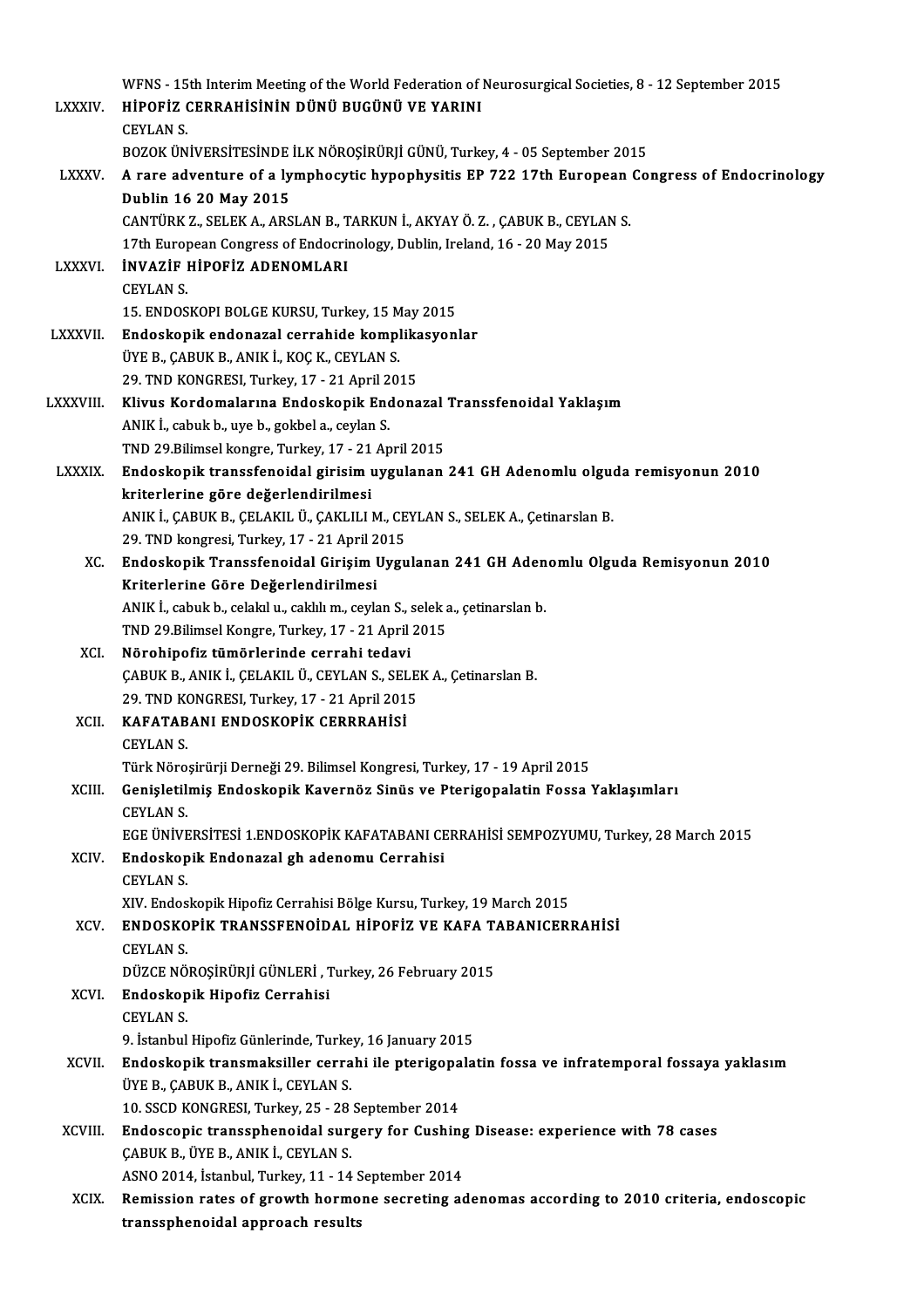ANIK İ., Gökbel A., ÇELAKIL Ü., ÇABUK B., GENÇ M. H. , CEYLAN S.<br>ASNO 2014, İstanbul Turkov, 11, . 14 Sentamber 2014 ANIK İ., Gökbel A., ÇELAKIL Ü., ÇABUK B., GENÇ M. H. , (<br>ASNO 2014, İstanbul, Turkey, 11 - 14 September 2014<br>Sungisal and elinisal autsames af andossanis tra ANIK İ., Gökbel A., ÇELAKIL Ü., ÇABUK B., GENÇ M. H. , CEYLAN S.<br>ASNO 2014, İstanbul, Turkey, 11 - 14 September 2014<br>C. Surgical and clinical outcomes of endoscopic transsphenoidal approach for giant pituitary adenomas<br>CAB ASNO 2014, İstanbul, Turkey, 11 - 14 Sept<br>Surgical and clinical outcomes of enc<br>ÇABUK B., ANIK İ., ÇAKLILI M., CEYLAN S.<br>ASNO 2014, İstanbul Turkey, 11 - 14 Sept Surgical and clinical outcomes of endoscopic tra<br>ÇABUK B., ANIK İ., ÇAKLILI M., CEYLAN S.<br>ASNO 2014, İstanbul, Turkey, 11 - 14 September 2014<br>Endoscopis transspheneidal annroash for pitujt: CABUK B., ANIK İ., CAKLILI M., CEYLAN S.<br>ASNO 2014, İstanbul, Turkey, 11 - 14 September 2014<br>CI. Bndoscopic transsphenoidal approach for pituitary adenomas invading the cavernous sinus,<br>experience with 128 sesss. ASNO 2014, İstanbul, Turkey, 11 - 14 September 2014<br>Endoscopic transsphenoidal approach for pituit<br>experience with 128 cases<br>CEYLAN S., CABUK B., ÜYE B., ANIK İ., KOÇ K. Endoscopic transsphenoidal approach f<br>experience with 128 cases<br>CEYLAN S., ÇABUK B., ÜYE B., ANIK İ., KOÇ K.<br>65 Jahrestagung DCNC Dresden Cermany 65. JahrestagungDGNC,Dresden,Germany,11 -14May2014 CEYLAN S., ÇABUK B., ÜYE B., ANIK İ., KOÇ K.<br>65. Jahrestagung DGNC, Dresden, Germany, 11 - 14 May 2014<br>CII. The endoscopic surgical treatment for pituitary apoplexy: a retrospective analysis<br>CABUK B. ANIK İ. KOC K. CEVLAN 65. Jahrestagung DGNC, Dresden, Ger<br>The endoscopic surgical treatme<br>CABUK B., ANIK İ., KOÇ K., CEYLAN S. The endoscopic surgical treatment for pituitary apople:<br>CABUK B., ANIK İ., KOÇ K., CEYLAN S.<br>65. Jahrestagung DGNC, Dresden, Germany, 11 - 14 May 2014<br>Evaluation of remission rates in 122 nationts with grov CABUK B., ANIK İ., KOÇ K., CEYLAN S.<br>65. Jahrestagung DGNC, Dresden, Germany, 11 - 14 May 2014<br>CIII. Evaluation of remission rates in 123 patients with growth hormone secreting adenomas comparing<br>2000 and 2010 conseneus en 65. Jahrestagung DGNC, Dresden, Germ<br>Evaluation of remission rates in 12<br>2000 and 2010 consensus criteria Evaluation of remission rates in 123 patients with grov<br>2000 and 2010 consensus criteria<br>ANIK İ., GENÇM.H., ÇABUK B., ÇELAKIL Ü., KOÇ K., CEYLAN S. 2000 and 2010 consensus criteria<br>ANIK İ., GENÇ M. H. , ÇABUK B., ÇELAKIL Ü., KOÇ K., CEYLAN S.<br>65. Jahrestagung DGNC, Dresden, Germany, 11 - 14 May 2014<br>Cystis sellar (sunnasellar lesians CIV. Cystic sellar/suprasellar lesions<br>CEYLAN S., CABUK B., ANIK I. 65. Jahrestagung DGNC, Dresden, Germany, 11 - 14 May 2014 ENDOMILANO2014,Milan, Italy,14 -17April2014 CEYLAN S., ÇABUK B., ANIK İ.<br>ENDOMILANO 2014, Milan, Italy, 14 - 17 April 2014<br>CV. Evaluation of early and late visual recovery in pituitary macroadenomas after endoscopic endonasal<br>transcrhanaidal surgery: suantitative es ENDOMILANO 2014, Milan, Italy, 14 - 17 April 2014<br>Evaluation of early and late visual recovery in pituitary macroadenomas after e<br>transsphenoidal surgery: quantitative assesment with diffusion tensor imaging<br>ANIK L.CENC.M. Evaluation of early and late visual recovery in pituitary<br>transsphenoidal surgery: quantitative assesment with d<br>ANIK İ., GENÇ M. H. , ÇABUK B., KOÇ K., ALTINTAŞ Ö., CEYLAN S.<br>WENS 2012 SEUL 8 - 13 Sontamber 2012 transsphenoidal surgery: quantitative assesment with diffusion tensor imaging ANIK İ., GENÇ M. H. , ÇABUK B., KOÇ K., ALTINTAŞ Ö., CEYLAN S.<br>WFNS 2013, SEUL, 8 - 13 September 2013 ANIK İ., GENÇ M. H. , ÇABUK B., KOÇ K., ALTINTAŞ Ö., CEYLAN S.<br>WFNS 2013, SEUL, 8 - 13 September 2013<br>CVI. Infrachiasmatic corridor, extended endoscopic transsphenoidal approach<br>ANIK İ. CABUK B. KOC K. CEVLAN S. WFNS 2013, SEUL, 8 - 13 September<br>Infrachiasmatic corridor, extend<br>ANIK İ., ÇABUK B., KOÇ K., CEYLAN S.<br>WENS 2012, SEUL, 8 - 12 September Infrachiasmatic corridor, extended en<br>ANIK İ., ÇABUK B., KOÇ K., CEYLAN S.<br>WFNS 2013, SEUL, 8 - 13 September 2013<br>Clinisal eutermes of endessenis endet ANIK İ., ÇABUK B., KOÇ K., CEYLAN S.<br>WFNS 2013, SEUL, 8 - 13 September 2013<br>CVII. Clinical outcomes of endoscopic endonasal transsphenoidal approach for pituitary adenomas WFNS 2013, SEUL, 8 - 13 September 2013<br>Clinical outcomes of endoscopic endonasal transsphenoidal a<br>invading the cavernous sinus: our experience with 115 cases ÇABUK B., ANIK İ., KOÇ K., CEYLAN S. invading the cavernous sinus: our exp<br>ÇABUK B., ANIK İ., KOÇ K., CEYLAN S.<br>WFNS 2013, SEUL, 8 - 13 September 2013<br>Sellar ve parasellar bölgenin kiştik en CABUK B., ANIK İ., KOÇ K., CEYLAN S.<br>WFNS 2013, SEUL, 8 - 13 September 2013<br>CVIII. Sellar ve parasellar bölgenin kistik epitelyal lezyonlarına endoskopik transsfenoidal yaklaşım<br>CABUK B. ANIK İ. KOÇ K. CEYLAN S. WFNS 2013, SEUL, 8 - 13 September 2013<br>Sellar ve parasellar bölgenin kistik epite<br>ÇABUK B., ANIK İ., KOÇ K., CEYLAN S.<br>27. TND KONGRSI, Turkey, 12 - 16 April 2013 Sellar ve parasellar bölgenin kistik epitel<br>ÇABUK B., ANIK İ., KOÇ K., CEYLAN S.<br>27. TND KONGRSI, Turkey, 12 - 16 April 2013<br>Kompleks sellar patalajilare vaklasım CIX. Kompleks sellar patolojilere yaklaşım ANIKİ.,KOÇK.,ÇABUKB.,CEYLANS. 27. TND KONGRESI, Turkey, 12 - 16 April 2013 CX. Nadir görülen hipofiz lezyonları ÇABUK B., ANIK İ., KOÇ K., CEYLAN S. 26. TND KONGRESI, Turkey, 20 - 24 April 2012 CXI. Hipofiz adenomlarinda psodokapsül 26. TND KONGRESI, Turkey, 20 - 24 April 2012<br>Hipofiz adenomlarinda psodokapsül<br>CEYLAN S., ÇABUK B., KOÇ K., ANIK İ., GÜLTEKİN G., VURAL Ç.<br>26. TND KONGRESI, Turkey, 20 - 24 April 2012 Hipofiz adenomlarinda psodokapsül<br>CEYLAN S., ÇABUK B., KOÇ K., ANIK İ., GÜLTEKİN<br>26. TND KONGRESI, Turkey, 20 - 24 April 2012<br>Endeskenik ekstended transsfenaidal yakl CEYLAN S., ÇABUK B., KOÇ K., ANIK İ., GÜLTEKİN G., VURAL Ç.<br>26. TND KONGRESI, Turkey, 20 - 24 April 2012<br>CXII. Bu koskopik ekstended transsfenoidal yaklaşımlarda infrakiazmatik koridorun kullanılması 26. TND KONGRESI, Turkey, 20 - 24 April 2012<br>Endoskopik ekstended transsfenoidal yak<br>CEYLAN S., KOÇ K., ANIK İ., ÇABUK B.<br>26. TND KONGRESI. Turkey. 20 - 24 April 2012 Endoskopik ekstended transsfenoidal yakl<br>CEYLAN S., KOÇ K., ANIK İ., ÇABUK B.<br>26. TND KONGRESI, Turkey, 20 - 24 April 2012<br>Endoskopik 3. yantrilu lastami uygulanan CEYLAN S., KOÇ K., ANIK İ., ÇABUK B.<br>26. TND KONGRESI, Turkey, 20 - 24 April 2012<br>CXIII. Endoskopik 3. ventrikulostomi uygulanan eriskin hidrosefali hastalarinda 3. ventrikul taban<br>venyanın internedinküler ve nrenentin 26. TND KONGRESI, Turkey, 20 - 24 April 2012<br>Endoskopik 3. ventrikulostomi uygulanan eriskin hidrosefali hastalarind<br>yapısının interpedinküler ve prepontin membranların değerlendirilmesi<br>ANIK İ. CEVLAN S. KOC K. ETUS V. AN Endoskopik 3. ventrikulostomi uygulanan eriskin hidrosefa<br>yapısının interpedinküler ve prepontin membranların değe<br>ANIK İ., CEYLAN S., KOÇ K., ETUŞ V., ANIK Y., GENÇ M. H. , ÇABUK B.<br>25. TND KONCPESI, Turkay 22., 26. April yapısının interpedinküler ve prepontin membranların değerlendirilmesi<br>ANIK İ., CEYLAN S., KOÇ K., ETUŞ V., ANIK Y., GENÇ M. H. , ÇABUK B.<br>25. TND KONGRESI, Turkey, 22 - 26 April 2011 ANIK İ., CEYLAN S., KOÇ K., ETUŞ V., ANIK Y., GENÇ M. H. , ÇABUK B.<br>25. TND KONGRESI, Turkey, 22 - 26 April 2011<br>CXIV. Intrakranial kitlelerde diffuzyon tensor görüntülemede tümör infiltrasyon indeksi ile BOLD<br>MBC'tude ekt 25. TND KONGRESI, Turkey, 22 - 26 April 2011<br>Intrakranial kitlelerde diffuzyon tensor gö:<br>MRG'xxde aktivasyon alanının korelasyonu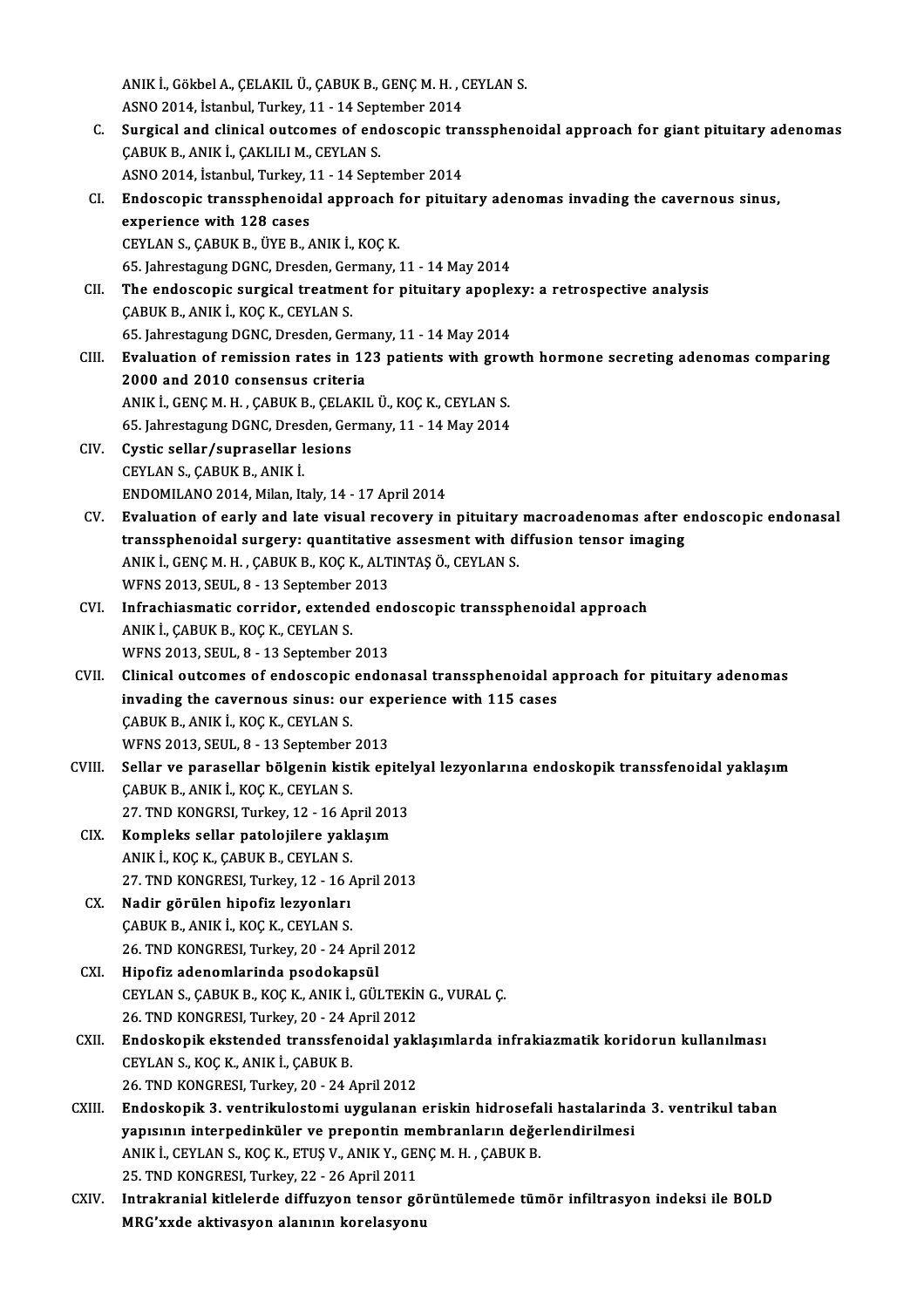ANIK İ., ANIK Y., CEYLAN S., KOÇ K., ÜYE B., ÇABUK B.<br>25. TND KONCRESI, Turkey, 22., 26. Anril 2011 ANIK İ., ANIK Y., CEYLAN S., KOÇ K., ÜYE B., ÇAB<br>25. TND KONGRESI, Turkey, 22 - 26 April 2011<br>Gushing bastalığında endeskanik transafsı ANIK İ., ANIK Y., CEYLAN S., KOÇ K., ÜYE B., ÇABUK B.<br>25. TND KONGRESI, Turkey, 22 - 26 April 2011<br>CXV. Cushing hastalığında endoskopik transsfenoidal cerrahi girişim sonuçlarımız: 103 olgudaki<br>donovimimir. 25. TND KONG<br>Cushing hast:<br>deneyimimiz<br>CABUV B. ANU Cushing hastalığında endoskopik transsfenoidal<br>deneyimimiz<br>ÇABUK B., ANIK İ., ÇAKLILI M., CEYLAN S., CANTÜRK Z.<br>29. TND KONCRESI Turkay 17 April 2015 - 21 April 20 deneyimimiz<br>ÇABUK B., ANIK İ., ÇAKLILI M., CEYLAN S., CANTÜRK Z.<br>29. TND KONGRESI, Turkey, 17 April 2015 - 21 April 2011 CABUK B., ANIK İ., ÇAKLILI M., CEYLAN S., CANTÜRK Z.<br>29. TND KONGRESI, Turkey, 17 April 2015 - 21 April 2011<br>CXVI. Deneysel infant hidrosefalide memantinin hipokampus CA1, CA2, CA3 bölgeleri üzerinde<br>pörenretektif etkisi: 29. TND KONGRESI, Turkey, 17 April 2015 - 21 April 2011<br>Deneysel infant hidrosefalide memantinin hipokampus CA1, CA2, CA3<br>nöroprotektif etkisi: histopatolojik ve immunohistokimyasal inceleme<br>FTIS V. CAPUV P. POZKUPT S. SAV Deneysel infant hidrosefalide memantinin hi<br>nöroprotektif etkisi: histopatolojik ve immun<br>ETUŞ V., ÇABUK B., BOZKURT S., SAV A., CEYLAN S.<br>2. SSCD KONCRESI Turkey 6., 09 December 2007 nöroprotektif etkisi: histopatolojik ve immunohistokimyasal inceleme<br>ETUŞ V., ÇABUK B., BOZKURT S., SAV A., CEYLAN S.<br>3. SSCD KONGRESI, Turkey, 6 - 09 December 2007 ETUȘ V., ÇABUK B., BOZKURT S., SAV A., CEYLAN S.<br>3. SSCD KONGRESI, Turkey, 6 - 09 December 2007<br>CXVII. Experience with the expanded and extended endoscopic endonasal approach to the cavernous sinus<br>and clivus 3. SSCD KON<br>Experience<br>and clivus<br>CEVI AN S Experience with the expanded are<br>and clivus<br>CEYLAN S., KOÇ K., ANIK İ., ÇABUK B.<br>Nauroandossany 2007, Paris, Eransa and clivus<br>CEYLAN S., KOÇ K., ANIK İ., ÇABUK B.<br>Neuroendoscopy 2007, Paris, France, 9 - 12 May 2007 CEYLAN S., KOÇ K., ANIK İ., ÇABUK B.<br>Neuroendoscopy 2007, Paris, France, 9 - 12 May 2007<br>CXVIII. Hipofiz adenomu cerrahisinde endoskopik transsfenoidal hemisfenoidotomi yaklaşımı<br>KOC K. ANIK İ. CABUK B. CEVLAN S KOÇ K., ANIK İ., ÇABUK B., CEYLAN S. Hipofiz adenomu cerrahisinde endoskopik tra<br>KOÇ K., ANIK İ., ÇABUK B., CEYLAN S.<br>2.SSCD KONGRESI, Turkey, 16 - 19 November 2006<br>Cersin emurilik sendromunda serrahi serbest CXIX. Gergin omurilik sendromunda cerrahi serbestleştirme ve ürodinamik bulgular 2 SSCD KONGRESI, Turkey, 16 - 19 November 2006 Gergin omurilik sendromunda cerrahi serbestl<br>ETUŞ V., ÖZKÜRKÇÜGİL C., ÇABUK B., CEYLAN S.<br>2. SSCD KONGRESI, Turkey, 16 - 19 November 2006<br>Sylvian analmaid kistlare andaskan kantrallü x ETUŞ V., ÖZKÜRKÇÜGİL C., ÇABUK B., CEYLAN S.<br>2. SSCD KONGRESI, Turkey, 16 - 19 November 2006<br>CXX. Sylvian araknoid kistlere endoskop kontrollü mikronorosirurjikal yaklasim<br>ETUS V. CABUK B. CEVLAN S 2. SSCD KONGRESI, Turkey, 16<br>Sylvian araknoid kistlere e<br>ETUŞ V., ÇABUK B., CEYLAN S.<br>2. SSCD KONCRESI, Turkey, 16 Sylvian araknoid kistlere endoskop kontrollü r<br>ETUŞ V., ÇABUK B., CEYLAN S.<br>2. SSCD KONGRESI, Turkey, 16 - 19 November 2006<br>Endoskopik transsfonoidal vaklasimda sfonoid ETUŞ V., ÇABUK B., CEYLAN S.<br>2. SSCD KONGRESI, Turkey, 16 - 19 November 2006<br>CXXI. Endoskopik transsfenoidal yaklasimda sfenoid sinus anatomisi 2. SSCD KONGRESI, Turkey, 16 - 19 November<br>Endoskopik transsfenoidal yaklasimda s<br>ANIK İ., KOÇ K., ANIK Y., ÇABUK B., CEYLAN S.<br>2. SSCD KONGRESI, Turkey, 16 - 19 November Endoskopik transsfenoidal yaklasimda sfenoid<br>ANIK İ., KOÇ K., ANIK Y., ÇABUK B., CEYLAN S.<br>2. SSCD KONGRESI, Turkey, 16 - 19 November 2006<br>Chiari Tin 1 ve suringamyali algularında progr ANIK İ., KOÇ K., ANIK Y., ÇABUK B., CEYLAN S.<br>2. SSCD KONGRESI, Turkey, 16 - 19 November 2006<br>CXXII. Chiari Tip 1 ve syringomyeli olgularında prognoz ve BOS akım çalışması<br>KOÇ K., ANIK Y., ANIK İ., ÇABUK B., CEYLAN S. 2. SSCD KONGRESI, Turkey, 16 - 19 November 2006 Chiari Tip 1 ve syringomyeli olgularında progr<br>KOÇ K., ANIK Y., ANIK İ., ÇABUK B., CEYLAN S.<br>20. TND KONGRESI, Turkey, 28 April - 02 May 2006<br>Gliablastama multifarma sarrabisinda fluaress KOÇ K., ANIK Y., ANIK İ., ÇABUK B., CEYLAN S.<br>20. TND KONGRESI, Turkey, 28 April - 02 May 2006<br>CXXIII. Glioblastoma multiforme cerrahisinde fluoressein kullanımının total rezeksiyon ve sağkalıma etkisi 20. TND KONGRESI, Turkey, 28 April<br>Glioblastoma multiforme cerrahi<br>KOÇ K., ANIK İ., ÇABUK B., CEYLAN S.<br>20. TND KONGRESİ Turkey, 28 April 3 Glioblastoma multiforme cerrahisinde fluores:<br>KOÇ K., ANIK İ., ÇABUK B., CEYLAN S.<br>20. TND KONGRESİ, Turkey, 28 April - 02 May 2006<br>Feraman magnum maningiamalarında andaaks KOÇ K., ANIK İ., ÇABUK B., CEYLAN S.<br>20. TND KONGRESİ, Turkey, 28 April - 02 May 2006<br>CXXIV. Foramen magnum meningiomalarında endoskop asiste tümör cerrahisi<br>KOÇ K., ÇABUK B., ANIK İ., CEYLAN S. 20. TND KONGRESİ, Turkey, 28 April - 02 May 2006 Foramen magnum meningiomalarında endosk<br>KOÇ K., ÇABUK B., ANIK İ., CEYLAN S.<br>20. TND KONGRESI, Turkey, 28 April - 02 May 2006<br>An evnenimentel investigation of the histologic CXXV. An experimental investigation of the histological effects of epidural hematomas on cerebral 20. TND KONGRESI, Turkey, 28 April - 02<br>An experimental investigation of the<br>parenchima in early and late period<br>PALIKCLM, KOCK, YAZIP V, ANIKL, CEV BALIKÇI M., KOÇ K., YAZIR Y., ANIK I., CEYLAN S., CEYLAN S. parenchima in early and late period<br>BALIKÇI M., KOÇ K., YAZIR Y., ANIK I., CEYLAN S., CEYLAN S.<br>5. Ulusal Sinirbilim Kongresi, Zonguldak, Turkey, 10 April 2006, pp.28<br>Endessenis Bituitary Surgery: an early and late experie BALIKÇI M., KOÇ K., YAZIR Y., ANIK I., CEYLAN S., CEYLAN S.<br>5. Ulusal Sinirbilim Kongresi, Zonguldak, Turkey, 10 April 2006, pp.<br>CXXVI. Endoscopic Pituitary Surgery: an early and late experience<br> $XOCY$ , ANIK I. CABUK B. CEV Endoscopic Pituitary Surgery: an early and late experience KOÇ K., ANIK İ., ÇABUK B., CEYLAN S. Endoscopic Pituitary Surgery: an early and late experience<br>KOÇ K., ANIK İ., ÇABUK B., CEYLAN S.<br>3. World Congress of ISGNE, Marburg, Germany, 15 - 18 June 2005<br>Clichlastome multiforme serrabisinde flueressesin kullenimi KOÇ K., ANIK İ., ÇABUK B., CEYLAN S.<br>3. World Congress of ISGNE, Marburg, Germany, 15 - 18 June 2005<br>CXXVII. Glioblastome multiforme cerrahisinde fluoressein kullanimi<br>YOC V. CABUV B. İLBAV M. V. BALIVCLM, CEVLAN S. 3. World Congress of ISGNE, Marburg, Germany, 15 - 1<br>Glioblastome multiforme cerrahisinde fluoresse<br>KOÇ K., ÇABUK B., İLBAY M. K. , BALIKÇI M., CEYLAN S.<br>19. TND KONGBESI Turkay, 22 June, 26 April 2004 CXXVII. Glioblastome multiforme cerrahisinde fluoressein kullanimi<br>KOÇ K., ÇABUK B., İLBAY M. K., BALIKÇI M., CEYLAN S.<br>18. TND KONGRESI, Turkey, 22 June - 26 April 2004

#### Other Publications

ther Publications<br>I. Brucellar spondylodiscitis in a case with spondylolisthesis<br>Caylan S r rubri<br>Brucella<br>Ceylan S.